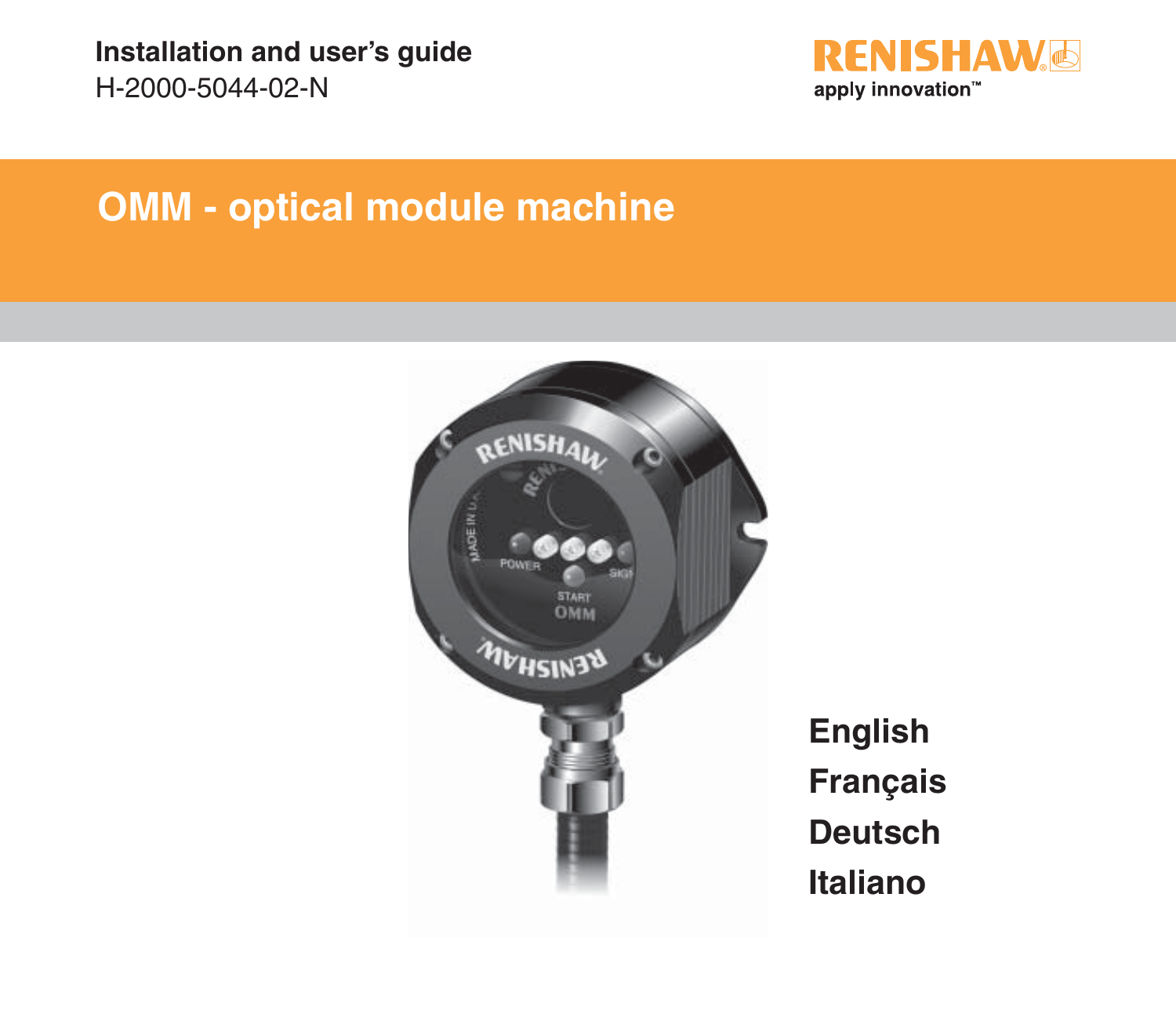© 1996 - 2006 Renishaw plc. All rights reserved.

This document may not be copied or reproduced in whole or in part, or transferred to any other media or language, by any means, without the prior written permission of Renishaw.

The publication of material within this document does not imply freedom from the patent rights of Renishaw plc.

#### **Disclaimer**

Considerable effort has been made to ensure that the contents of this document are free from inaccuracies and omissions. However, Renishaw makes no warranties with respect to the contents of this document and specifically disclaims any implied warranties. Renishaw reserves the right to make changes to this document and to the product described herein without obligation to notify any person of such changes.

#### **Trademarks**

**RENISHAW**® and the probe emblem used in the RENISHAW logo are registered trademarks of Renishaw plc in the UK and other countries.

**apply innovation** is a trademark of Renishaw plc.

All other brand names and product names used in this document are trade names, service marks, trademarks, or registered trademarks of their respective owners.

Renishaw part no: H-2000-5044-02-N

Issued: 03 2006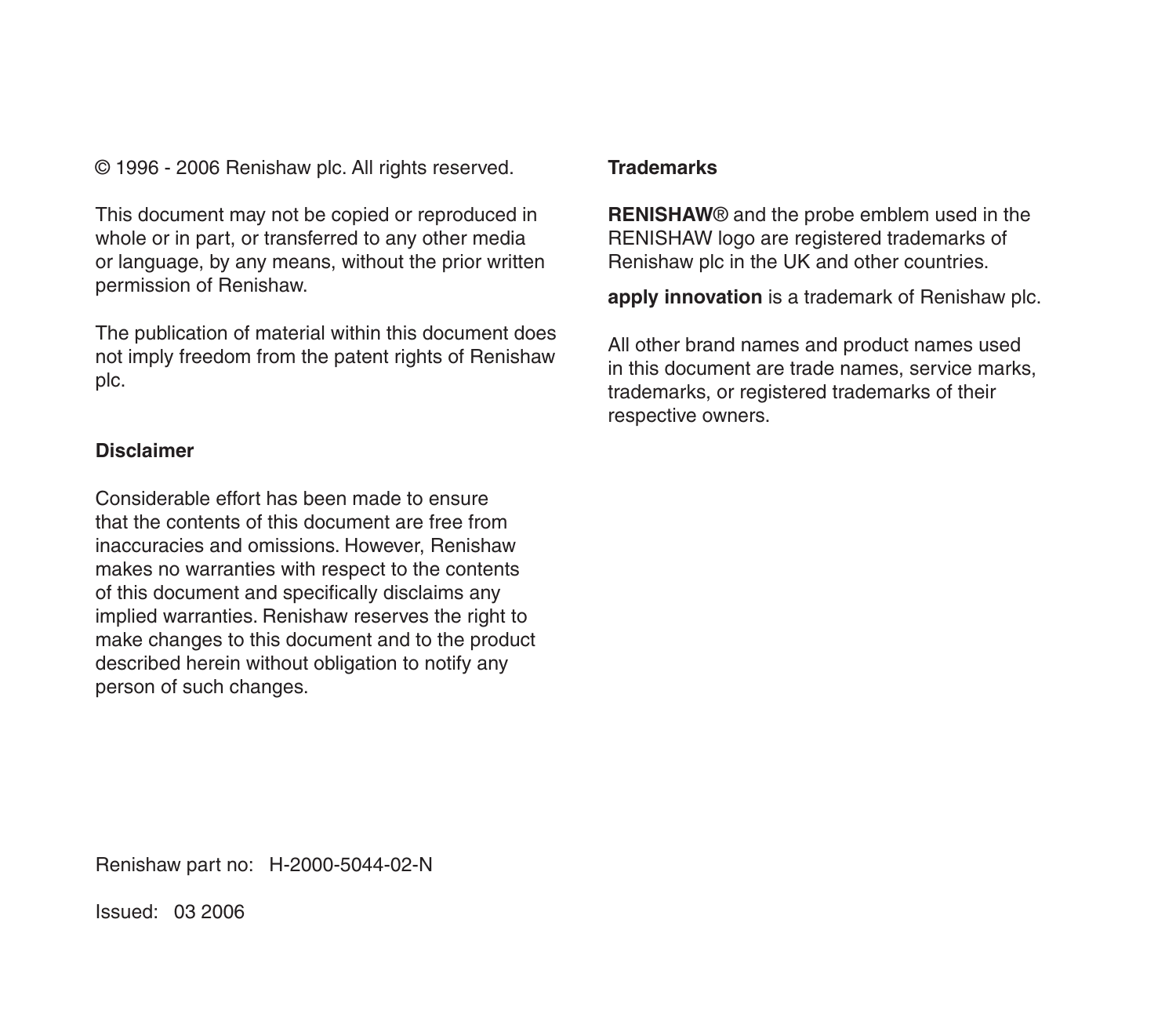| $1-0$           | Installation and user's guide                   |    |
|-----------------|-------------------------------------------------|----|
| <b>English</b>  | <b>Optical module machine</b><br>(OMM)          |    |
| $2 - 0$         | <b>Manuel d'installation et d'utilisation</b>   | CE |
| <b>Français</b> | <b>Module Optique Machine</b><br>(OMM)          |    |
| $3-0$           | <b>Installations und Anwenderhandbuch</b>       | CE |
| <b>Deutsch</b>  | <b>Optisches Modul maschinenseitig</b><br>(0MM) |    |
| $4-0$           | Guida d'uso e installazione                     | CE |
| <b>Italiano</b> | <b>Macchina a Modulo Ottico</b><br>(OMM)        |    |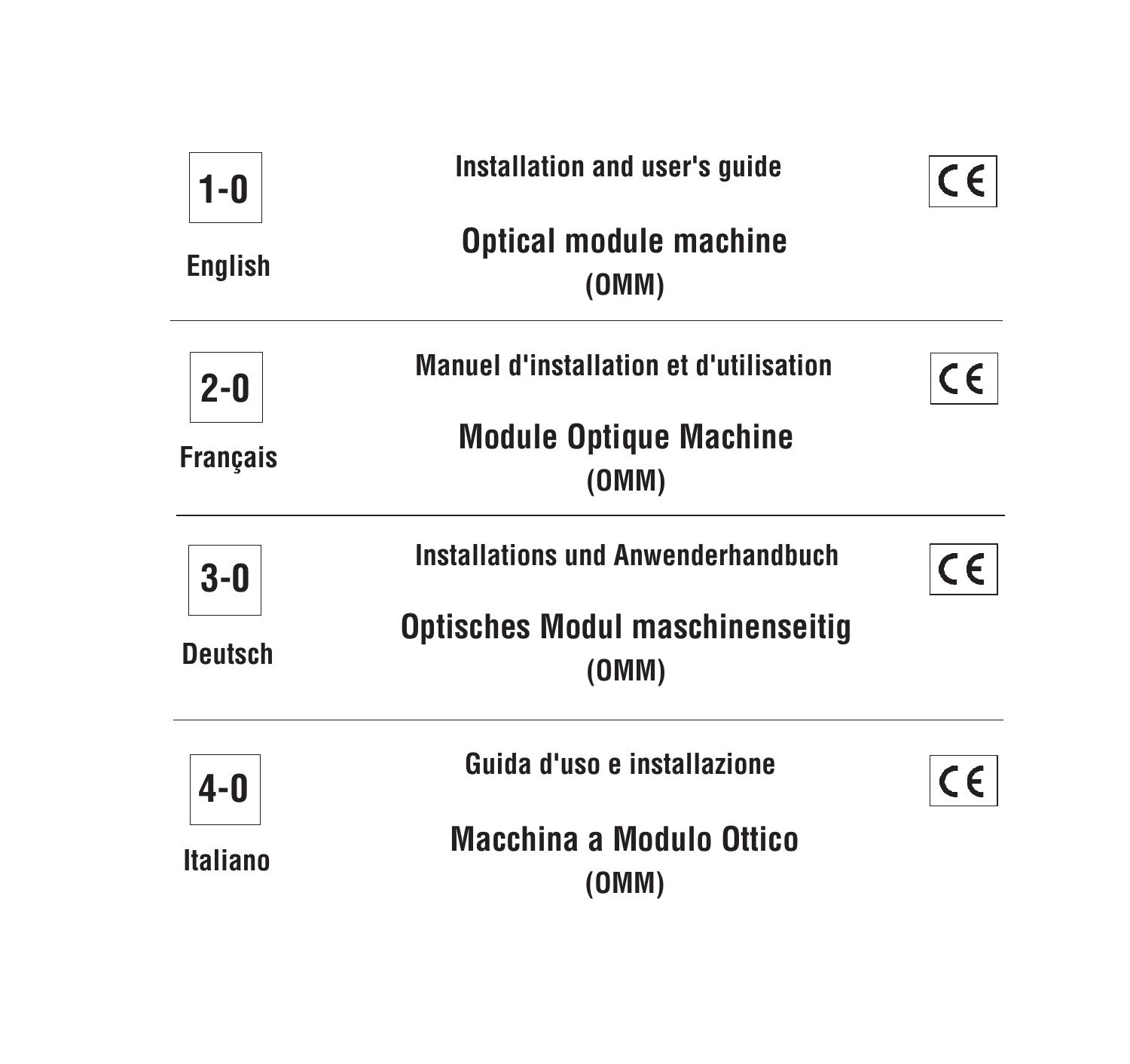#### **FCC DECLARATION (USA)**

#### **FCC Section 15.19**

This device complies with Part 15 of the FCC rules. Operation is subject to the following two conditions:

- 1. This device may not cause harmfull interference.
- 2. This device must accept any interference received, including interference that may cause undesired operation.

#### **FCC Section 15.105**

This equipment has been tested and found to comply with the limits for a Class A digital device, pursuant to Part 15 of the FCC rules. These limits are designed to provide reasonable protection against harmful interference when the equipment is operated in a commercial environment.

This equipment generates, uses, and can radiate radio frequency energy and, if not installed and used in accordance with the instruction manual, may cause harmful interference to radio communications.

Operation of this equipment in a residential area is likely to cause harmful interference, in which case you will be required to correct the interference at your own expense.

#### **FCC Section 15.21**

The user is cautioned that any changes or modifications not expressly approved by Renishaw plc, or authorised representative could void the user's authority to operate the equipment.

#### **FCC Section 15.27**

The user is also cautioned that any peripheral device installed with this equipment such as a computer, must be connected with a high-quality shielded cable to insure compliance with FCC limits.

# **GB SAFETY**

#### **Information for the user**

In all applications involving the use of Machine Tools or CMMs, eye protection is recommended.

Refer to the machine supplier's operating instructions.

#### **Information for the machine supplier**

It is the machine supplier's responsibility to ensure that the user is made aware of any hazards involved in operation, including those mentioned in Renishaw product documentation, and to ensure that adequate guards and safety interlocks are provided.

Under certain circumstances the probe signal may falsely indicate a probe seated condition. Do not rely on probe signals to stop machine movement.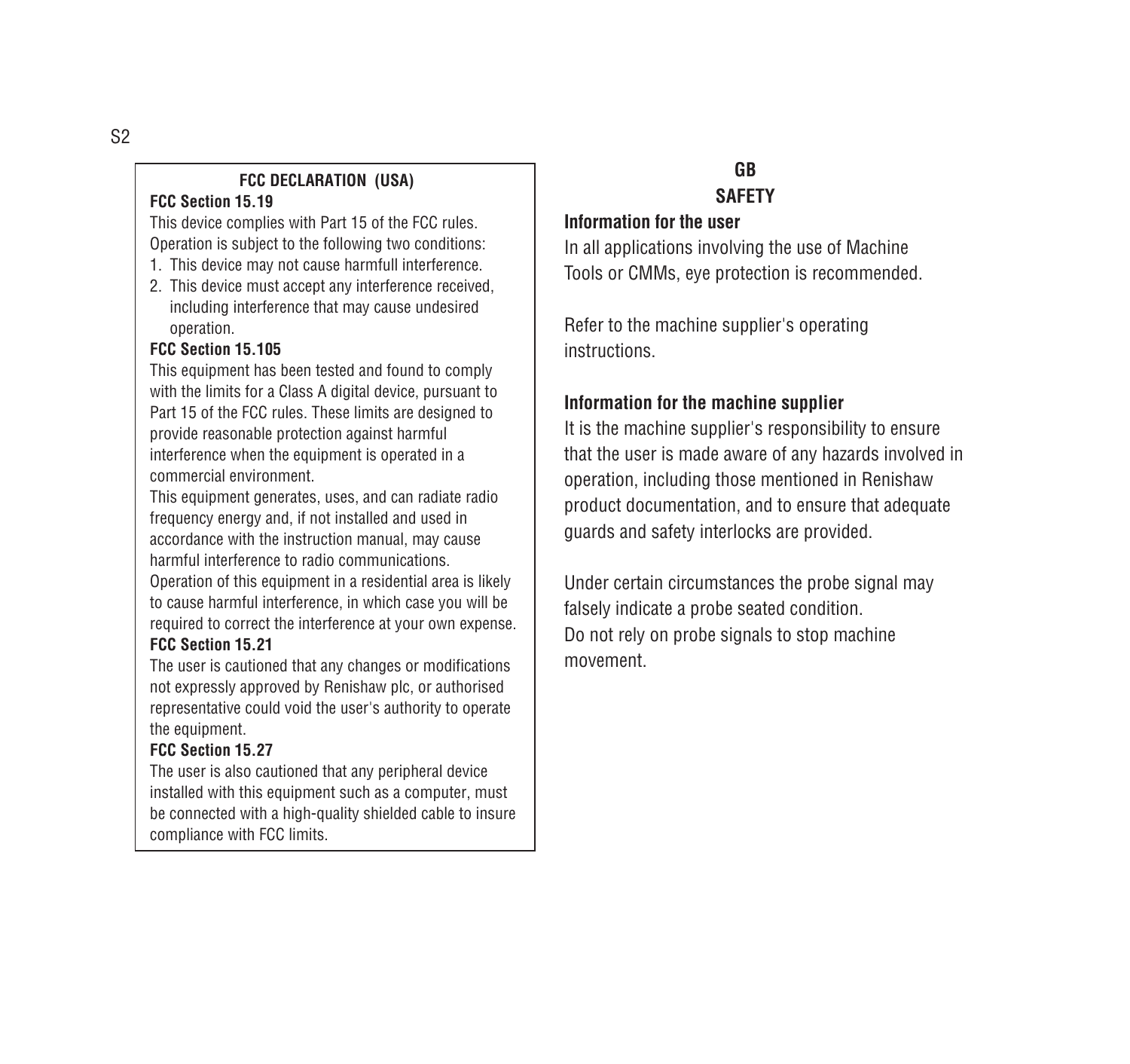## **D**

# **SICHERHEITSANWEISUNGEN**

### **Informationen für den Benutzer**

Bei der Bedienung von Werkzeugmaschinen oder Koordinatenmessanlagen ist Augenschutz empfohlen.

Beziehen Sie sich auf die Wartungsanleitungen des Lieferanten.

#### **Informationen für den Maschinenlieferanten**

Es obliegt dem Maschinenlieferanten, den Anwender über alle Gefahren, die sich aus dem Betrieb der Ausrüstung, einschließlich der, die in der Renishaw Produktdokumentation erwähnt sind, zu unterrichten und zu versichern, dass ausreichende Sicherheitsvorrichtungen und Verriegelungen eingebaut sind.

Unter gewissen Umständen könnte das Messtastersignal falscherweise melden, daß der Messtaster nicht ausgelenkt ist. Verlassen Sie sich nicht allein auf Sondensignale, um sich über Maschinenbewegungen zu informieren.

# **DK SIKKERHED**

#### **Oplysninger til brugeren**

I alle tilfælde, hvor der anvendes værktøjs- og koordinatmålemaskiner, anbefales det at bære øjenbeskyttelse.

Se maskinleverandørens brugervejledning.

#### **Oplysninger til maskinleverandøren**

Det er maskinleverandørens ansvar at sikre, at brugeren er bekendt med eventuelle risici i forbindelse med driften, herunder de risici, som er nævnt i Renishaws produktdokumentation, og at sikre, at der er tilstrækkelig afskærmning og sikkerhedsblokeringer.

Under visse omstændigheder kan sondesignalet ved en fejl angive, at sonden står stille. Stol ikke på, at sondesignaler stopper maskinens bevægelse.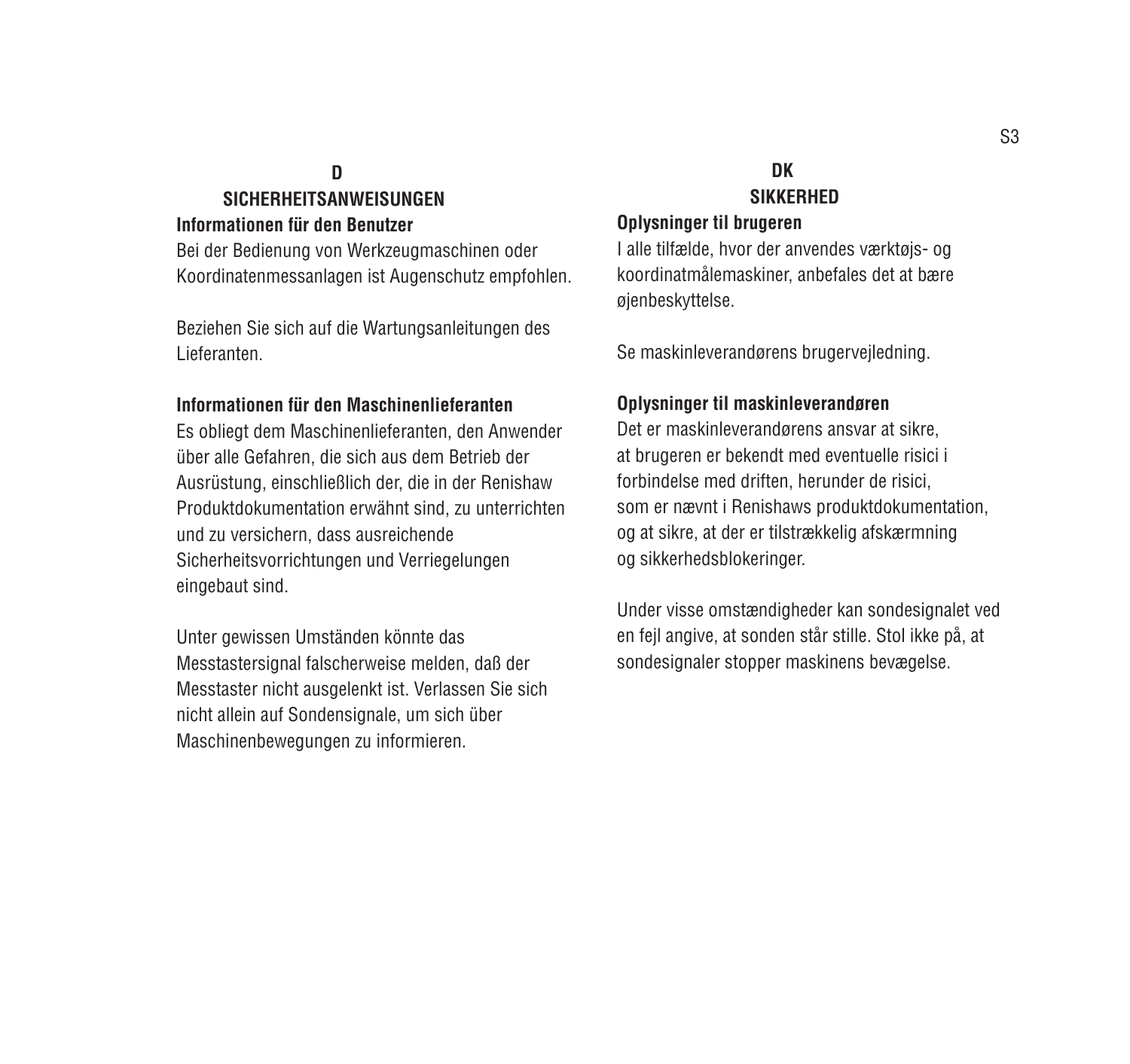# **E SEGURIDAD**

#### **Información para el usuario**

Se recomienda usar protección para los ojos en todas las aplicaciones que implican el uso de máquinas herramientas y máquinas de medición de coordenadas.

Remitirse a las instrucciones de manejo del proveedor de la máquina.

#### **Información para el proveedor de la máquina**

Corresponde al proveedor de la máquina asegurar que el usuario esté consciente de cualquier peligro que implica el manejo de la máquina, incluyendo los que se mencionan en la documentación sobre los productos Renishaw y le corresponde también asegurarse de proporcionar dispositivos de protección y dispositivos de bloqueo de seguridad adecuados.

Bajo determinadas circunstancias la señal de la sonda puede indicar erroneamente que la sonda está asentada. No fiarse de las señales de la sonda para parar el movimiento de la máquina.está asentada. No fiarse de las señales de la sonda para parar el movimiento de la máquina.

#### **F SECURITE**

#### **Informations à l'attention de l'utilisateur**

Le port de lunettes de protection est recommandé pour toute application sur machine-outil et MMC.

Consulter le mode d'emploi du fournisseur de la machine.

### **Informations à l'attention du fournisseur de la machine**

Il incombe au fournisseur de la machine d'assurer que l'utilisateur prenne connaissance des dangers d'exploitation, y compris ceux décrits dans la documentation du produit Renishaw, et d'assurer que des protections et verrouillages de sûreté adéquats soient prévus.

Dans certains cas, il est possible que le signal du palpeur indique à tort l'état que le palpeur est au repos. Ne pas se fier aux signaux du palpeur qui ne garantissent pas toujours l'arrêt de la machine.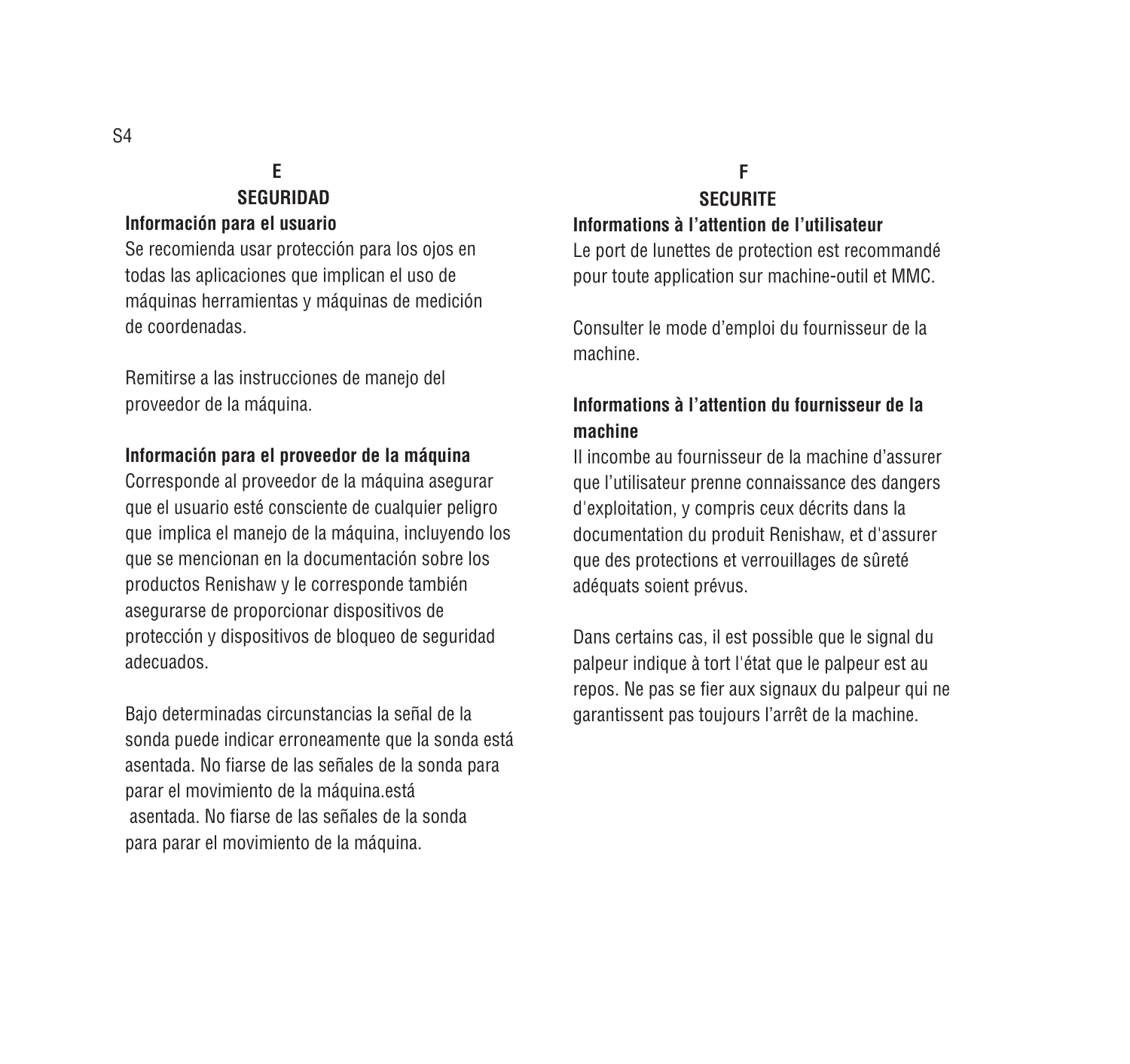#### **FIN**

#### **TURVALLISUUTTA Käyttäjälle tarkoitettuja tietoja**

Kaikkia työstökoneita ja koordinoituja mittauskoneita (CMM) käytettäessä suositamme silmäsuojuksia.

Katso koneen toimittajalle tarkoitettuja käyttöhjeita.

#### **Tietoja koneen toimittajalle**

Koneen toimittaja on velvollinen selittämään käyttäjälle mahdolliset käyttöön liittyvät vaarat, mukaan lukien Renishaw'n tuoteselosteessa mainitut vaarat. Toimittajan tulee myös varmistaa, että toimitus sisältää riittävän määrän suojia ja lukkoja.

Tietyissä olosuhteissa anturimerkki saattaa osoittaa virheellisesti, että kyseessä on anturiin liittyvä ongelma. Älä luota anturimerkkeihin koneen liikkeen pysäyttämiseksi.

# **GR**<br>**AΣΦΑΛΕΙΑ**

Πληροφορίες για τους χρήστες

Σε όλες τις εφαρμογές που συνεπάγονται τη χρήση εργαλείων μηχανημάτων και εξαρτημάτων CMM, συνιστάται η χρήση συσκευής προστασίας των ματιών.

Βλέπετε τις οδηγίες λειτουργίας του προμηθευτή του μηχανήματος.

Πληροφορίες για τους προμηθευτές των μηχανημάτων

Αποτελεί ευθύνη του προμηθευτή του μηχανήματος να εξασθαλίσει ότι ο χρήστης είναι ενήμερος τυχόν κινδύνων που συνεπάγεται η λειτουργία, συμπεριλαμβανομένων και όσων αναφέρονται στο διαφωτστικό υλικό του προϊόντος της Renishaw. Είναι επίσης ευθύνη του να εξασφαλίσει ότι υπάρχουν τα απαιτούμενα προστατευτικά καλύμματα καλύμματα και συνδέσεις ασφάλειας.

Υπό ορισμένες συνθήκες μπορεί το σήμα ανιχνευτή να δώσει εσφαλμένη ένδειξη θέσης του ανιχνευτή. Μη βασίζεστε στα σήματα ανιχνευτή για θέση της κίνησης του μηχανήματος εκτός λειτουργίας.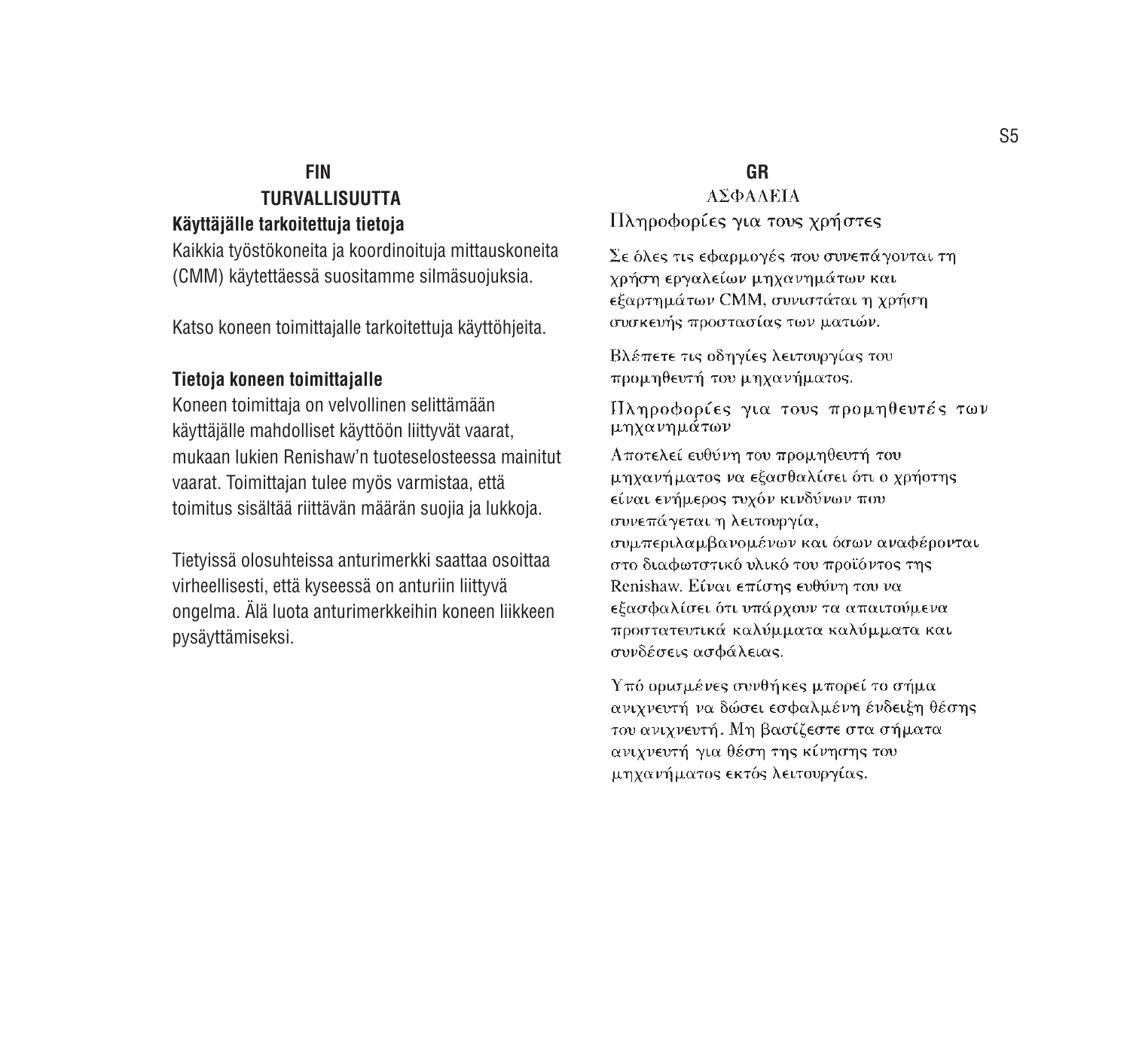## **I SICUREZZA**

#### **Informazioni per l'utente**

Si raccomanda di indossare occhiali di protezione nelle applicazioni che comportano l'utilizzo di macchine utensili e macchine per misurare a coordinate.

Consultare le istruzioni d'uso del fabbricante della macchina.

#### **Informazioni per il fabbricante della macchina**

Il fornitore della macchina ha la responsabilità di avvertire l'utente dei pericoli inerenti al funzionamento della stessa, compresi quelli riportati nelle istruzioni della Renishaw, e di mettere a disposizione i ripari di sicurezza e gli interruttori di esclusione.

È possibile, in certe situazioni, che la sonda emetta erroneamente un segnale che la sonda è in posizione. Evitare di fare affidamento sugli impulsi trasmessi dalla sonda per arrestare la macchina.

#### **NL VEILIGHEID Informatie voor de Gebruiker**

Het dragen van oogbescherming wordt tijdens gebruik van Machinewerktuigen en CMM's aanbevolen.

De bedieningsinstructies van de machineleverancier raadplegen.

#### **Informatie voor de Machineleverancier**

De leverancier van de machine is ervoor verantwoordelijk dat de gebruiker op de hoogte wordt gesteld van de risico's die verbonden zijn aan bediening, waaronder de risico's die vermeld worden in de produktendocumentatie van Renishaw. De leverancier dient er tevens voor te zorgen dat de gebruiker is voorzien van voldoende beveiligingen en veiligheidsgrendelinrichtingen.

Onder bepaalde omstandigheden kan het sondesignaal een onjuiste sondetoestand aangeven. Vertrouw niet op de sondesignalen voor het stoppen van de machinebeweging.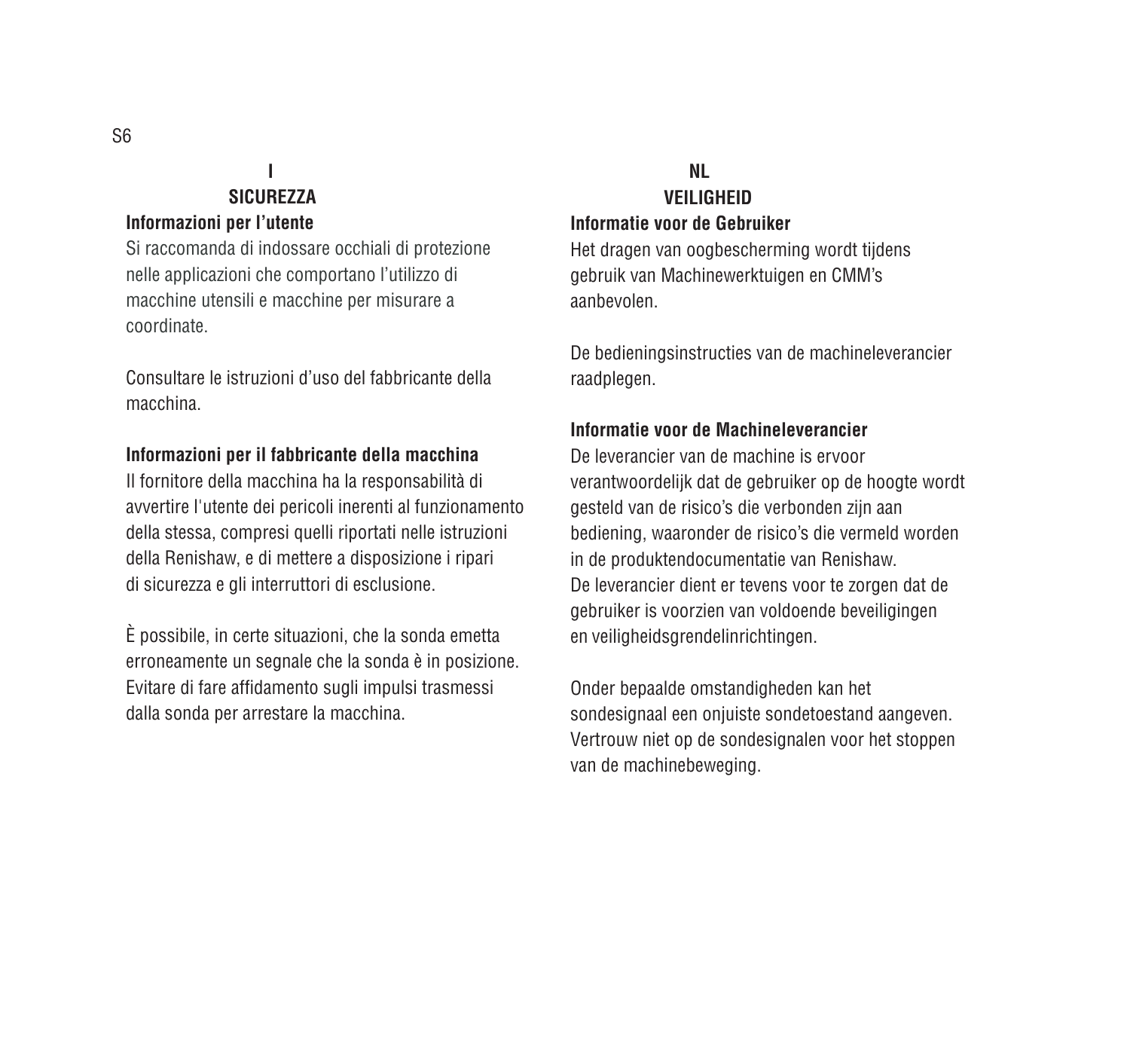# **P SEGURANÇA**

#### **Informações para o Utilizador**

Em todas as aplicações que envolvam a utilização de Máquinas-Ferramenta e CMMs, recomenda-se usar protecção para os olhos.

Consultar as instruções de funcionamento do fornecedor da máquina.

#### **Informações para o Fornecedor da Máquina**

É responsabilidade do fornecedor da máquina as segurar que o utilizador é consciencializado de quaisquer perigos envolvidos na operação, incluindo os mencionados na documentação do produto Renishaw e assegurar que são fornecidos resguardos e interbloqueios de segurança adequados.

Em certas circunstâncias, o sinal da sonda pode indicar falsamente uma condição de sonda assentada. Não confiar em sinais da sonda para parar o movimento da máquina.

## **SW SÅKERHET Information för användaren**

Ögonskydd rekommenderas för alla tillämpningar som involverar bruket av maskinverktyg och CMM.

Se maskintillverkarens bruksanvisning.

#### **Information för maskinleverantören**

Maskinleverantören ansvarar för att användaren informeras om de risker som drift innebär, inklusive de som nämns i Renishaws produktdokumentation, samt att tillräckligt goda skydd och säkerhetsförreglingar tillhandahålls.

Under vissa omständigheter kan sondens signal falskt ange att en sond är monterad. Lita ej på sondsignaler för att stoppa maskinens rörelse.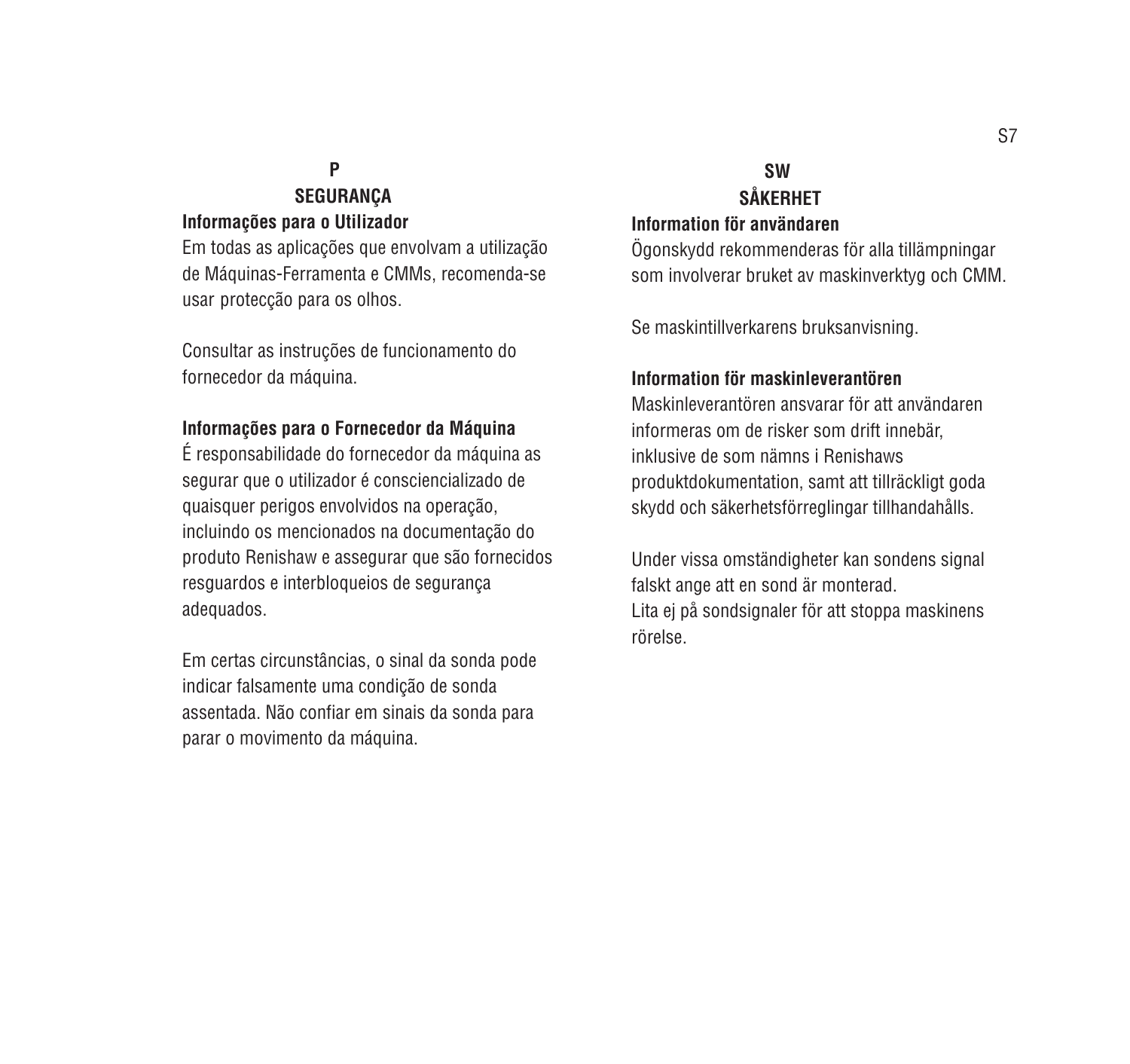# **Installation and Users Guide - English**

# **Contents**

| The OMM                    |          | $1 - 1$ |
|----------------------------|----------|---------|
| To remove window and label |          | $1-2$   |
| Fitting label and window   |          | $1 - 3$ |
| Range selection switch     | $\cdots$ | $1 - 4$ |
| Range selection switch     |          |         |
| and replacing the PCB      |          | $1-5$   |
| OMM cable sealing          |          | $1 - 6$ |
| Specification              |          | $1 - 8$ |
| Parts list                 |          | $1 - 9$ |

#### **WARRANTY**

Equipment requiring attention under warranty must be returned to your supplier. No claims will be considered where Renishaw equipment has been misused, or repairs or adjustments have been attempted by unauthorised persons.

#### **CARE OF THE OMM**

Keep system components clean and treat the OMM with care.

### **CHANGES TO EQUIPMENT**

Renishaw reserves the right to change its equipment without obligation to change equipment previously sold.

#### **CNC MACHINE**

CNC machine tools must always be operated by competent persons in accordance with manufacturers instructions.

## **SAFETY**

**Only qualified persons should dismantle the OMM.**

**Faulty workmanship will invalidate the warranty.**

 **Remove mains power suppy before removing covers.**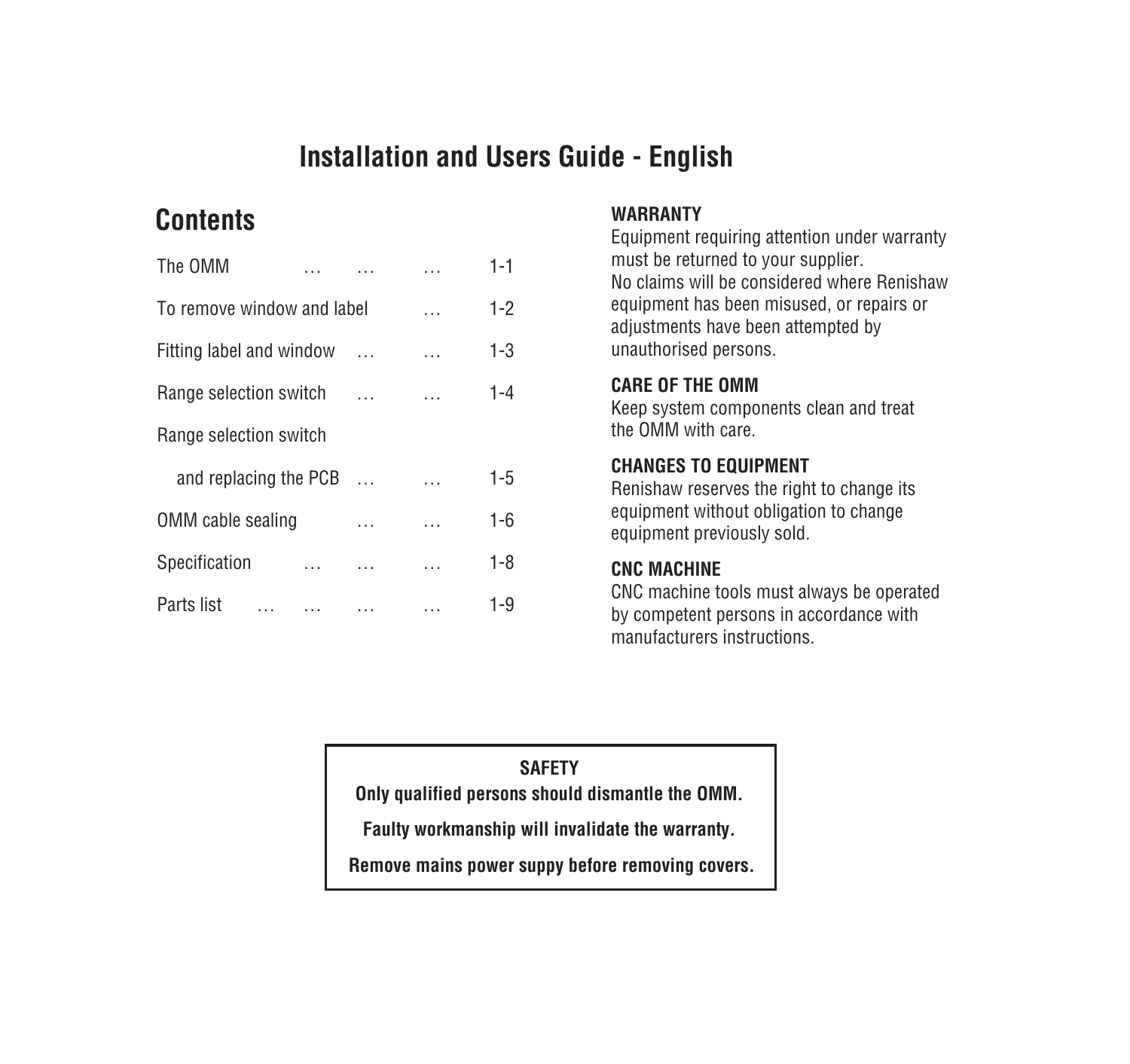The OMM transmits control signals to the probe/OMP, and receives probe data signals, for onward transmission to the MI 12 interface and CNC control. Power is supplied from the MI 12 Interface. Visual indication of system status is provided by LEDs.

1. **Red LED**

Lit when power is on.

2. **LEDs x 3**

Transmit infra-red control signals to the probe.

- 3. **Green LED** Lit when signal is received from the probe.
- 4. **Yellow LED** Lit when the MI 12 sends a start, error, reset signal to the probe.
- 5. **OMM sealing gland** The nut must be tight.
- 6. **Cable** Ø5,1 mm x 25 metres long (Ø0.20 in x 82 ft long).
- 7. **Conduit** see page 1-7. (Ø11 flexible or Ø12 mm steel tube) Essential where cable is exposed to coolant chips or potential damage.
- 8. **Mounting bracket** The bracket allows OMM directional setting.

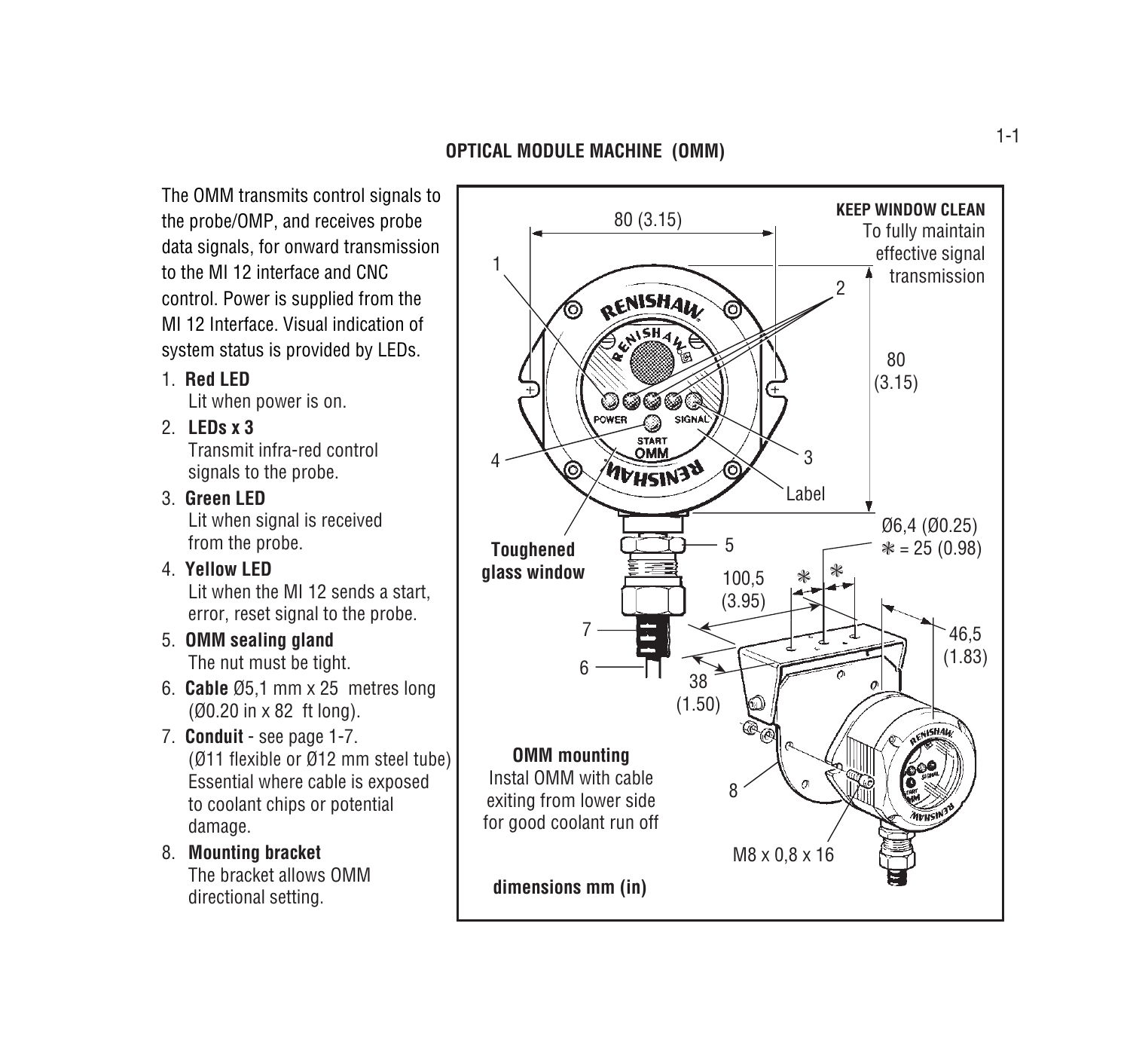#### **TO REMOVE WINDOW AND LABEL**

**KEEP OMM CLEAN -** No liquids or solid particles must be allowed to enter the OMM body. It is not necessary to remove the OMM from the machine, when installing new parts or adjusting the range selection switch.

The window is removed for the following reasons.

- 1. To gain access to the terminal block when connecting wires.
- 2. To change the reception/transmission range settings.
- 3. To replace a broken window.
- 4. To replace a faulty printed circuit board (PCB).



### **TO REMOVE THE WINDOW**

- 1. Remove the four cover screws, using a 2.5 mm A/F hexagon key. Two screws are short and two are long. Two of the cover holes are threaded - **A**, and two are plain - **B**.
- 2. The window fits tightly in the OMM body, and is removed using the two long screws, which are inserted into the threaded holes **A**. Tighten each screw a few turns at a time to lift the window evenly. Whenit is clear of the body, remove the window and screws completely.

### **TO REMOVE THE LABEL**

To remove the label, turn the quick release screws a 1/4 turn anti-clockwise, then carefully lift the label off. This gives access to the range selection switch and terminal block.

**DO NOT** remove the window by twisting or rotating by hand - use jacking screws only.

#### 1-2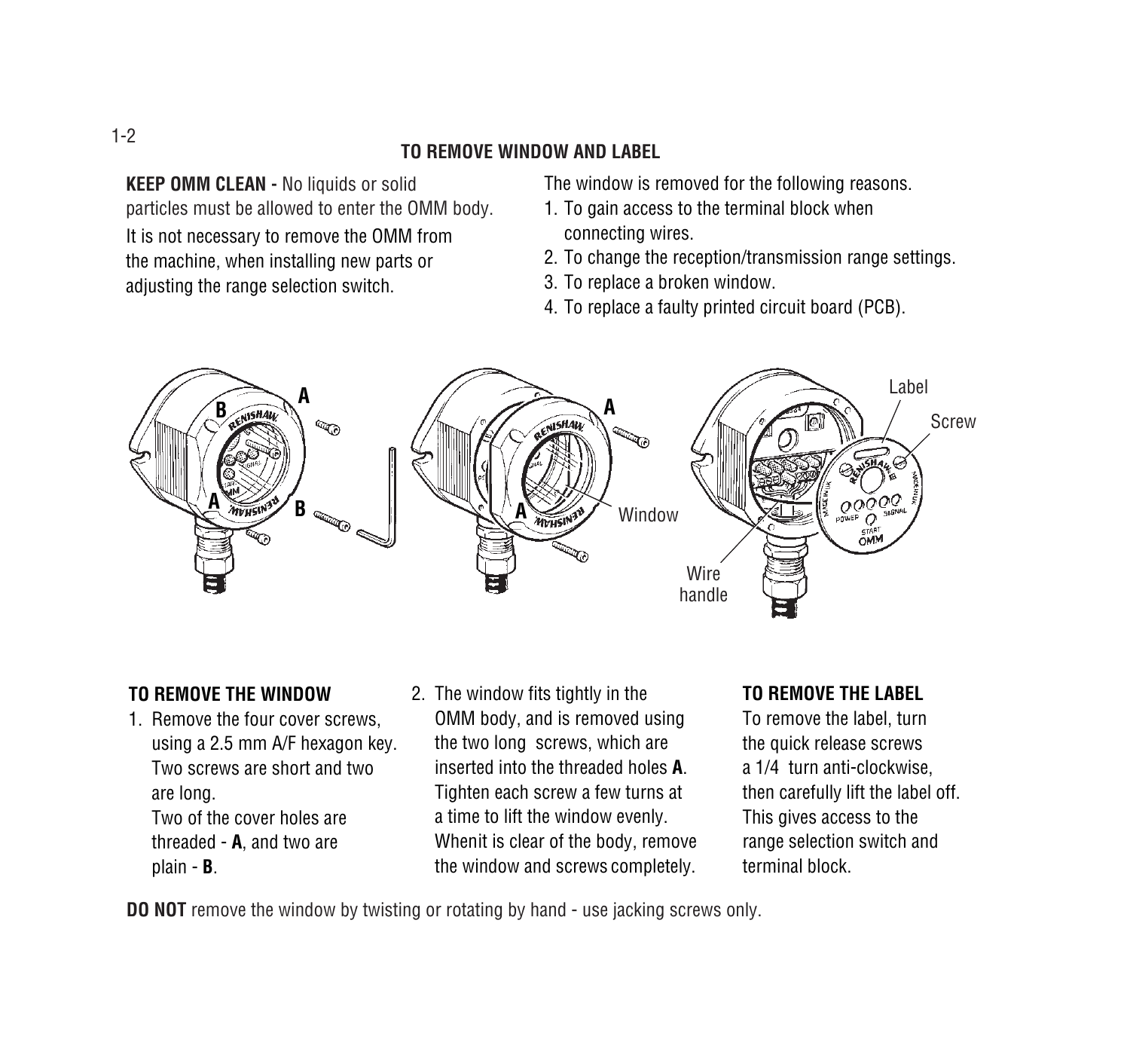# 1-3 **FITTING LABEL AND WINDOW**

#### **FITTING THE LABEL**

1. Replace the label and turn the screws 1/4 of a turn clockwise, to hold the label in place.

### **FITTING THE WINDOW**

- 1. Before fitting window, check for any damage to screws or scratch marks which could prevent sealing.
- 2. Ensure that the 'O' ring seating in the OMM body is clean, and there are no scratch marks which could prevent complete sealing.



3. Ensure that the window and 'O' ring are clean.



4. Insert the two short screws into window holes **A**, and tighten. Screw torque is 0,3 - 0,7 Nm. (0.22 - 0.51 lbf.ft).



5. Place window complete with 'O' ring onto OMM body.

**Note :** The 'O' ring should be lubricated with silicon grease to prevent nicking.

6. Insert the long screws into holes **B**. Tighten each screw a few turns at a time, to pull the window down evenly.

There may be some resistance due to compression of air trapped inside the body.

Screw torque is 1,0 - 1,8 Nm. (0.74 - 1.32 lbf.ft).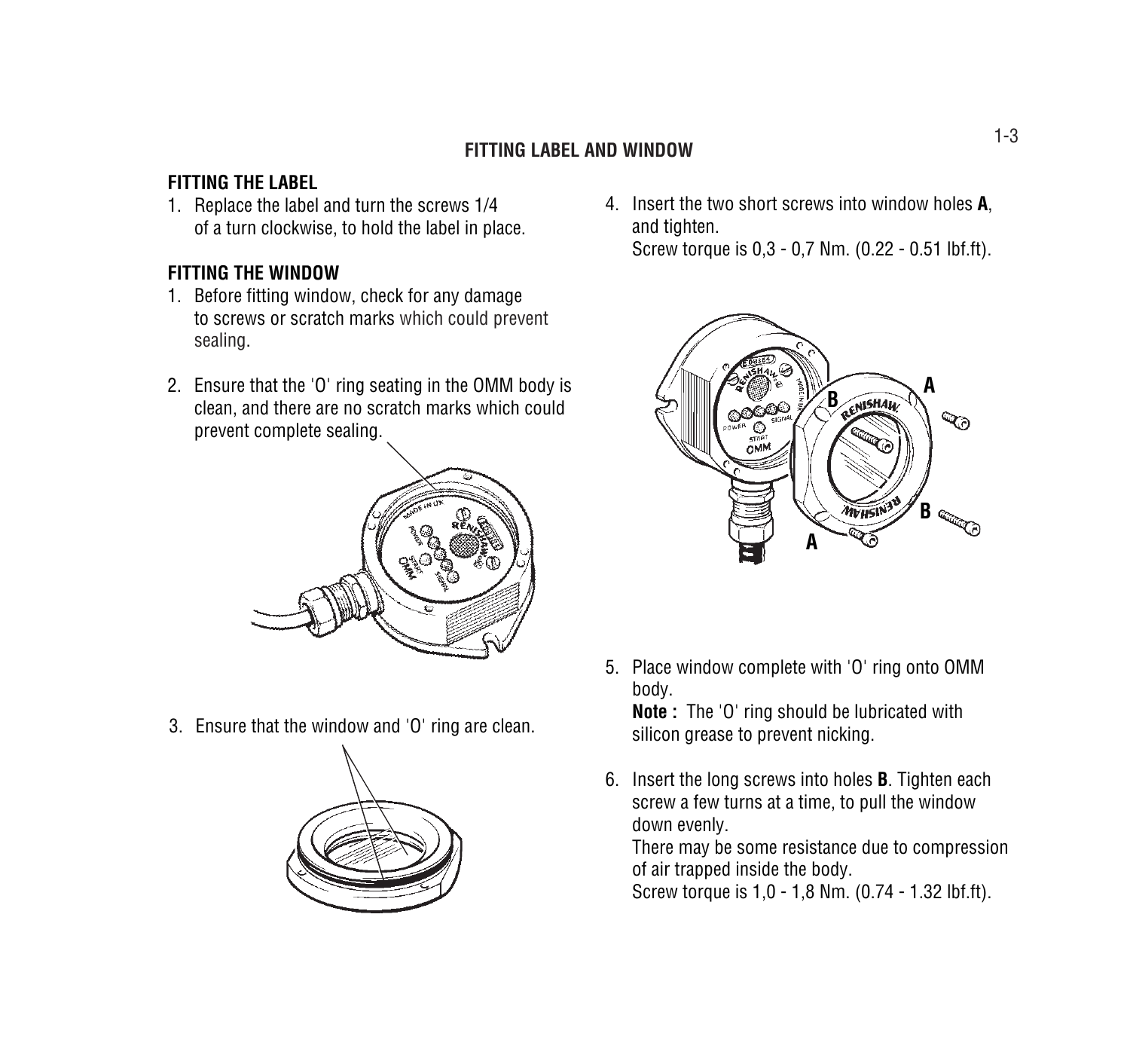#### **RANGE SELECTION SWITCH**



1-4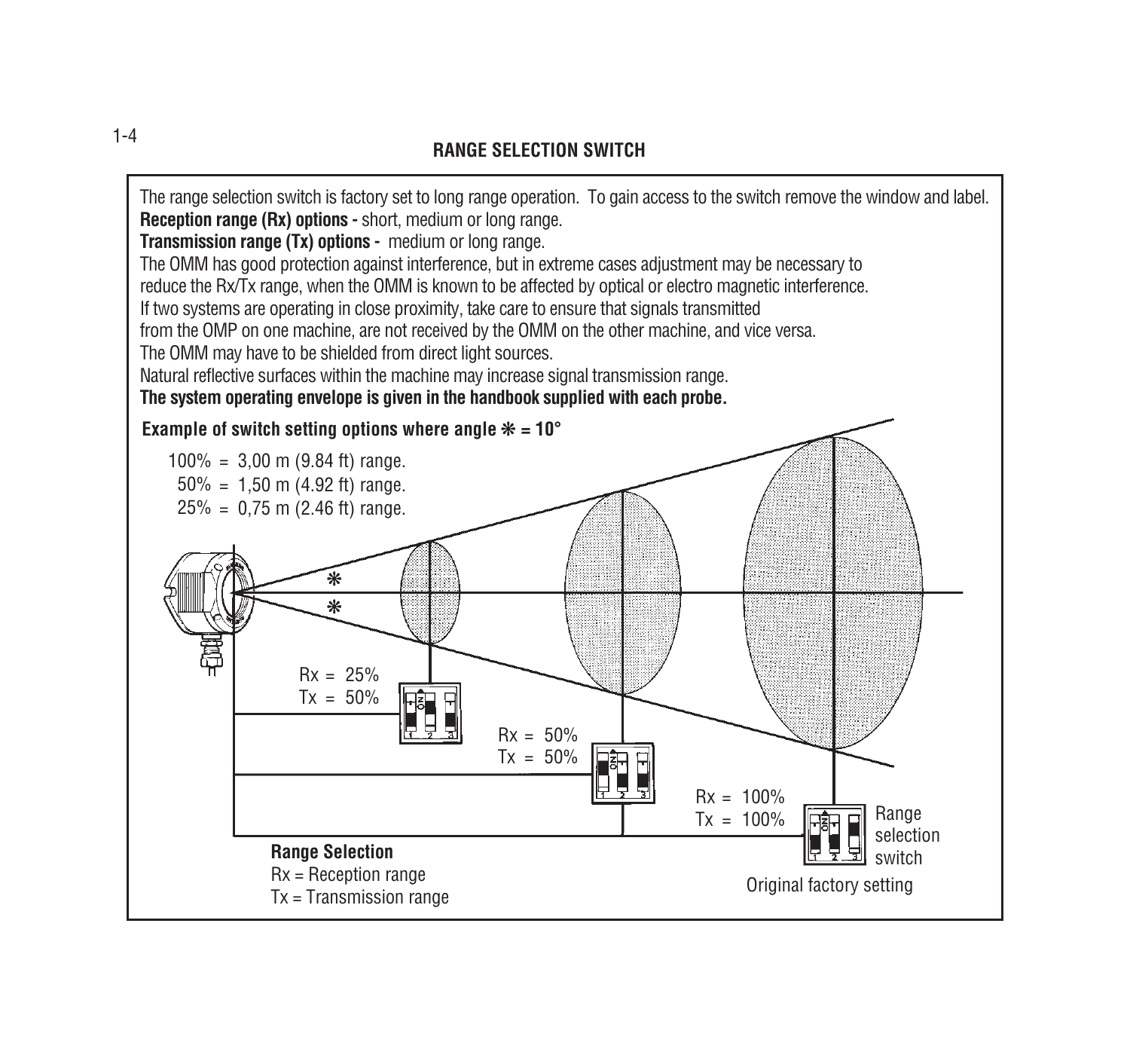

|                               | <b>Reception</b><br>range | <b>Transmission</b><br>range        |                    |                                     |
|-------------------------------|---------------------------|-------------------------------------|--------------------|-------------------------------------|
| 100% Off<br>50% On<br>25% Off | SW <sub>1</sub>           | SW <sub>2</sub><br>0ff<br>0ff<br>On | 100%<br>50%<br>50% | SW <sub>3</sub><br>Ωn<br>0ff<br>0ff |

**Range selection switch**

# **Terminal block - Screw torque values**

Minimum screw torque 0,25 Nm (0.18 lbf.ft). Maximum screw torque 0,40 Nm (0.29 lbf.ft). Ensure the screen is connected.

## **TO REPLACE A FAULTY PCB**

- 1. Remove the window and label.
- 2. Disconnect the wires from the terminal block. If nut - C is removed, fit a new olive before replacing the nut. The olive is available as part of Thomas & Betts Gland Part No. 9330.
- 3. Pull gently on the PCB wire handle, to remove the PCB from the OMM.
- 4. When re-assembling components, replace in the sequence - PCB, wire connections, label and window.



**If the PCB supports are damaged, return the OMM to Renishaw for repair**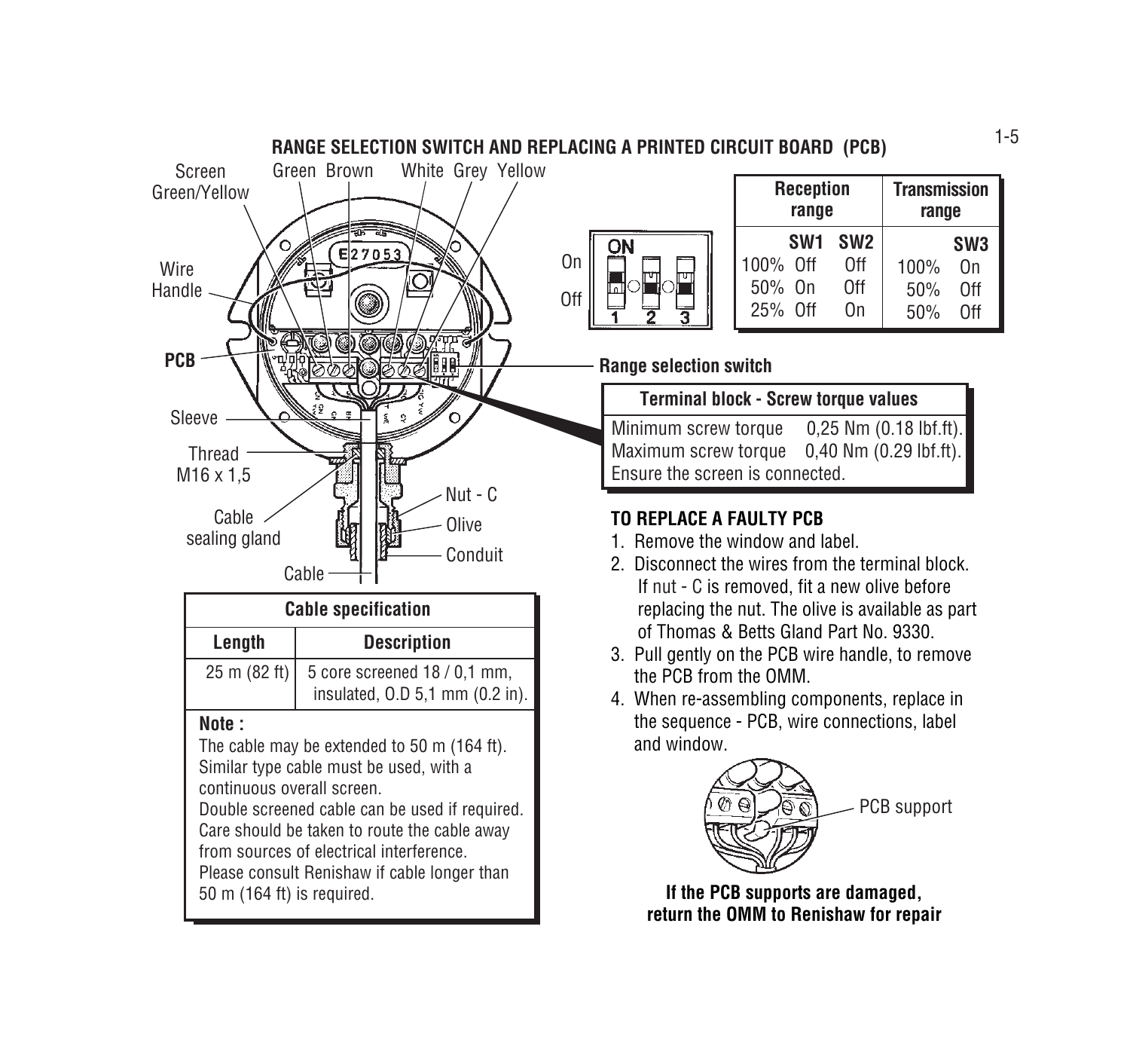# 1-6 **OMM CABLE SEALING**

#### **IMPORTANT**

Coolant and dirt are prevented from entering the OMM by the cable sealing gland.

The OMM cable is protected against physical damage by fitting either flexible or rigid conduit. The OMM conduit adaptor supplied by Renishaw accepts both types of conduit, provided the correct components are selected during assembly.

Before fitting nut **C**, grease the adaptor thread with a general purpose grease e.g. Shell Alvania grease.

When tightening or loosening nut **C** onto conduit, ensure that torque is only applied between **B** and **C**.

If during the fitting of component **A**, nut **B** or nut **C** become loose, the gland will be ineffective.

#### **WARNING**

Failure to adequately protect the cable can result in system failure due to either cable damage or coolant ingress through cores into the OMM.

Failure due to inadequate cable protection will invalidate the warranty.



#### **CONDUIT ADAPTOR**

If Nut - C is removed, fit a new olive before replacing Nut - **C**. The olive is available as part of Thomas & Betts Gland (Part No. 9330).

#### **PG TYPE CONDUIT**

Where PG type conduit is to be used, an optional adaptor is available from Renishaw. The adaptor will convert the cable gland to a PG thread. (Adaptor Part No. M-2008-0189).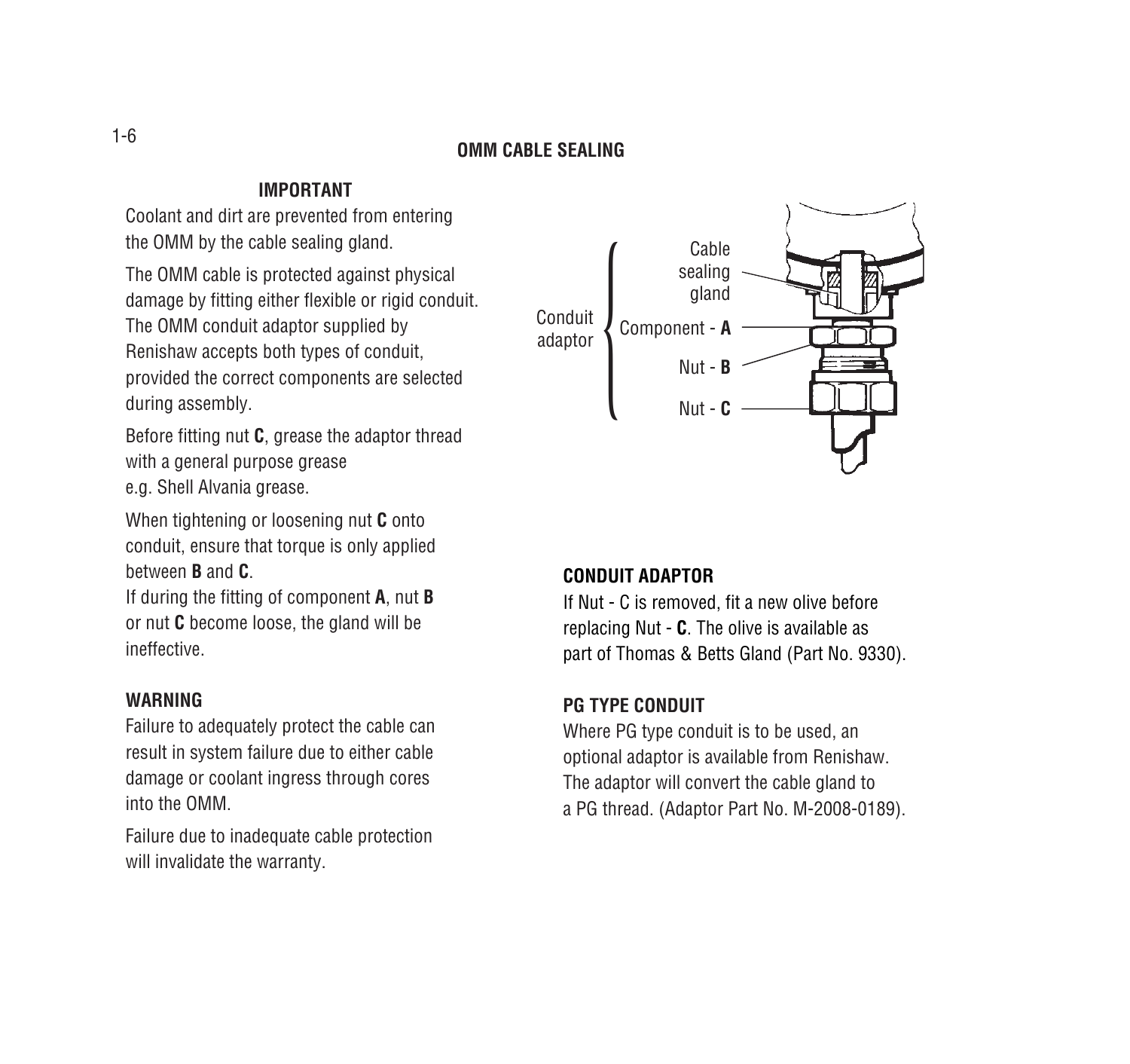#### **FITTING FLEXIBLE CONDUIT**

Recommended flexible conduit is Thomas and Betts SHURESEAL 1/4in Part No. TBEF 0250-50 or equivalent. Use the plastic olive when fitting flexible conduit.

When tightening nut **C** onto the conduit, first tighten until finger tight, then tighten an additional 1.5 to 2.5 turns. This will achieve a seal to BS 5490 (IEC 529) to IP67, between the flexible conduit and the conduit adaptor.

### **FITTING RIGID CONDUIT (Bundy Tube - Ø12 mm hydraulic pipe)**

An alternative brass olive is supplied, to enable rigid conduit to be fitted.

- 1. Remove nut **C**, the flexible conduit termination piece and plastic olive by sliding to the end of the cable.
- 2. Discard the plastic olive and conduit termination piece.
- 3. Fit the brass olive over the cable, followed by nut **C**.
- 4. Pass the OMM cable through the rigid conduit and engage the conduit in the conduit adaptor.
- 5. Tighten nut **C** to 25 27 Nm (18.55 19.91 lbf.ft), ensuring that the torque is resisted on the flats of nut **B**.This will achieve a seal to BS 5490 (IEC 529) to IP67, between the rigid conduit and the conduit adaptor.

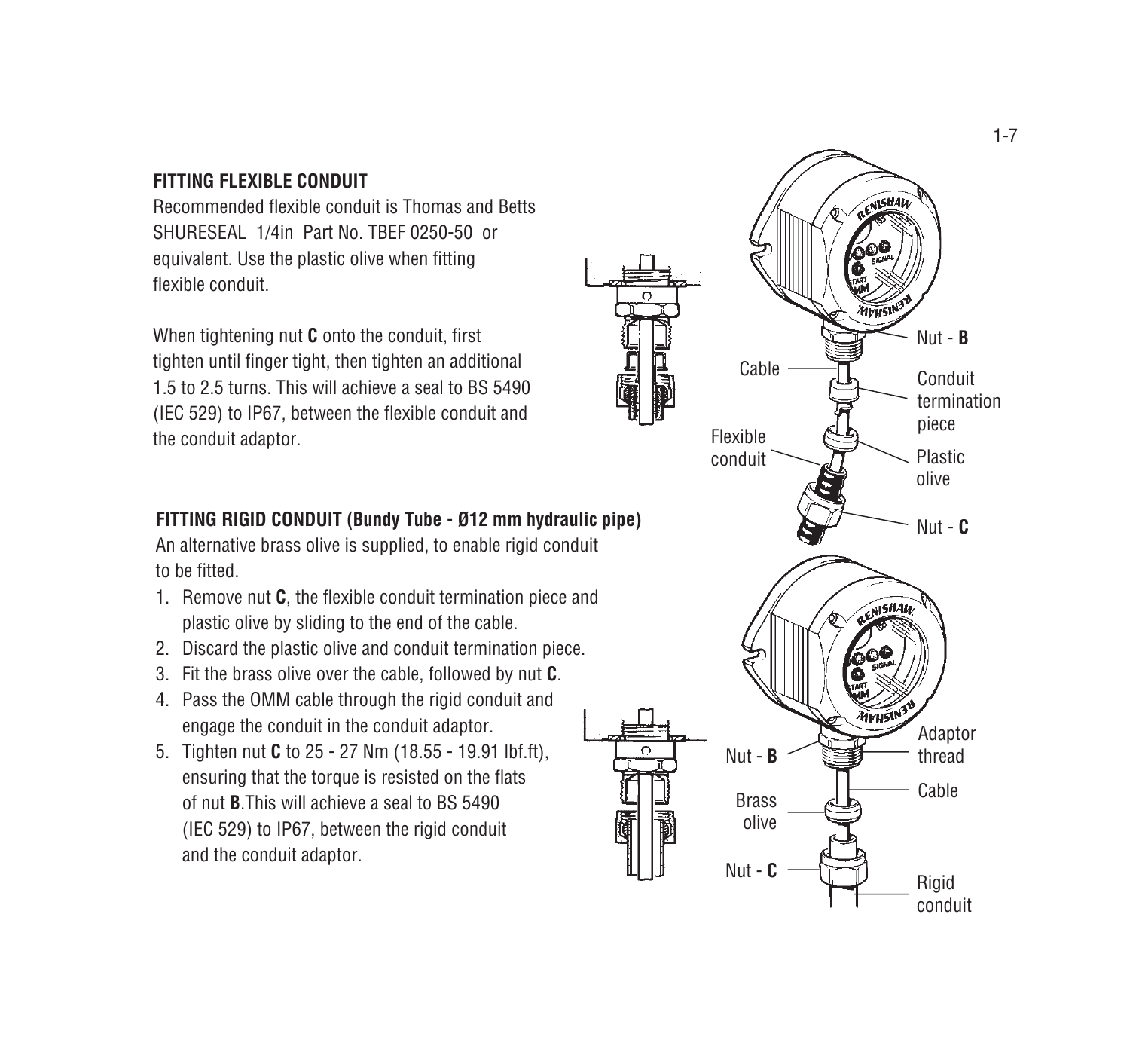#### **SPECIFICATION**



#### **ENLARGED OPERATING ENVELOPE**

Machines with exceptionally long spindle travel and machines with two spindles may require a second OMM to cover the probe's full working envelope. The MI 12 interface can accept two OMMs, which act as a single OMM with an enlarged operating envelope.

#### **ENVIRONMENT - Temperature**

The OMM is specified for storage over -10° to 70° C (14 to 158° F) and operation over 5° to 60° C

(41° to 140° F) ambient temperature range.

#### **SEALING**

The OMM is sealed to IP68. The joint between the conduit and OMM adaptor is sealed to IP67.

#### **WINDOW**

Provides protection against impact and is resistant to abrasion (specified to UTE Ct20 010 IPXX3).

#### **WEIGHT**

 $OMM = 370$  g (13 oz) approx.  $OMM + 25$  m (82 ft) cable = 1243 g (43,8 oz) approx.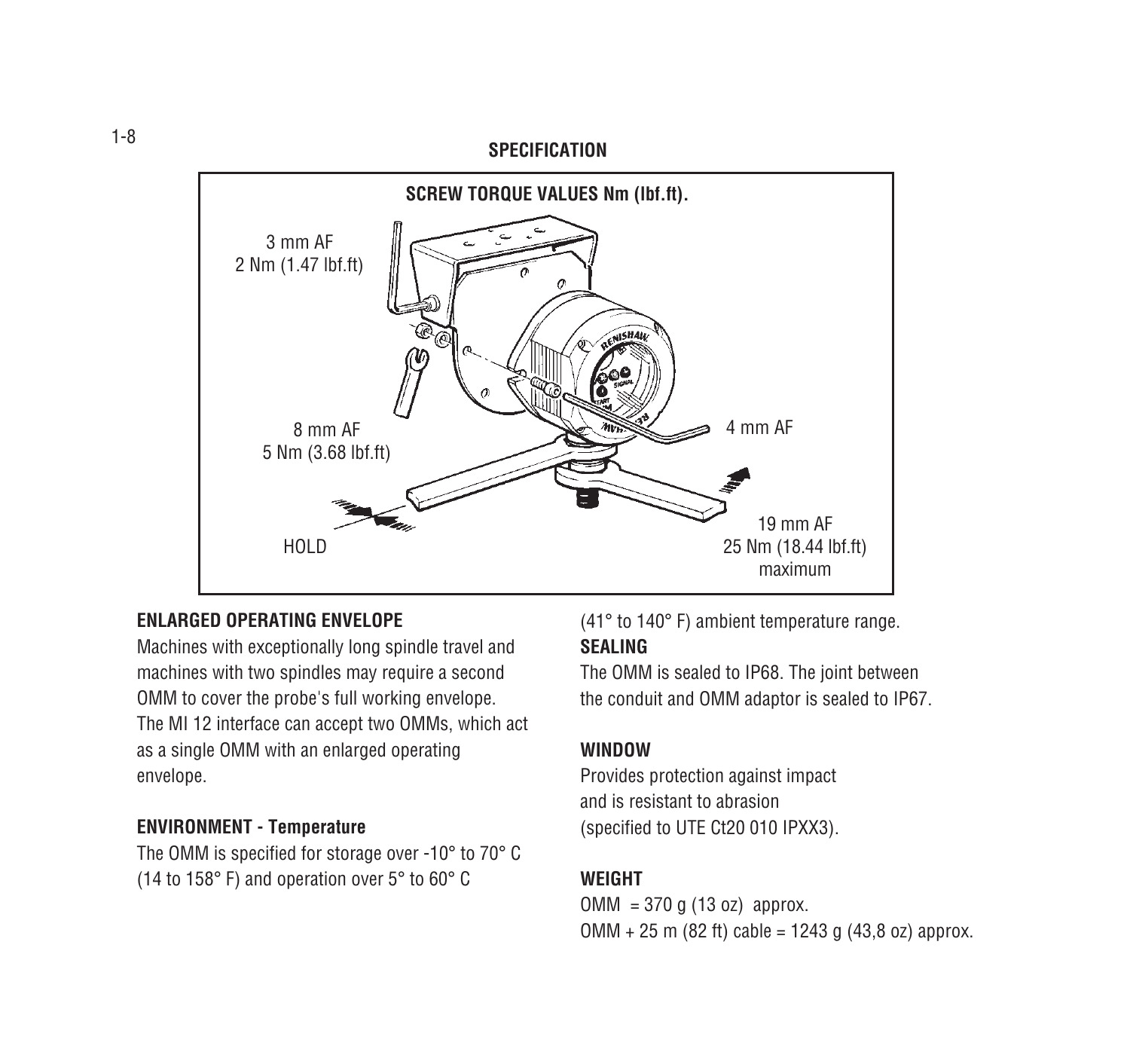| <b>PARTS LIST - Please quote the Part No. when ordering equipment</b> |  |  |  |  |  |
|-----------------------------------------------------------------------|--|--|--|--|--|
|-----------------------------------------------------------------------|--|--|--|--|--|

| Type            | Part No.    | <b>Description</b>                                                               |
|-----------------|-------------|----------------------------------------------------------------------------------|
| <b>OMM</b>      | A-2033-0576 | OMM complete with cable $\emptyset$ 5.1 mm x 25 m ( $\emptyset$ 0.2 in x 82 ft). |
| Win kit         | A-2115-0002 | WIndow replacement kit for OMM/O-M-I.                                            |
| PCB kit         | A-2031-0043 | PCB Replacement kit for OMM.                                                     |
| Mtg brkt        | A-2033-0830 | OMM mounting bracket complete with fixing screws,                                |
|                 |             | washers, and nuts.                                                               |
| PG <sub>9</sub> | M-2008-0189 | PG9 cable gland adaptor                                                          |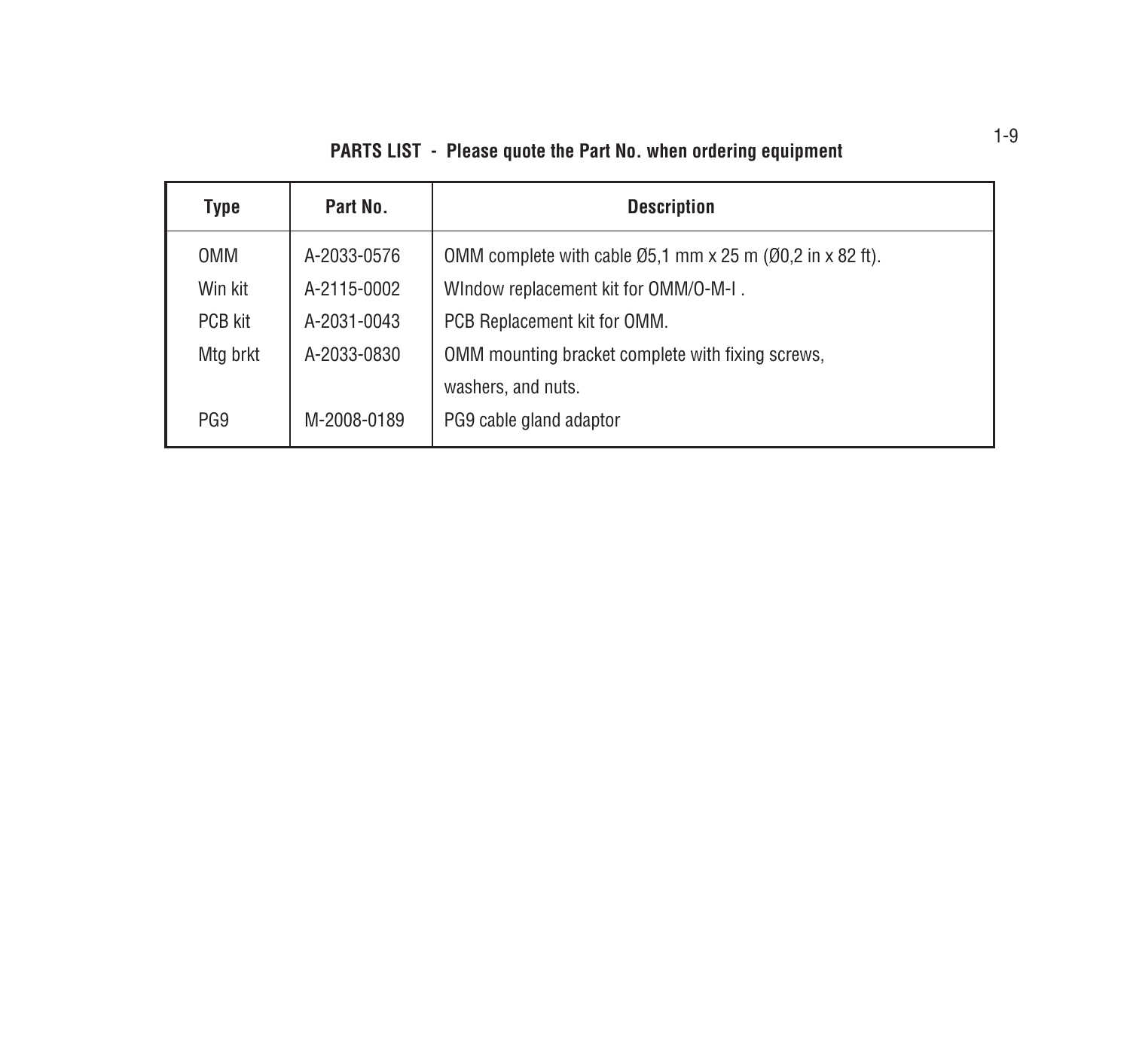# **Manuel d'installation et d'utilisation – Français**

# **Table des matières GARANTIE**

| L'OMM                                          |          |  | $2 - 1$ |
|------------------------------------------------|----------|--|---------|
| Dépose de la vitre et de la plaque indicatrice |          |  | $2 - 2$ |
| Remonter la plaque indicatrice et la vitre     |          |  | $2 - 3$ |
| Sélecteur de portée                            | $\ldots$ |  | $2 - 4$ |
| Sélecteur de portée - remplacement d'une       |          |  |         |
| plaquette à circuit imprimé (PCI)              |          |  | $2 - 5$ |
| Etanchéité du câble de l'OMM                   |          |  | $2 - 6$ |
| Spécification                                  |          |  | $2 - 8$ |
| Liste des pièces detachées                     |          |  | $2-9$   |

Les équipements défectueux sous garantie doivent être renvoyés à votre fournisseur. Aucune réclamation ne sera prise en compte si l'équipement Renishaw a été mal utilisé ou si des réparations ou des réglages ont été tentés par des personnes non qualifiées.

#### **ENTRETIEN DU PALPEUR**

Nettoyer les composants du système régulièrement et traiter l' OMM avec soin.

## **MODIFICATION DE L'EQUIPEMENT**

Renishaw se réserve le droit de modifier les spécifications de l'équipement sans préavis.

### **MACHINE A COMMANDE NUMERIQUE (CNC)**

Les machines–outils CNC doivent toujours être utilisées par des personnes compétentes suivant les instructions des fabricants.

### **SECURITE**

**L' OMM doit uniquement être démonté par des techniciens qualifiés.**

**Toute manipulation impropre annulera la garantie.**

**Couper l'alimentation secteur avant de démonter les couvercles.**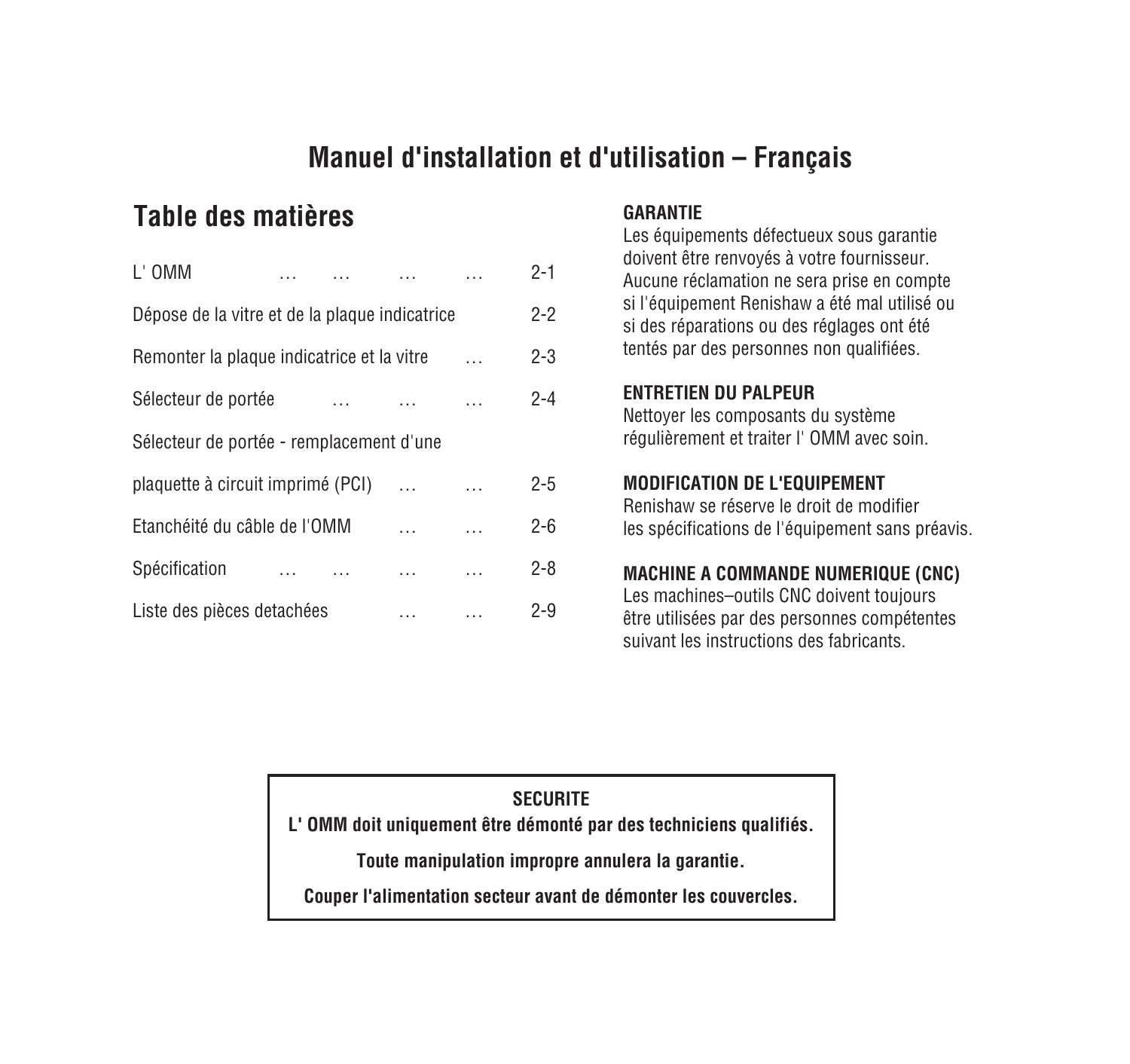L' OMM transmet des signaux de commande au palpeur/OMP et reçoit des signaux de données du palpeur qu'il transmet à son tour à l'interface MI 12 et à la commande CNC. L'alimentation est assurée par l'interface MI 12. L'état du système est indiqué par des LED (diodes électroluminescentes).

1. **LED rouge**.

Allumée quand l'appareil est sous tension.

- 2. **LED centrales (x 3)**. Transmettent les signaux de commande infra rouges au palpeur.
- 3. **LED verte.** Allumée quand un signal est reçu du palpeur.
- 4. **LED jaune**.

Allumée quand le MI 12 envoie un signal de démarrage, d'anomalie ou de Raz au palpeur.

- 5. **Raccord d'étanchéité de l'OMM** L'écrou doit être serré.
- 6. **Câble** dia 5,1 mm x 25 m de long.
- 7. **Gaine** voir page 2-7. (flexible dia 11 ou tube métallique dia 12 mm). Essentielle si le câble doit être exposé aux copeaux et au liquide de coupe ou autres risques éventuels.
- 8. **Plaque de montage** La plaque de montage permet le réglage directionnel de l'OMM.

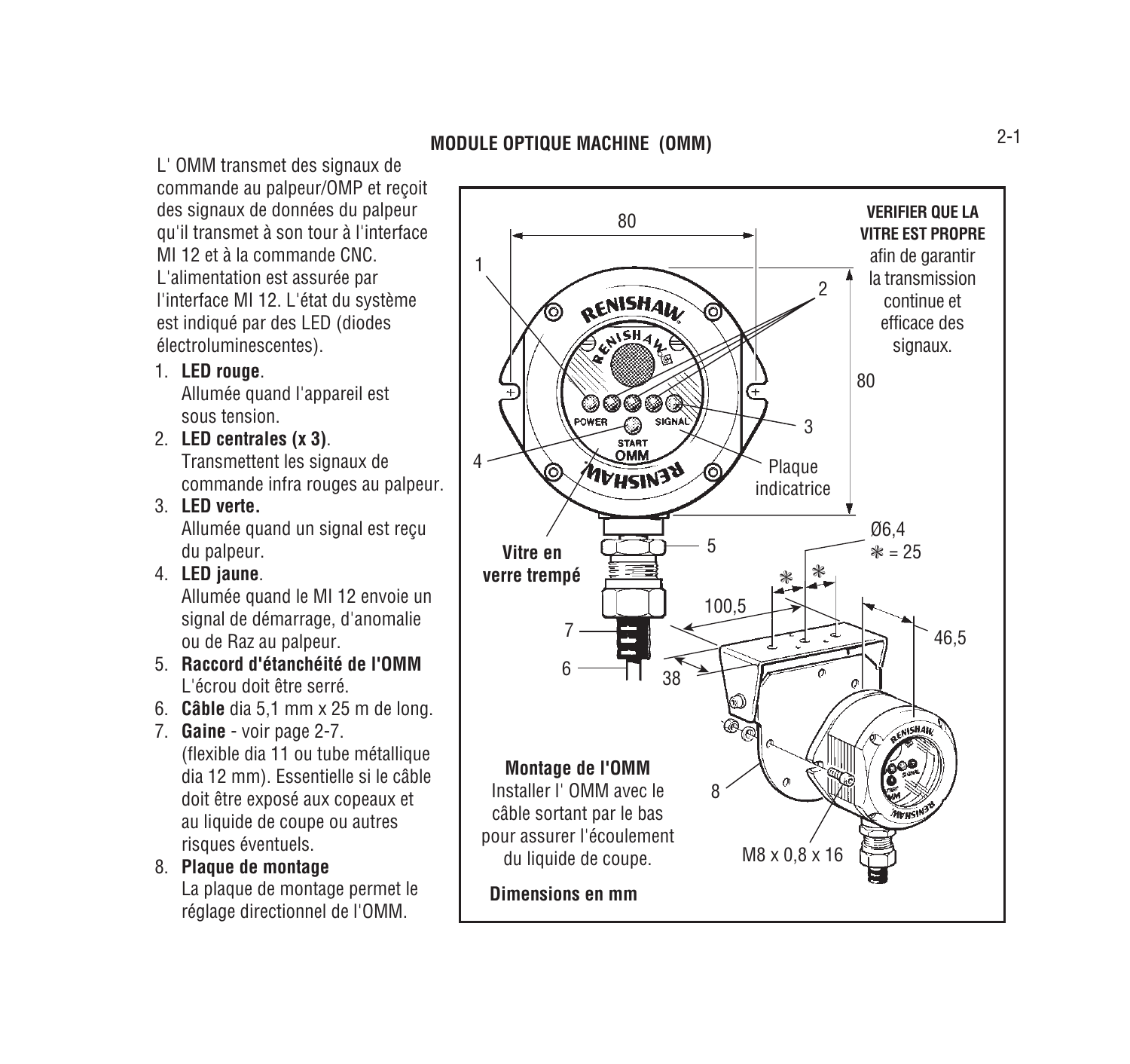### **DEPOSE DE LA FENETRE ET DE LA PLAQUE INDICATRICE**

#### **TENIR L'OMM PROPRE**

Le corps de l'OMM ne doit laisser pénétrer aucune particule solide ou liquide.

Il n'est pas nécessaire de retirer l'OMM de la machine lors de l'installation de nouvelles pièces ou de réglages de gamme.

- La fenêtre doit uniquement être démontée pour :
- 1. Accéder au bloc de connexion et connecter les fils.
- 2. Modifier les réglages de gamme de réception/transmission.
- 3. Remplacer une fenêtre cassée.
- 4. Remplacer une plaquette à circuit imprimé (PCI).



#### **DEPOSE DE LA FENETRE**

- 1. Retirer les quatre vis du couvercle en utilisant une clé hexagonale A/F 2,5 mm. Deux vis longues et deux vis courtes sont prévues. Les deux trous **A** du couvercle sont filetés et les deux trous **B** sont lisses.
- 2. La fenêtre s'encastre dans le corps de l'OMM et peut s'enlever à l'aide des deux vis longues qui sont insérées dans les trous filetés **A.** Serrer chaque vis de quelques tours chacune pour tirer la fenêtre de façon droite. Quand elle est dégagée du corps, la retirer ainsi que les vis.

**NE PAS** faire pivoter ou tourner la fenêtre à la main pour la dégager : utiliser uniquement les deux vis longues prévues à cet effet.

### **DEPOSE DE LA PLAQUE INDICATRICE**

Pour démonter la plaque indicatrice, tourner les vis de fixation rapide d'un quart de tour dans le sens inverse des aiguilles d'une montre, puis soulever délicatement la plaque pour la dégager. Vous avez maintenant accès au sélecteur de gamme et au bloc de connexion.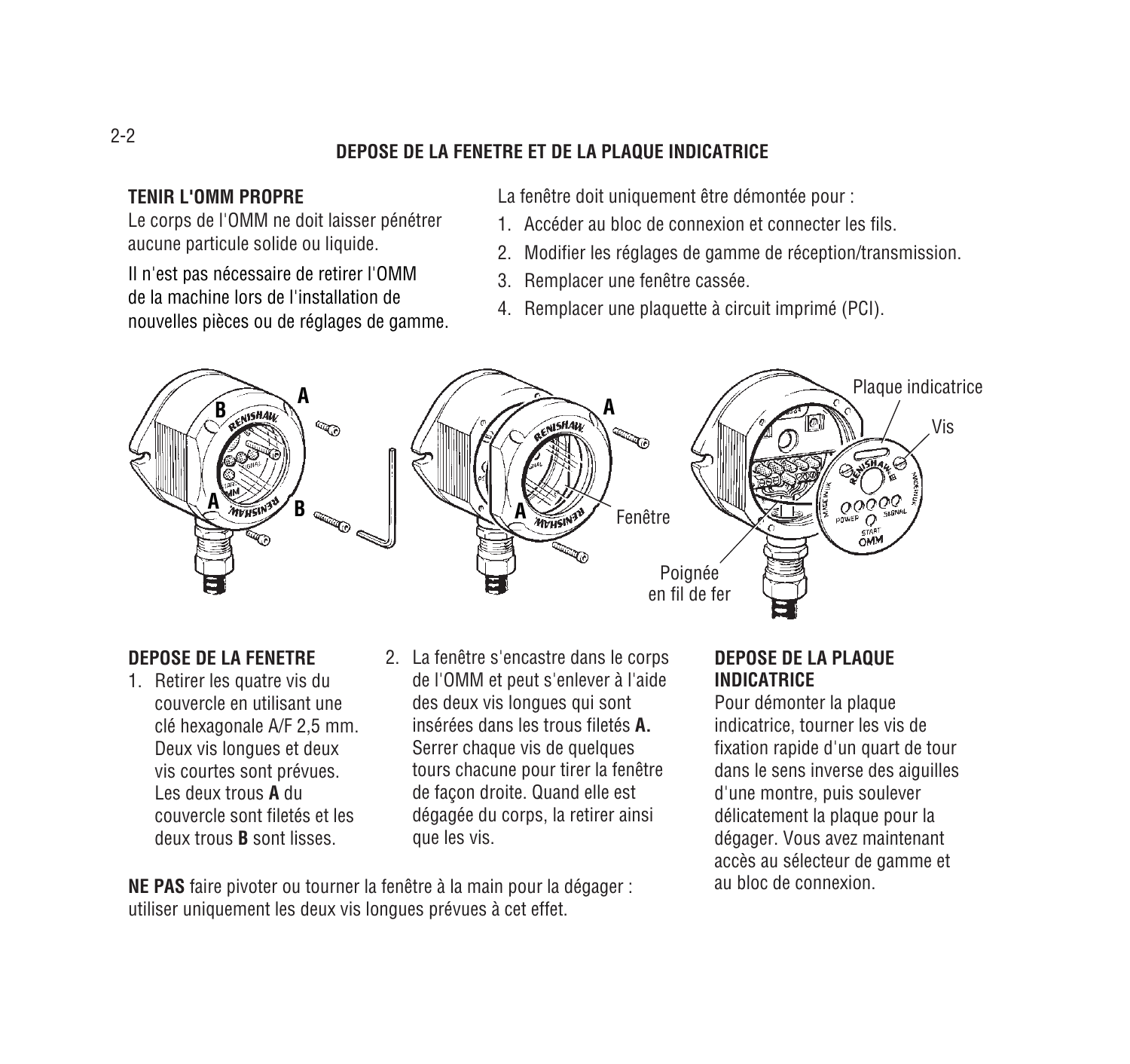### **REMONTER LA PLAQUE INDICATRICE ET LA FENETRE**

#### **REMONTER LA PLAQUE INDICATRICE**

1. Remettre la plaque en place et tourner les vis d'un quart de tour dans le sens des aiguilles d'une montre afin de bloquer la plaque.

#### **REMONTER LA FENETRE**

- 1. Avant de remonter la fenêtre, vérifier que les vis sont en bon état et que la fenêtre n'est pas rayée, afin de garantir une étanchéité parfaite.
- 2. Vérifier que le siège du joint torique d'étanchéité du corps de l'OMM est propre et qu'il n'est pas rayé, afin de garantir une étanchéité parfaite.



3. Vérifier que la vitre et le joint torique sont propres.



4. Insérer les deux vis courtes dans les trous **A** de la fenêtre et serrer. Couple de serrage des vis : 0,3 - 0,7 Nm.



5. Poser la fenêtre accompagnée du joint torique sur le corps de l'OMM.

**Remarque :** Graisser le joint torique d'étanchéité avec un lubrifiant au silicium afin d'éviter de l'entailler.

6. Insérer les vis longues dans les trous **B.** Serrer les vis de quelques tours chacune afin d'enfoncer la fenêtre à plat.

L'air comprimé prisonnier du corps de l'OMM peut imposer une certaine résistance lors du montage.

Couple de serrage des vis : 1,0 - 1,8 Nm.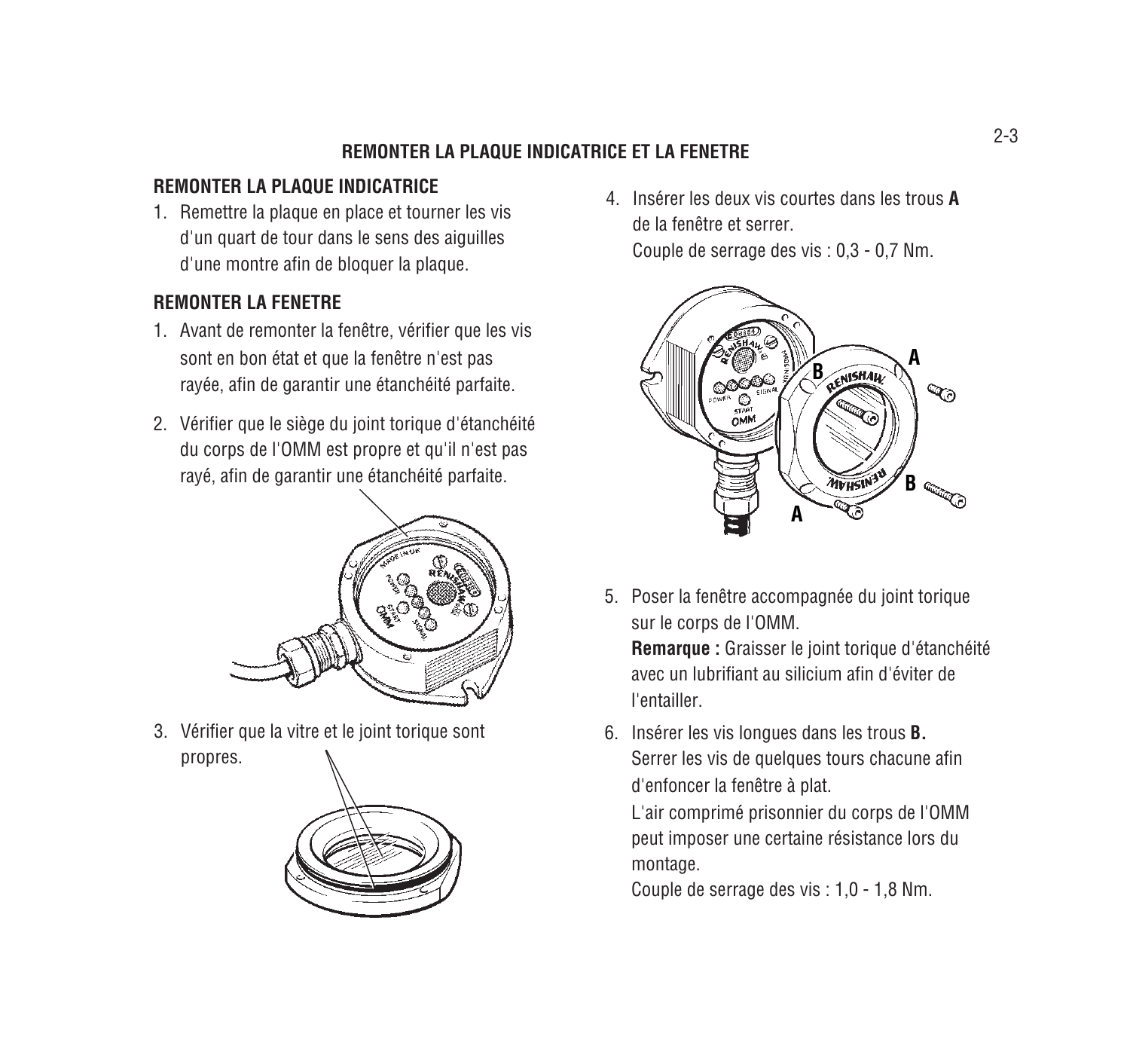# 2-4 **SELECTEUR DE PORTEE**

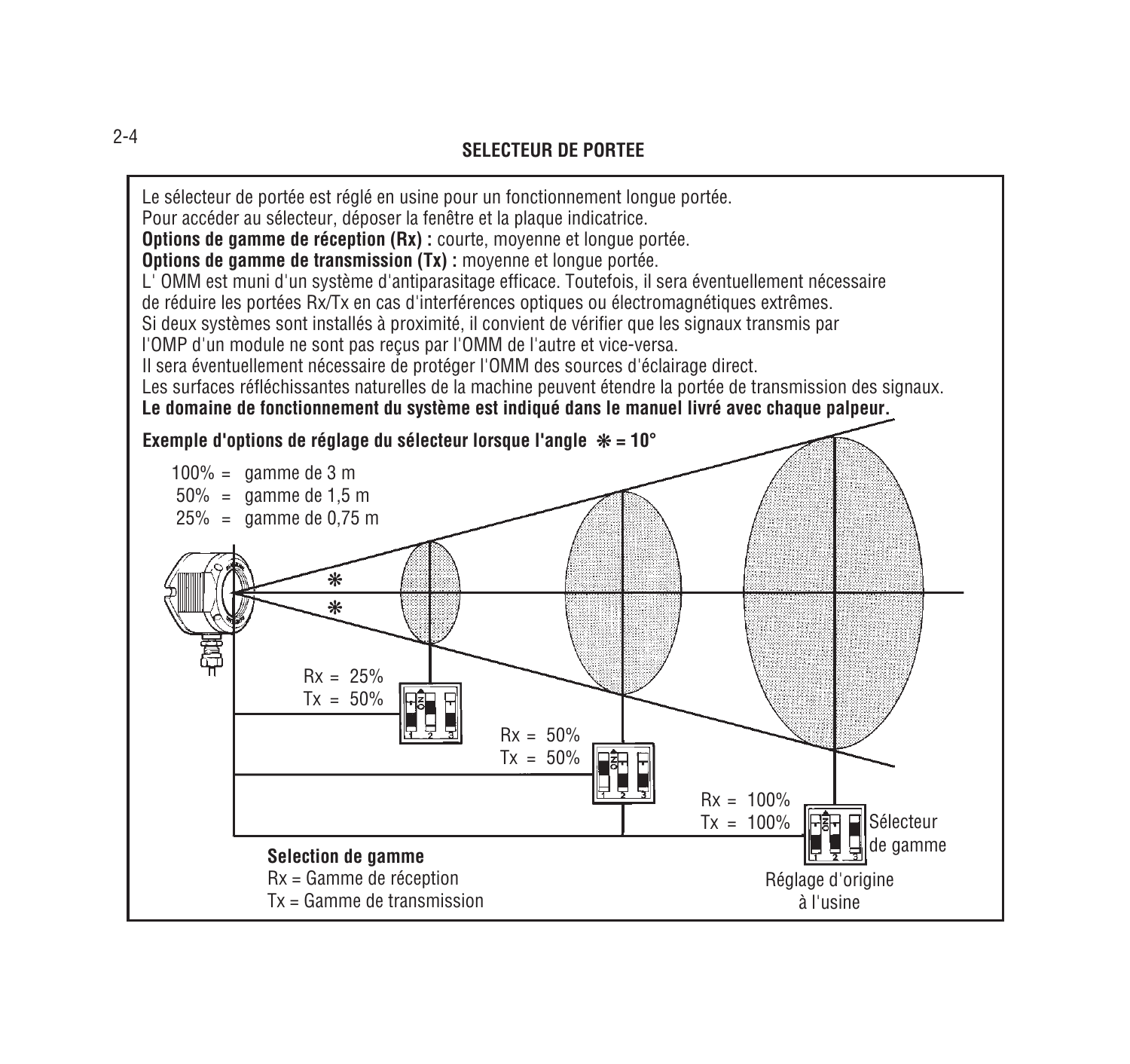

| Gamme de<br>réception         |                 |                                     | Gamme de<br>transmission |                                     |
|-------------------------------|-----------------|-------------------------------------|--------------------------|-------------------------------------|
| 100% Off<br>50% On<br>25% Off | SW <sub>1</sub> | SW <sub>2</sub><br>0ff<br>0ff<br>Ωn | 100%<br>50%<br>50%       | SW <sub>3</sub><br>Ωn<br>Off<br>0ff |

**Sélecteur de gamme**

| Bloc de connexion - Couples de serrage des vis |
|------------------------------------------------|
| Couple de serrage minimal 0.25 Nm              |

Couple de serrage maximal 0,40 Nm Vérifier que le blindage est connecté.

# **REMPLACEMENT D'UNE PCI DEFECTUEUSE**

- 1. Déposer la fenêtre et la plaque indicatrice.
- 2. Débrancher les fils du bloc de connexion. Si l'écrou C doit être déposé, remplacer son olive avant de remettre l'écrou en place. L'olive fait partie de la garniture Thomas & Betts, Pièce Nº 9330.
- 3. Tirer délicatement la poignée en fil de fer de la PCI pour la dégager de l'OMM.
- 4. Réassembler les composants dans l'ordre suivant : PCI, connexions, plaque et fenêtre.



**Si les supports de la PCI sont endommagés, renvoyer l'OMM à Renishaw pour réparation.**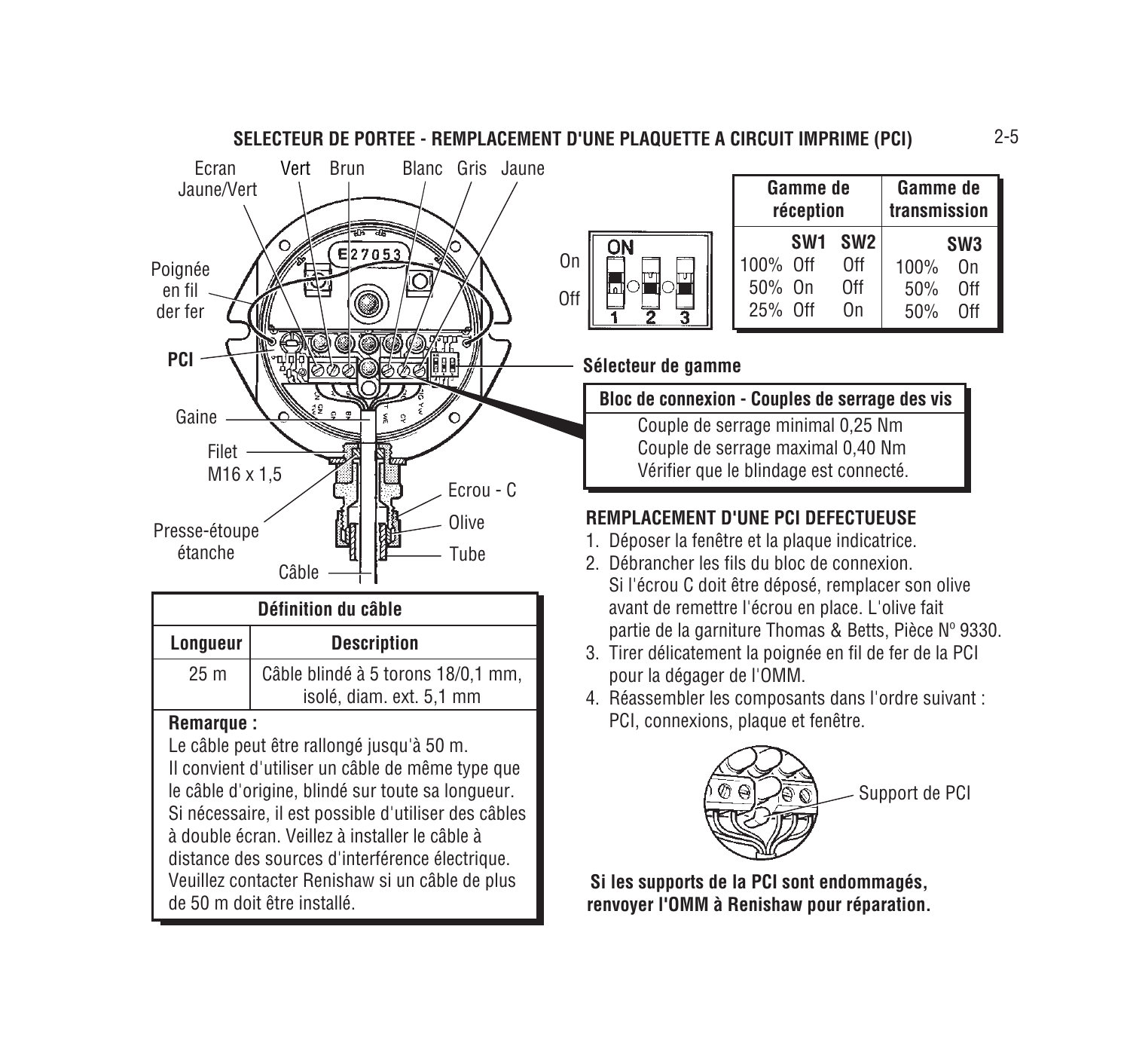#### **ETANCHEITE DU CABLE DE L' OMM**

#### **IMPORTANT**

Le presse-étoupe étanche empêche le liquide de coupe et la poussière de s'infiltrer dans l'OMM.

Le câble de l'OMM doit être protégé contre les dégâts en l'insérant dans une gaine flexible ou un tube rigide.

Le raccord de l'OMM fourni par Renishaw s'adapte aux deux types de tube/gaine ; à condition que les composants appropriés soient choisis lors du montage.

Avant de mettre l'écrou **C** en place, graisser le filet du raccord avec une graisse à usage général, par exemple Shell Alvania.

Pour serrer ou desserrer l'écrou **C** du tube/gaine, veiller à ce que le couple de serrage soit uniquement appliqué entre les écrous **B** et **C**. Si en montant l'élément **A** les écrous **B** ou **C** se desserrent, le presse-étoupe devient alors inefficace.

#### **ATTENTION**

Un câble mal protégé peut être endommagé ou être saturé de liquide de coupe s'infiltrant dans l'OMM, et entraîner la défaillance du dispositif. Une panne système due à la protection insuffisante du câble annulera la garantie.



#### **RACCORD DE GAINE**

Si l'écrou **C** est démonté, poser une nouvelle olive avant de le remettre en place. L'olive fait partie de la garniture Thomas & Betts (Pièce no. 9330).

#### **TUBE PG**

Un raccord optionnel est disponible auprès de Renishaw lorsqu'un tube/gaine de type PG est prévu(e). Ce raccord transforme le presse-étoupe en filet PG. (Raccord Nº M-2008-0189).

#### 2-6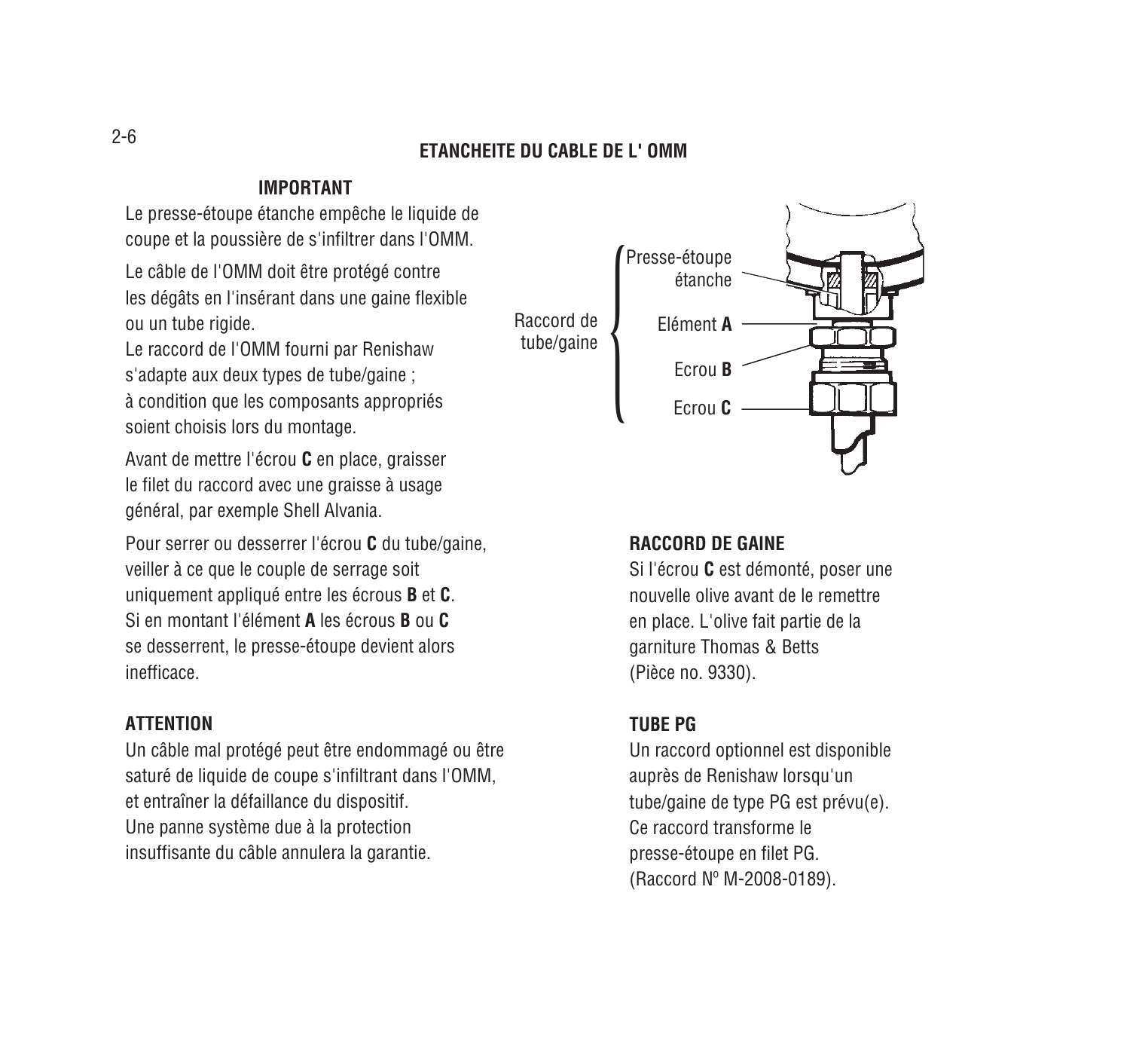#### **MONTAGE D'UNE GAINE FLEXIBLE**

Renishaw recommande la gaine flexible SHURESEAL de Thomas & Betts de 6,35 mm de diamètre, Réf. TBEF 0250-50, ou équivalent. Lorsqu'une gaine flexible est prévue, utiliser l'olive en plastique. Pour assembler l'écrou **C** à la gaine, serrer l'écrou à la main puis faire 1,5 à 2,5 tours supplémentaires. L'étanchéité entre la gaine et le raccord sera ainsi conforme à la directive IP67 de la norme BS 5490 (IEC 529).

#### **MONTAGE D'UN TUBE RIGIDE**

#### **(Tube Bundy - conduit hydraulique de 12 mm diam.)**

Une olive en laiton est prévue pour fixer les tubes rigides.

- 1. Déposer l'écrou **C**, le raccord d'extrémité de la gaine flexible et l'olive en plastique en les faisant glisser le long du câble.
- 2. Jeter l'olive en plastique et le raccord d'extrémité de la gaine.
- 3. Passer le câble dans l'olive en laiton puis dans l'écrou **C** .
- 4. Insérer le câble de l'OMM dans le tube rigide et enfoncer le tube dans son raccord.
- 5. Serrer l'écrou **C** à 25 27 Nm en vérifiant que les plats de l'écrou **B** résistent au couple de serrage. Le joint entre le tube rigide et son raccord sera conforme à la directive IP67 de la norme BS 5490 (IEC 529).

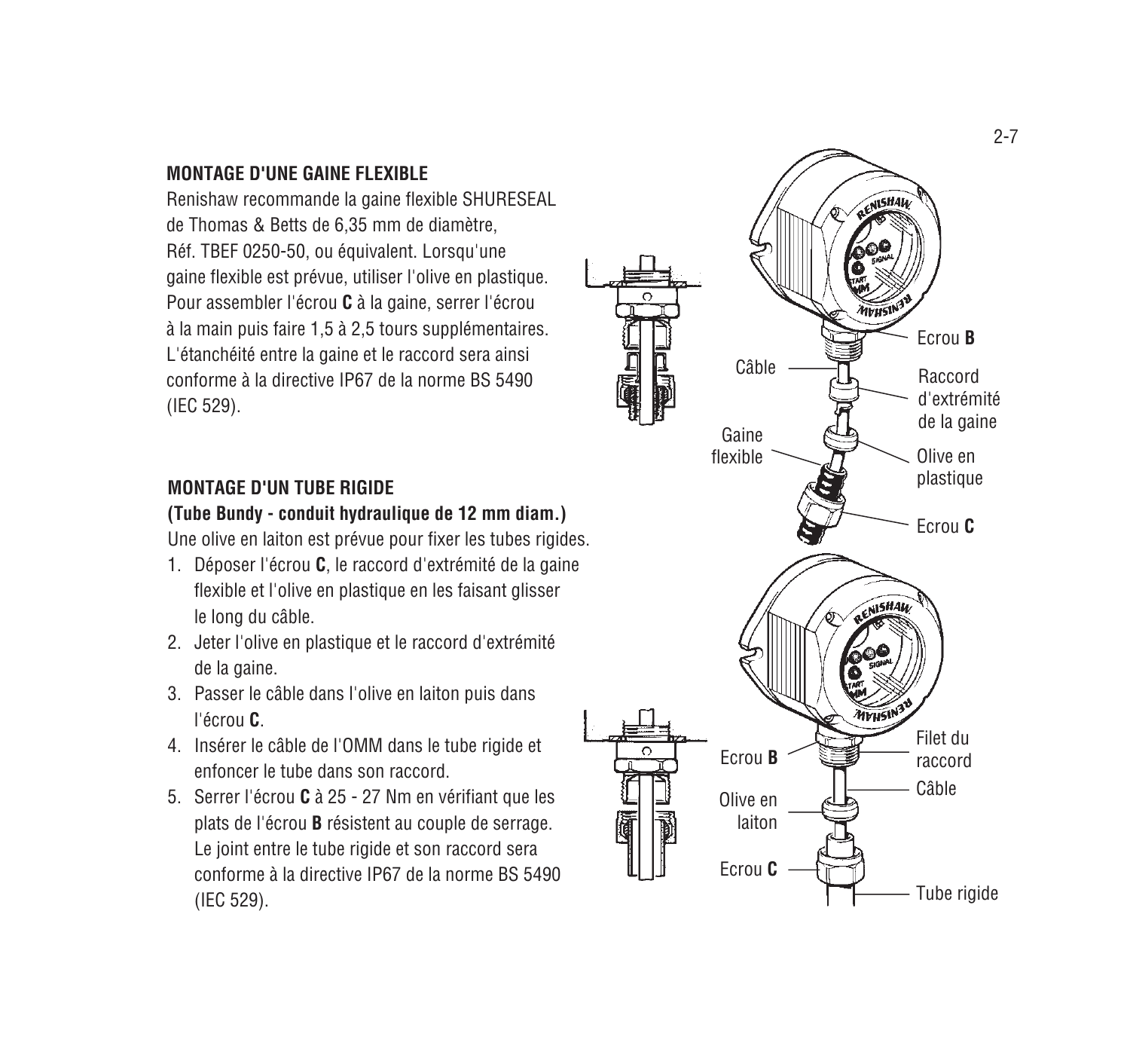#### **SPECIFICATION**



#### **DOMAINE DE FONCTIONNEMENT ELARGI**

Les machines dotées de broches dont la course est exceptionnellement longue ainsi que les machines à deux broches devront éventuellement être équipées d'un second OMM pour satisfaire au domaine de travail du palpeur. L'interface MI 12 s'adapte à deux OMM qui ont un rôle unique dans un domaine de fonctionnement élargi.

#### **ENVIRONNEMENT - Température**

Le cahier des charges de l'OMM spécifie une température de conservation comprise entre –10 et 70° C et une température ambiante d'utilisation comprise entre 5° et 60° C.

#### **ETANCHEITE**

L'étanchéité de l'OMM est conforme à IP68. L'étanchéité du joint entre le tube/gaine et le raccord de l'OMM est onforme à IP67.

#### **VITRE**

Elle protège le dispositif contre les chocs et résiste à l'abrasion (conformément à la norme UTE C20 010 IPXX3).

#### **POIDS**

OMM = 370 g environ. OMM + câble de 25 m = 1243 g environ.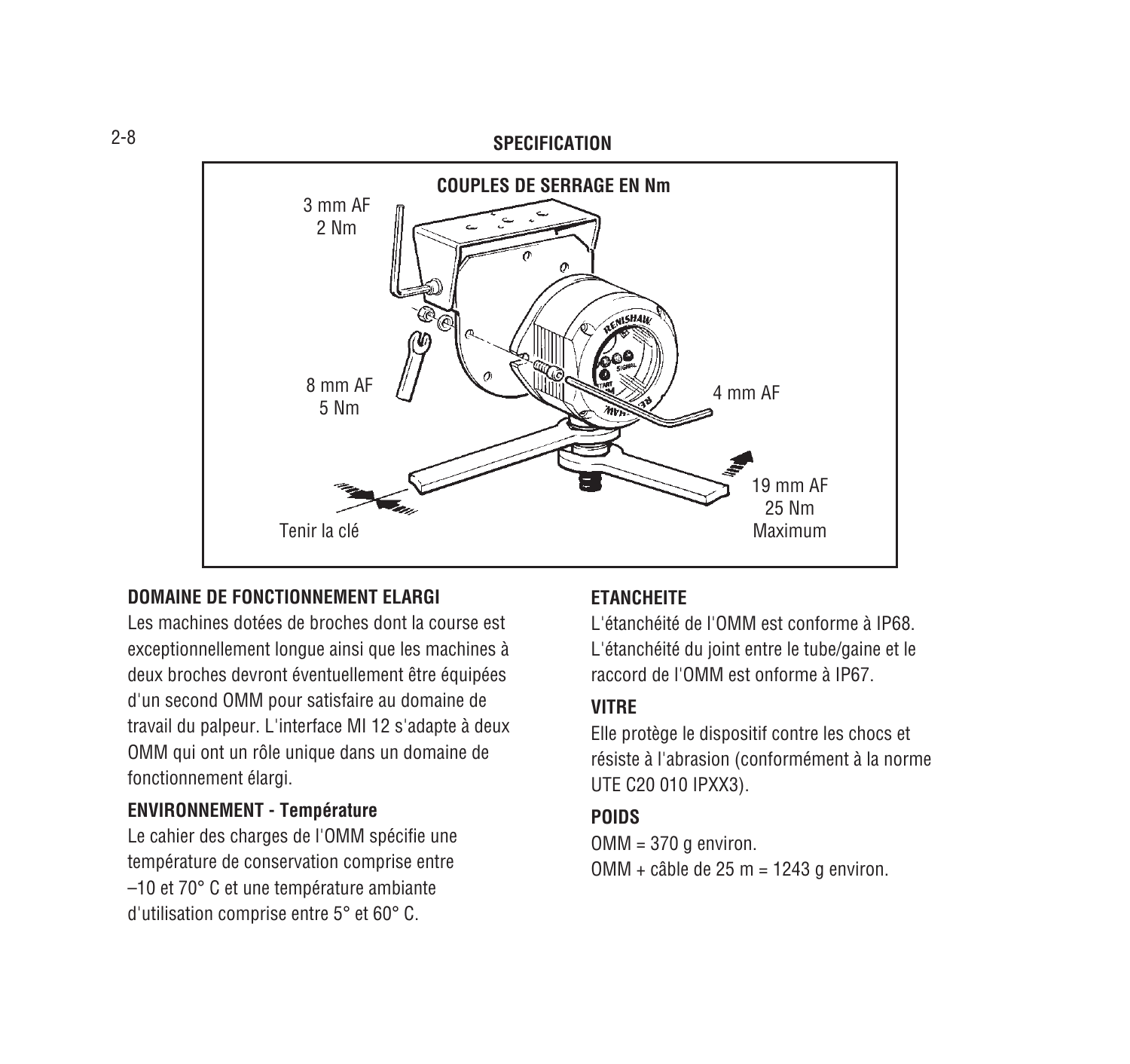# **LISTE DES PIECES DETACHEES - Veuillez citer la référence des pièces commandées**

| Type            | <b>Référence</b> | <b>Description</b>                                                |
|-----------------|------------------|-------------------------------------------------------------------|
| 0MM             | A-2033-0576      | OMM et câble de 25 m de long x 5.1 mm de diamètre                 |
| Kit fenêtre     | A-2115-0002      | Kit fenêtre de rechange OMM/O-M-I.                                |
| Kit PCI         | A-2031-0043      | Kit PCI de rechange OMM                                           |
| Plaque mont.    | A-2033-0830      | Support de l'OMM fourni avec vis de fixation, rondelles et écrous |
| PG <sub>9</sub> | M-2008-0189      | Raccord PG9 pour presse-étoupe                                    |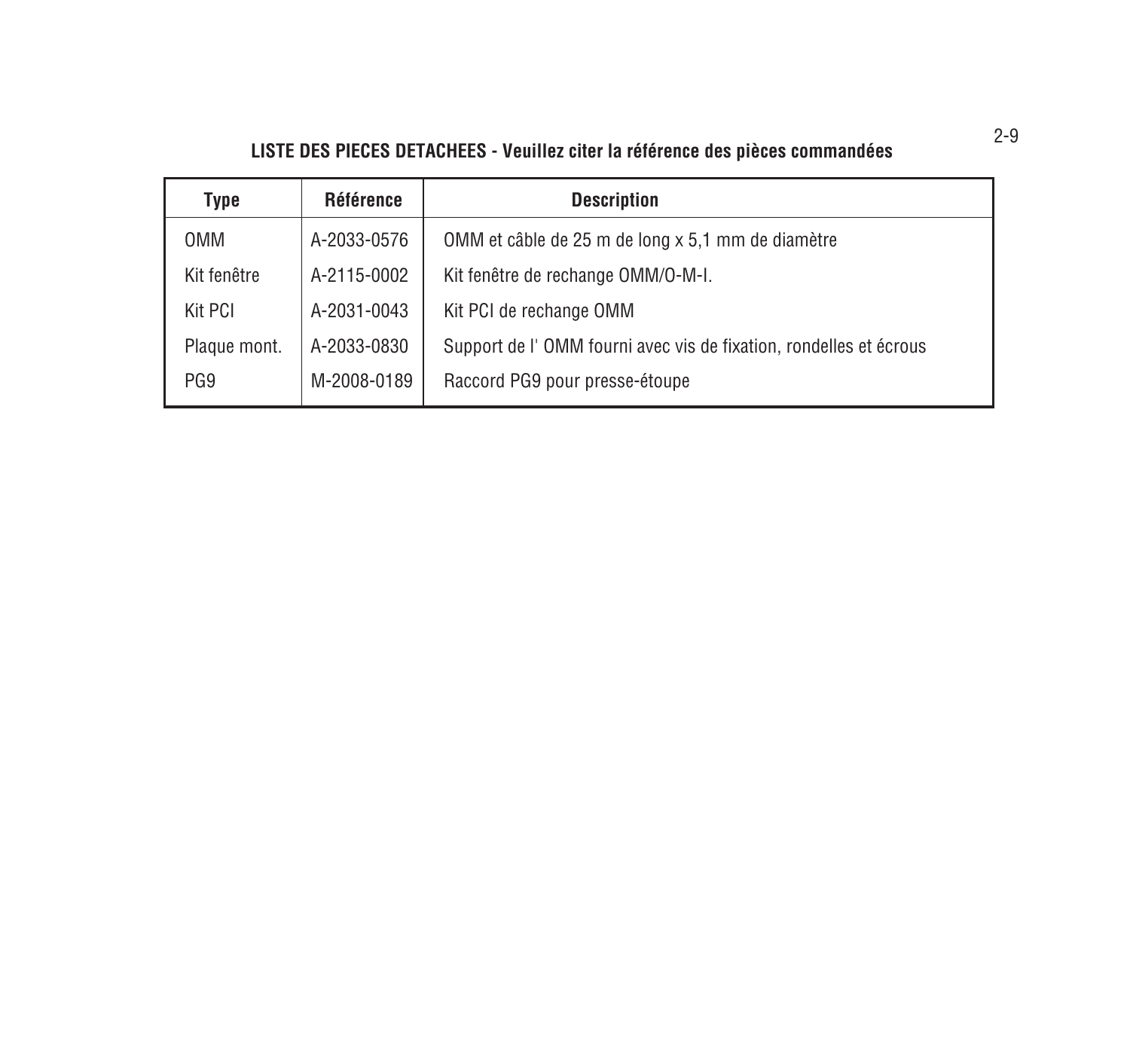# **Installations– und Benutzerhandbuch - Deutsch**

# **Inhaltsverzeichnis GARANTIE**

| Das OMM                            |                  |  | 3-1     |
|------------------------------------|------------------|--|---------|
| Auswechseln der Frontscheibe       |                  |  |         |
| und der Anzeigeplatte              |                  |  | 3-2     |
| Einbau der Anzeigeplatte           |                  |  |         |
| und der Frontscheibe               |                  |  | 3-3     |
| <b>Bereichswahlschalter</b>        | $3 - 4$          |  |         |
| Bereichswahlschalter und Austausch |                  |  |         |
| der Elektronik                     | $\sim$ 100 $\mu$ |  | $3 - 5$ |
| Abdichtung des OMM Kabels          |                  |  | 3-6     |
| <b>Technische Daten</b>            | $\sim$           |  | 3-8     |
| Teile-Liste                        |                  |  | 3-9     |

Teile, die während der Garantiezeit Mängel aufweisen, müssen an den Lieferanten eingesandt werden. Die Garantieansprüche verfallen bei Fehlbedienung oder unsachgemäßem Eingriff.

### **WARTUNG DES OMM**

Achten Sie darauf, daß die einzelnen Komponenten des OMM immer sauber sind, und behandeln Sie das OMM stets mit Sorgfalt.

# **TECHNISCHE ÄNDERUNGEN**

Technische Änderungen vorbehalten.

## **CNC-MASCHINEN**

Die CNC-Werkzeugmaschine muß den Herstellerangaben entsprechend von geschultem Personal bedient werden.

#### **SICHERHEITSHINWEIS**

**Das Öffnen des OMM ist nur durch geschultes Personal durchzuführen.**

**Bei fehlerhaftem Eingriff erlischt die Garantie.**

**Vor Entfernen der Frontscheibe ist die Stromzufuhr zu unterbrechen.**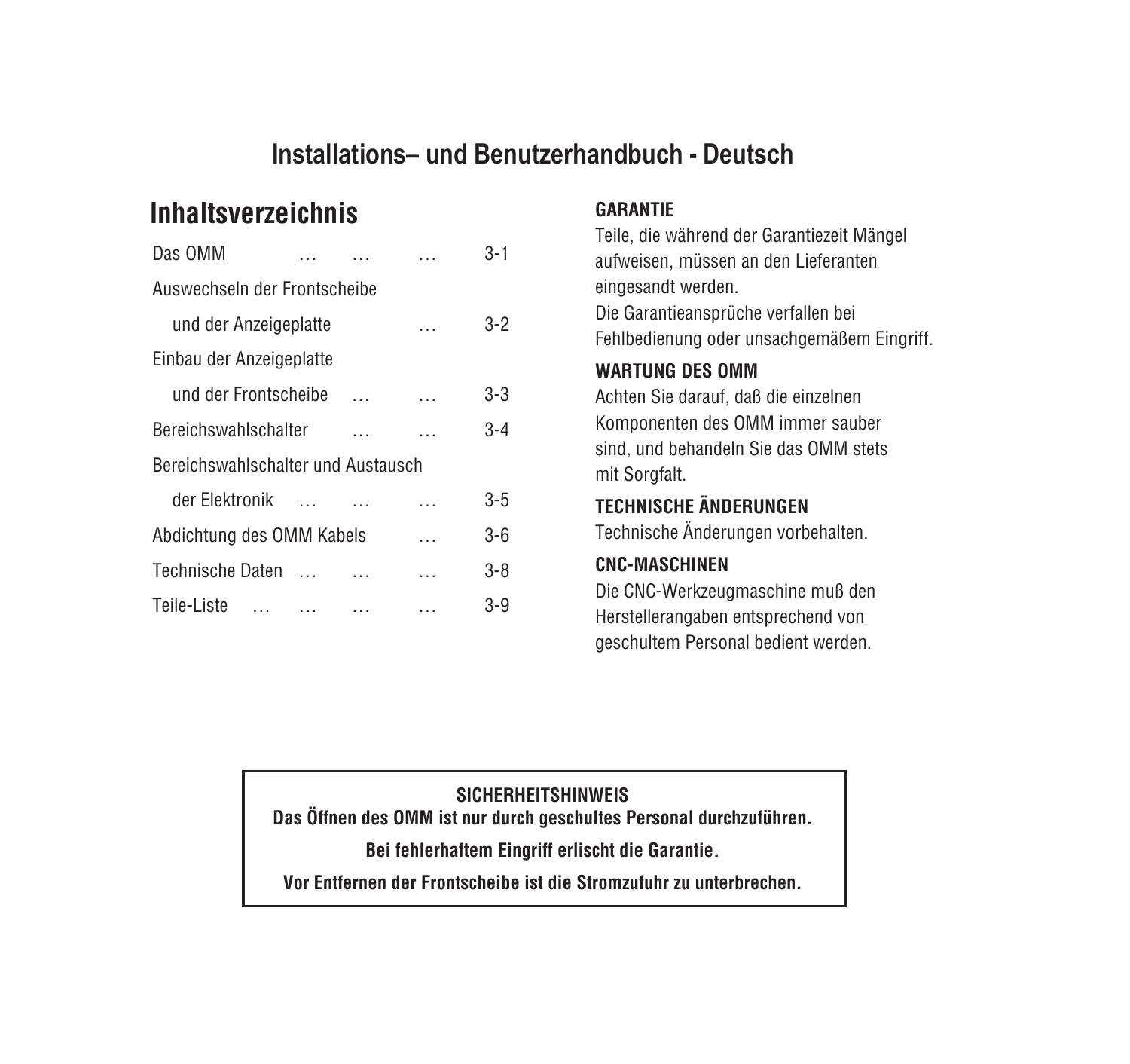OMM übermittelt und empfängt die Steuersignale zum bzw. vom OMP des Meßtasters, und leitet diese über das Interface MI 12 an die CNC-Steuerung. Die Spannungsversorgung für das OMM wird vom MI 12 bereitgestellt. Die Statusanzeige erfolgt über LEDs.

- **1. Rote LED**  Leuchtet auf, wenn das System in Betrieb ist.
- **2. LED's x 3**  Diese senden Infrarot-Steuersignale an den **Meßtaster**
- **3. Grüne LED** Leuchtet auf, wenn ein Signal empfangen wird.
- **4. Gelbe LED**  Leuchtet auf, wenn das MI 12 eine Startsignal an den Meßtaster sendet.
- **5. Schlauchverschraubung OMM** Die Mutter muß fest angezogen werden.
- **6. Kabel** Ø5,l mm x 25 m lang.
- **7. Kabelführung** siehe Seite 3-7 (Ø11mm bei Anaconda, Ø12 mm bei starrer Kabelführung). Die Kabelführung ist dann erforderlich, wenn das Kabel Kühlmitteln, Spänen oder anderen Belastungen ausgesetzt ist.
- **8. Montagehalterung** Die Montagehalterung ermöglicht die Ausrichtung des OMM.

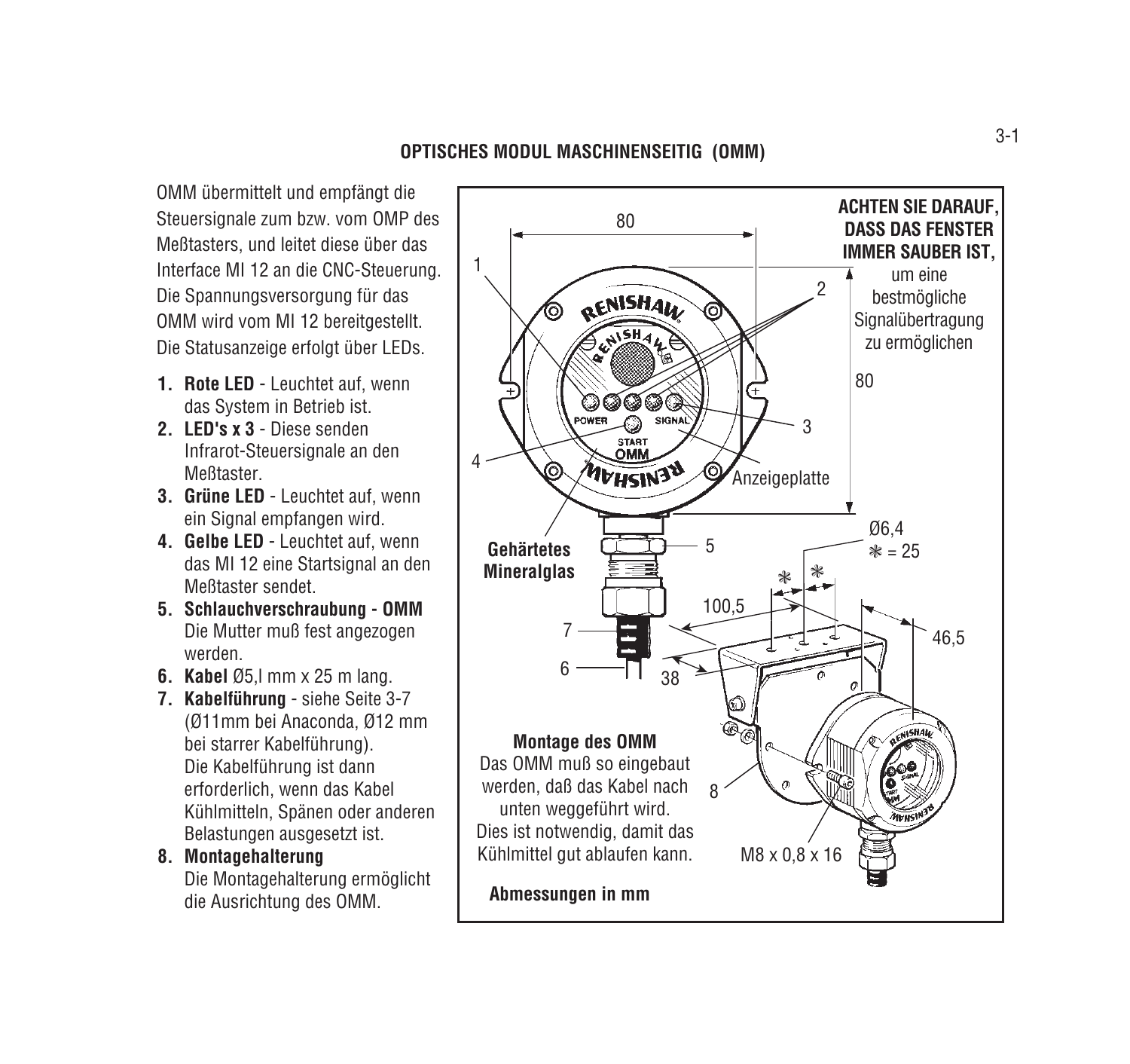# **AUSWECHSELN DER FRONTSCHEIBE UND DER ANZEIGEPLATTE**

#### **Halten Sie das OMM sauber.**

Es dürfen keine Fremdteile wie Schmutz u.ä. in das OMM-Gehäuse gelangen.

Beim Einbau von neuen Teilen oder beim Einstellen eines neuen Übertragungsbereiches ist es nicht notwendig, daß das OMM von der Maschine genommen wird.

Die Frontscheibe wird aus folgenden Gründen entfernt:

- 1. Zugang zur Verdrahtung.
- 2. Einstellen der Reichweite des Sende– und Empfangssignals.
- 3. Auswechseln der Frontscheibe.
- 4. Austausch der Elektronik.



#### **Auswechseln des Fensters**

1. Die vier Deckelschrauben mit einem 2,5 mm A/F Inbusschlüssel ausschrauben. Zwei Schrauben sind lang und zwei kurz. Die mit **A-**gekennzeichneten Deckelbohrungen sind mit einem Gewinde versehen, die Bohrungen **B** sind ohne Gewinde. 2. Das Fenster hat Paßsitz im OMM-Gehäuse, und wird durch Einschrauben der beiden langen Schrauben in die Bohrungen **A** vom OMM-Gehäuse abgedrückt.

Die Schrauben **A** über Kreuz gleichmäßig eindrehen damit das Fenster gleichmäßig herausgehoben wird. Wenn es keinen Kontakt mehr mit dem Gehäuse hat, das Fenster und die Schrauben komplett abnehmen.

Versuchen Sie nicht, die Scheibe durch Drehen oder sonstige Gewalteinwirkungen zu entfernen. Verwenden Sie ausschließlich die dafür vorgesehenen Schrauben.

# **<sup>A</sup> <sup>A</sup>** Drahtbügel **Scheibe Schraube** Anzeigeplatte

### **Entfernen der Anzeigeplatte**

Um die Anzeigeplatte zu entfernen, die Schrauben 1/4 Umdrehung gegen den Uhrzeigersinn drehen und die Anzeigeplatte vorsichtig abheben. Nach Entfernen der Anzeigeplatte erhalten Sie Zugang zum Bereichswahlschalter und der Klemmleiste.

3-2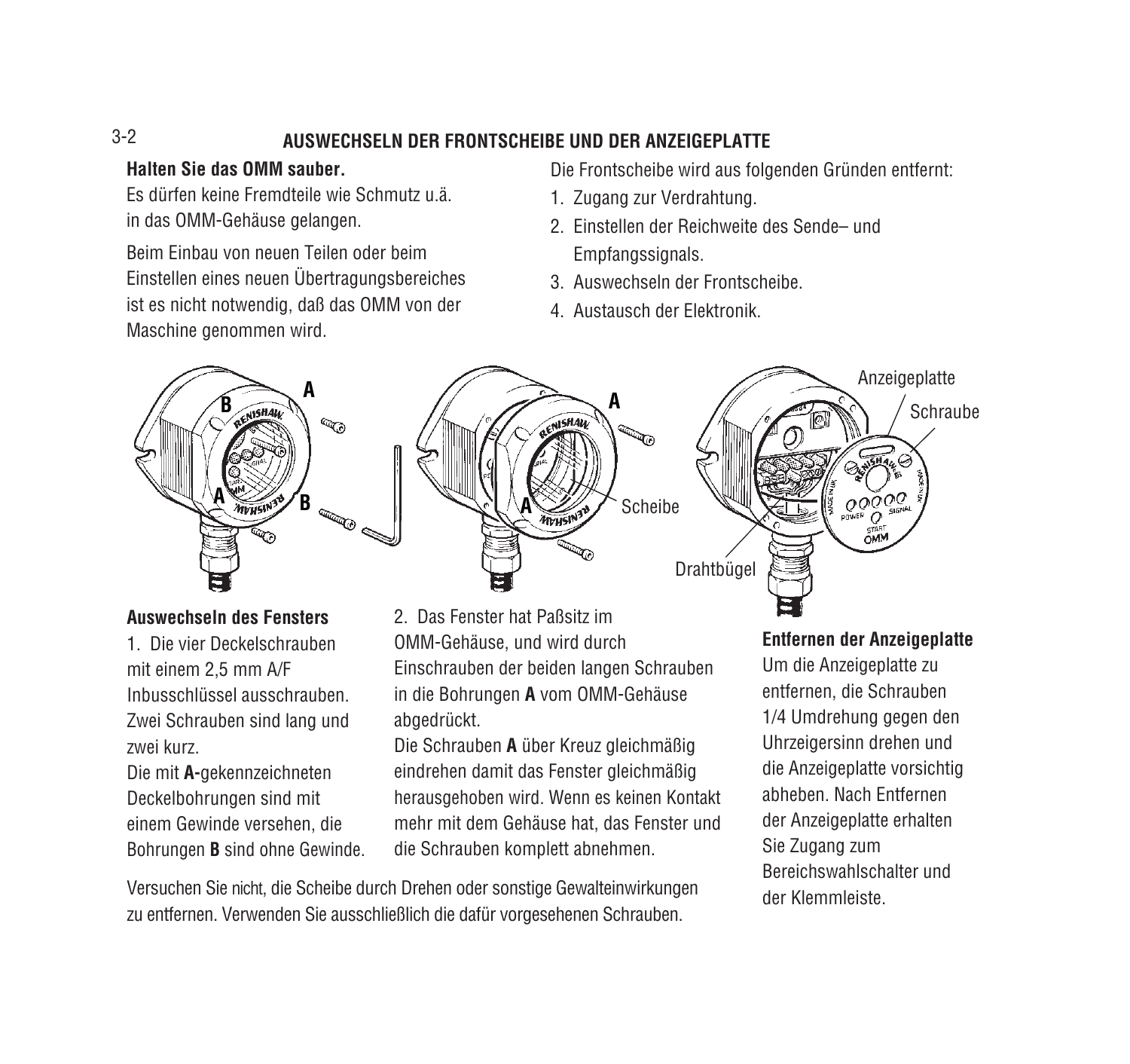#### **EINBAU DER ANZEIGEPLATTE UND DER FRONTSCHEIBE**

#### **Einsetzen der Anzeigeplatte**

1. Nach Einsetzen der Anzeigeplatte sind die Schrauben durch 1/4 Umdrehung im Uhrzeigersinn wieder festzuziehen.

#### **Einbau der Frontscheibe**

Um eine vollständige Abdichtung sicherzustellen:

- 1. Überprüfen Sie die Schrauben und das Gehäuse auf Beschädigungen.
- 2. Überprüfen Sie, die O–Ring–Nut auf Sauberkeit und evtl. Beschädigungen.



3. Überprüfen Sie die Scheibe und den O–Ring auf Sauberkeit.



4. Stecken Sie die beiden kurzen Schrauben in die Bohrungen **A** und ziehen Sie diese mit einem Anzugsmoment von 0,3-0,7 Nm an.



- 5. Setzen Sie den Gehäusedeckel mit eingesetzten O–Ring auf das OMM–Gehäuse. Anmerkung: Um ein Quetschen des O–Ringes zu vermeiden, müssen Sie diesen vor der Montage einfetten.
- 6. Die beiden langen Schrauben in die Bohrungen **B** einsetzen und gleichmäßig über Kreuz anziehen. Es ist möglich, daß durch die Luft im Gehäuse etwas Widerstand zu spüren ist. Anzugsmoment: 1,0–1,8 Nm.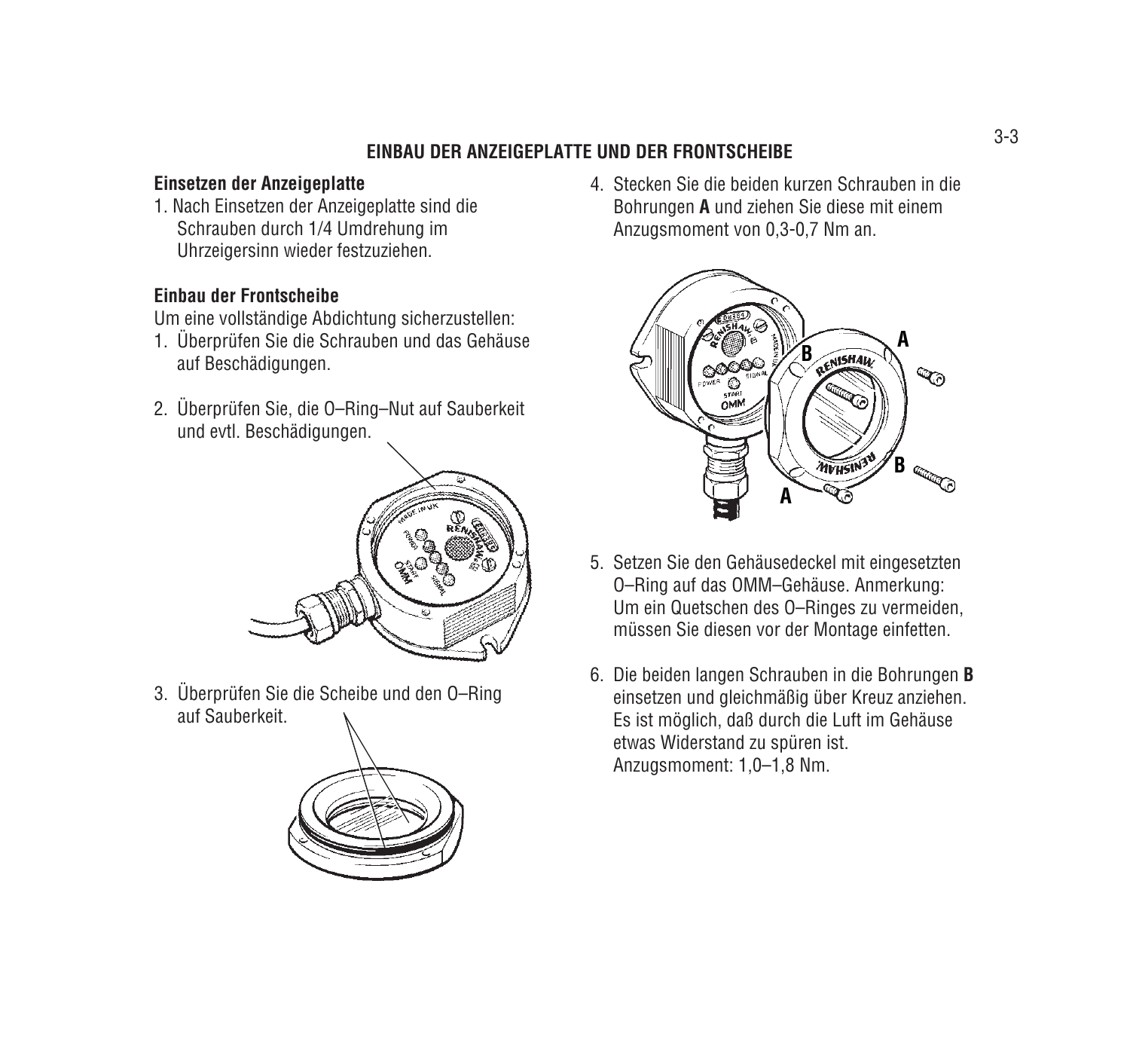

#### **BEREICHSWAHLSCHALTER**

3-4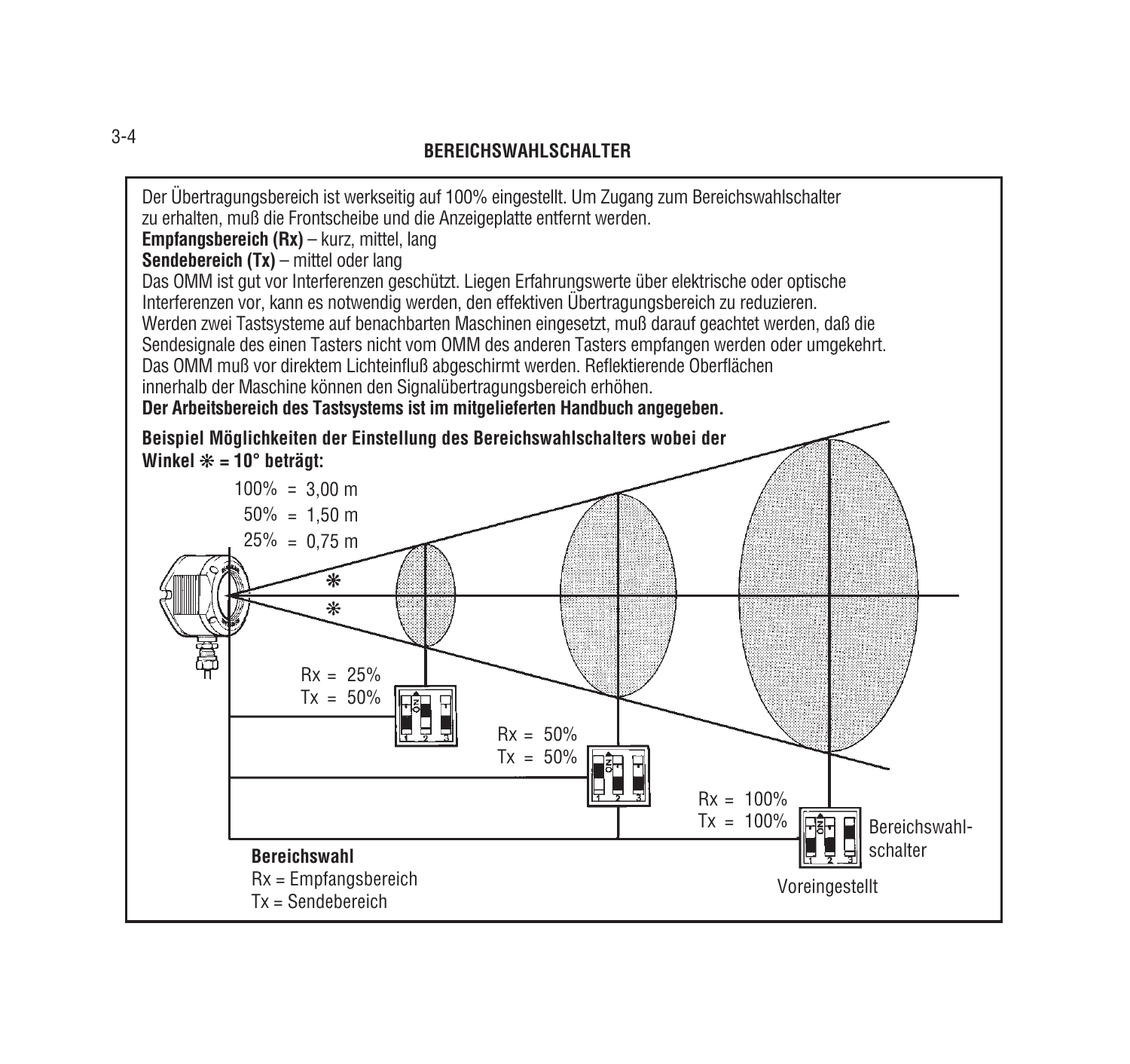

OMM–Signalkabels ist darauf zu achten, daß ein Kabel mit der gleichen Spezifikation verwendet und die Schirmung durchgeführt wird. Falls erforderlich, kann auch ein doppelt geschirmtes Kabel verwendet werden. Die Kabelführung darf nicht in unmittelbarer Nähe von

Leistungs– bzw. Starkstromleitungen ausgeführt werden. Ist eine Kabellänge von mehr als 50 m notwendig, kontaktieren Sie bitte Ihre zuständige Renishaw–Niederlassung bzw. Ihren Lieferanten.

|   |                               |  | Empfangsbereich   Sendebereich |                    |                                     |
|---|-------------------------------|--|--------------------------------|--------------------|-------------------------------------|
| m | 100% Off<br>50% On<br>25% Off |  | SW1 SW2<br>Off<br>0ff<br>Ωn    | 100%<br>50%<br>50% | SW <sub>3</sub><br>Ωn<br>0ff<br>∩ff |

#### **Bereichswahlschalter**

**Klemmleiste - Anzugsmomente** Minimales Anzugsmoment – 0,25 Nm Maximales Anzugsmoment – 0,40 Nm Stellen Sie sicher, daß die Kabelschirmung aufgelegt ist.

#### **Austausch einer fehlerhaften Elektronik**

- 1. Entfernen Sie die Frontscheibe und die Anzeigeplatte.
- 2. Anschlußdrähte von der Klemmleiste lösen. Wird die Überwurfmutter C entfernt, muß vor dem erneuten Einsetzen eine neue Kabeldichtung eingesetzt werden. Die Dichtung ist erhältlich unter der Teile–Nr. von Thomas & Betts 9330.
- 3. Ziehen Sie leicht am Zugbügel der Elektronikplatine, um diese aus dem OMM zu entfernen.
- 4. Beim Zusammenbau folgende Reihenfolge einhalten: Elektronikplatine, Klemmenanschlüsse, Anzeigeplatte und Frontscheibe.



**Falls die Platinenhalterung beschädigt ist, muß das OMM an Renishaw eingesandt werden.**

#### **BEREICHSWAHLSCHALTER UND AUSTAUSCH DER ELEKTRONIK**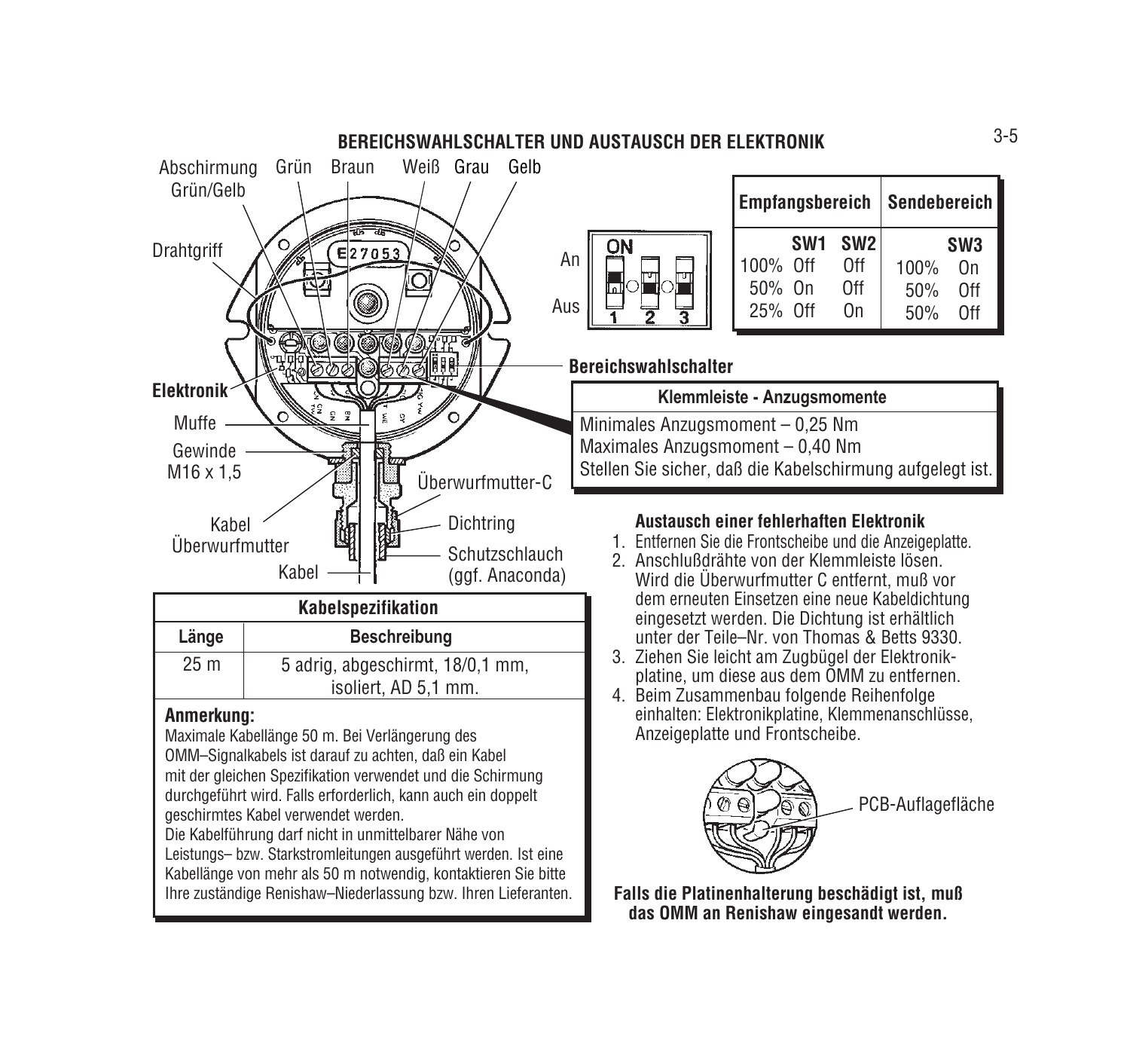#### **ABDICHTUNG DES OMM KABELS**

#### **Wichtig**

Das OMM wird durch einen Schutzschlauch vor dem Eindringen von Kühlflüssigkeit und Schmutz geschützt.

Das OMM–Kabel wird entweder durch einen Anacondaschlauch oder ein Stahlrohr vor äußerer Beschädigung geschützt. Der mitgelieferte Adapter ermöglicht die Montage beider Schutzsysteme.

Vor dem Einsetzen der Überwurfmutter **C** muß das Adaptergewinde mit einem handelsüblichen Fett eingefettet werden z.B. Shell Alvania.

Beim Anziehen oder Lösen der Überwurfmutter **C** ist darauf zu achten, daß das Anzugsmoment nur zwischen **B** und **C** wirkt. Wird A angezogen, können sich hierbei die Muttern **B** und **C** lösen und die Kabeldichtung wird unwirksam.

#### **Warnung**

Wird das OMM–Kabel nicht geschützt, kann durch eine Kabelbeschädigung oder Kühlmitteleintritt die Funktion des OMM fehlerhaft werden.

Kommt es durch fehlende Schutzmaßnahmen zu einem Systemausfall, erlischt die Garantie.



#### **CONDUIT ADAPTOR**

Wenn die Überwurfmutter entfernt wird, muß anschließend eine neue Zugentlastung eingesetzt werden. Die Dichtung ist erhältlich unter der Teile–Nr. von Thomas & Betts 9330.

#### **PG - Kabelverschraubung**

Im Falle der Verwendung von PG-Schutzschläuchen gibt es von Renishaw optional einen entsprechenden Adapter. (Adapter Teile Nr. M-2008-0189).

3-6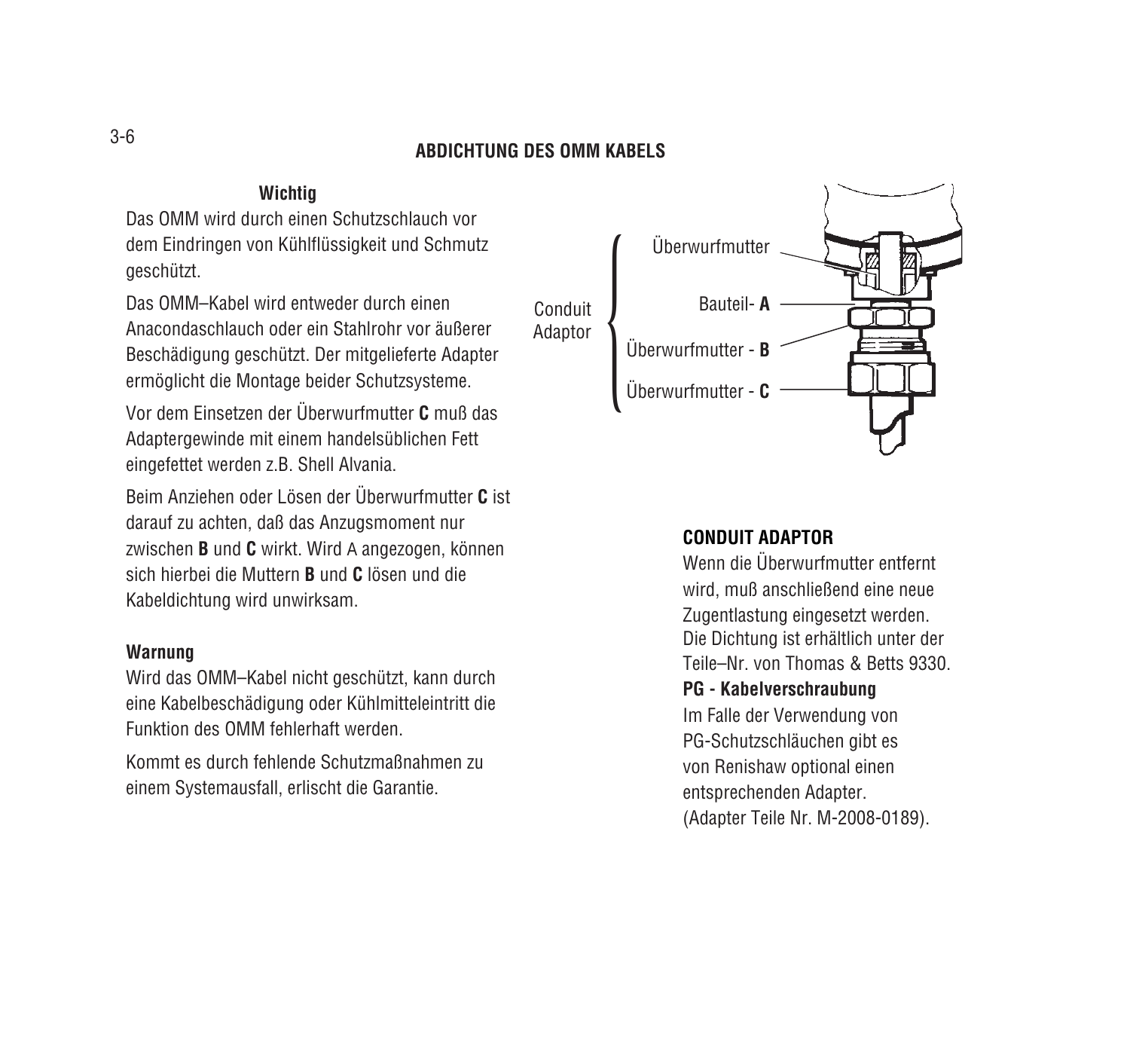#### **Montage des Schutzschlauches/Anaconda**

Empfohlener Schutzschlauch/Anaconda: Thomas und Betts SHURESEAL 1/4in, Artikel–Nr. TBEF 0250–50. Die Kunststoffdichtung im Anschlußadapter muß auf jeden Fall verwendet werden. Nachdem die Mutter **C** von Hand angezogen wurde, diese nochmals 1,5 bis 2,5 Umdrehungen festziehen. Hierbei wird eine Dichtheit nach BS5490 (IEC529) IP67 zwischen dem Schutzschlauch und dem Anschlußadapter erreicht.

#### **Montage des Stahlrohres (Bundy Rohr – Ø12)**

Um vollständige Dichtheit zu erreichen, wird eine Messingdichtung dem OMM beigelegt.

- 1. Entfernen Sie Überwurfmutter **C**, die Zugentlastungsscheibe und die Kunststoffdichtung.
- 2. Entfernen Sie die Kunststoffdichtung und die Zugentlastungsscheibe.
- 3. Schieben Sie die Messingdichtung und Überwurfmutter **C** über das Kabel.
- 4. Führen Sie das OMM–Kabel durch das Stahlrohr und das Rohr in den Anschlußadapter.
- 5. Anzugsmoment der Überwurfmutter **C** 25–27 Nm. Hierbei wird eine Dichtheit nach BS5490 (IEC 529) IP67 zwischen dem Stahlrohr und dem Anschlußadapter erreicht.

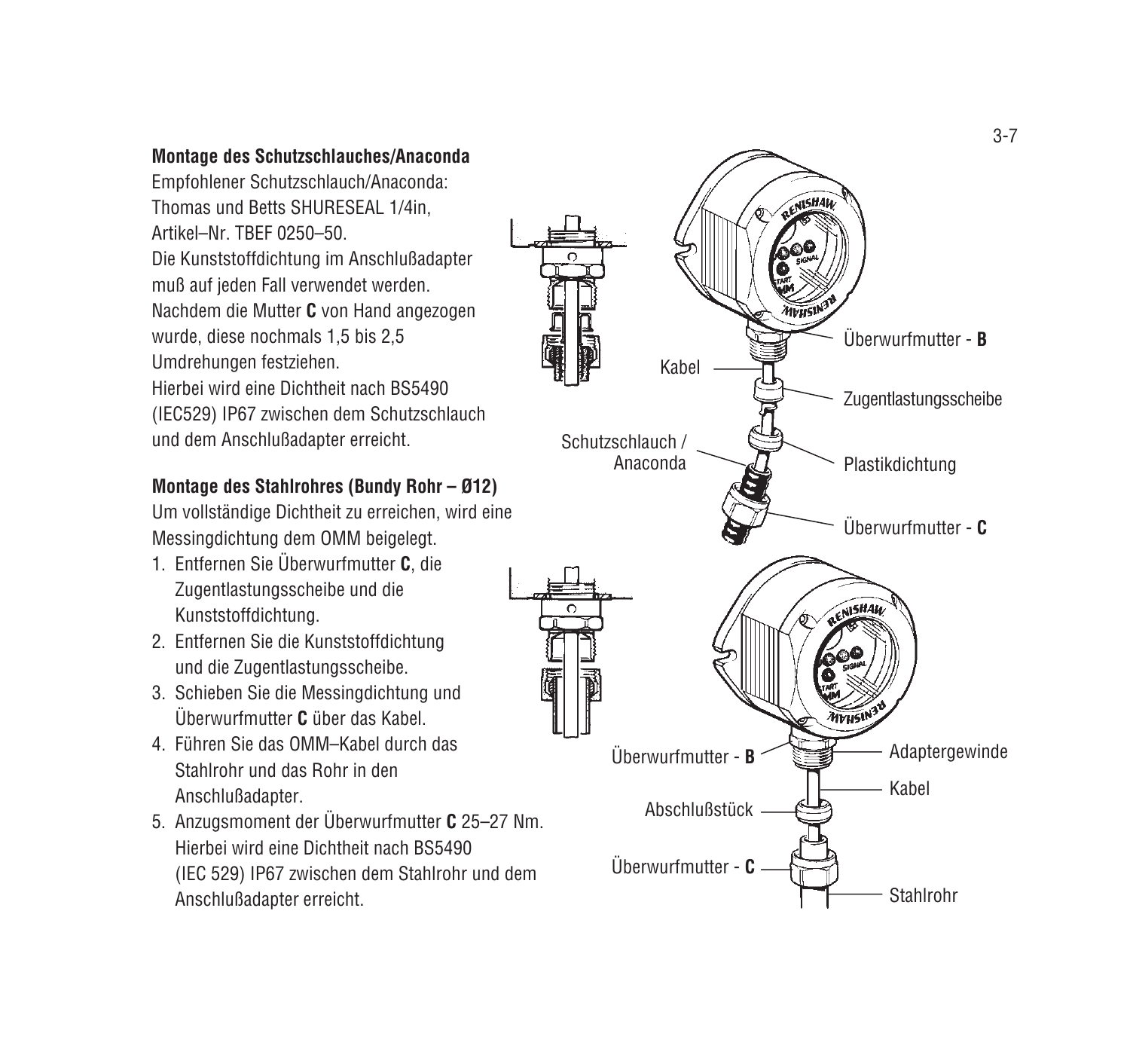#### **TECHNISCHE DATEN**



#### **Erweiteter Arbeitsbereich**

Bei Maschinen mit extrem langem Spindelverfahrweg oder Maschinen mit zwei Spindeln kann es erforderlich sein, ein zweites OMM zu installieren, damit der Arbeitsbereich des Meßtasters komplett ausgelastet werden kann. Das Interface MI 12 erlaubt den Anschluß zweier OMM, die hierbei gleichwertig arbeiten.

# **Umgebungsbedingung**

#### **Temperatur**

Lagertemperatur: –10° C bis 70° C Arbeitstemperatur: 5° C bis 60° C

#### **Abdichtung**:

Das OMM entspricht der Schutzart IP68. Die Verbindung zwischen dem Schutzschlauch und dem OMM–Adapter ist nach IP67 ausgeführt.

#### **OMM–Frontscheibe**

Die OMM–Frontscheibe ist widerstandsfähig gegenüber Stoß und Abrieb (nach UTE C20 010 IPXX3).

#### **Gewicht**

OMM = ca. 370 g  $OMM + 25$  m Kabel = ca. 1243 g.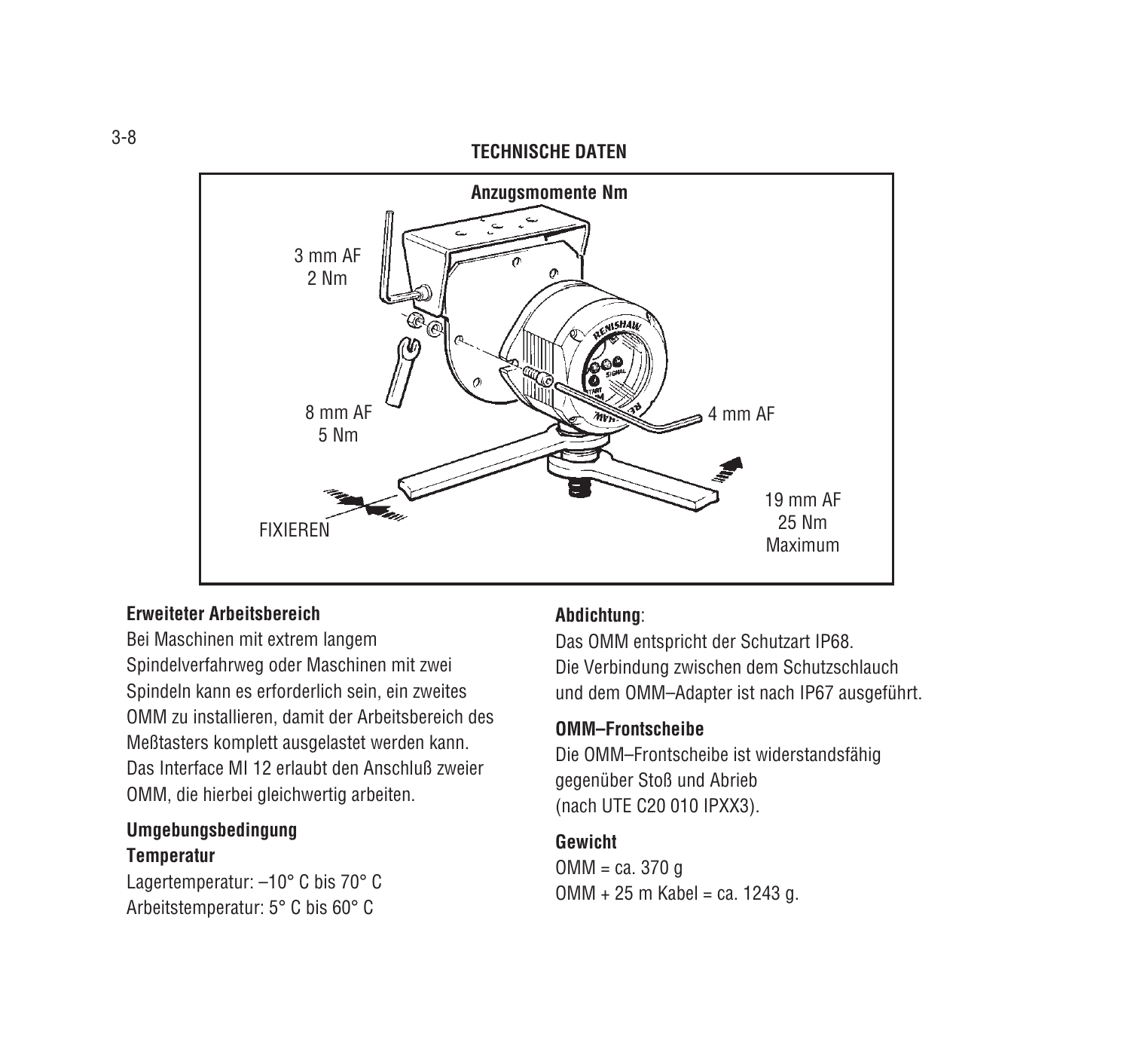| TEILE-LISTE - Bei Bestellung bitte STETS die Artikel-Nr. angeben. |             |                                                       |  |
|-------------------------------------------------------------------|-------------|-------------------------------------------------------|--|
| Artikel                                                           | Artikel-Nr  | <b>Beschreibung</b>                                   |  |
| <b>OMM</b>                                                        | A-2033-0576 | OMM komplett mit 25 m Kabel Ø5,1 mm.                  |  |
| Scheibe-Kit                                                       | A-2115-0002 | Ersatzteil-Kit für OMM/O-M-I Scheibe.                 |  |
| <b>PCB Kit</b>                                                    | A-2031-0043 | Ersatzteil-Kit für PCB.                               |  |
| Halterung für OMM                                                 | A-2033-0830 | Halterung für OMM komplett mit Befestigungsschrauben, |  |
|                                                                   |             | Scheiben und Muttern.                                 |  |
| PG <sub>9</sub>                                                   | M-2008-0189 | PG9-Adapter.                                          |  |

3-9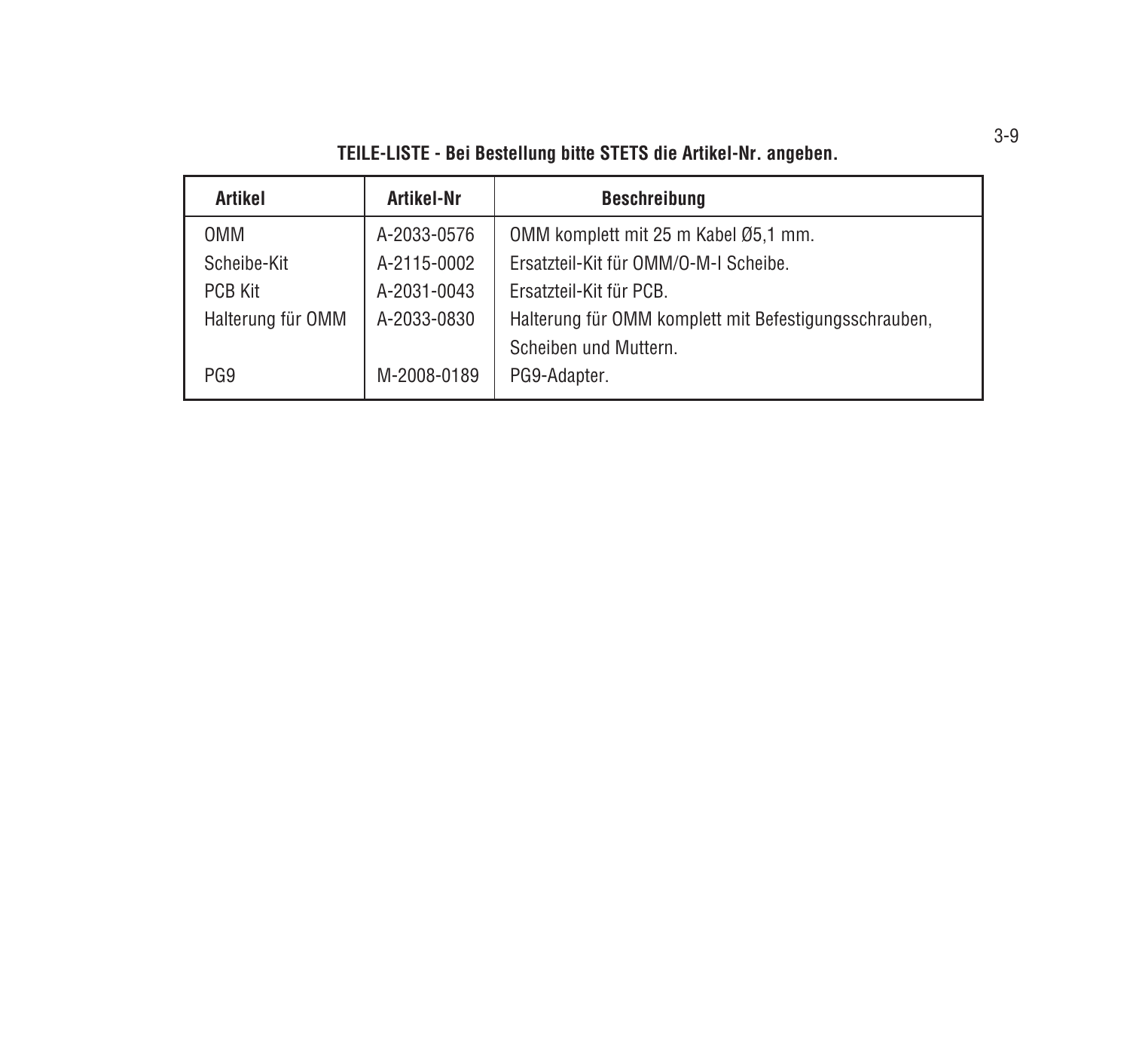# **Guida d'uso e installazione – Italiano**

|                                      | L'OMM                               |  |         |     | 4-1     |
|--------------------------------------|-------------------------------------|--|---------|-----|---------|
|                                      | Come togliere il vetro e il guadro  |  | $4-2$   |     |         |
|                                      | Come rimontare il quadro e il vetro |  | $4 - 3$ |     |         |
| Interruttore di selezione del raggio |                                     |  |         |     |         |
|                                      | di trasmissione/ricezione           |  |         |     | 4-4     |
| Interruttore di selezione di campo   |                                     |  |         |     |         |
|                                      | e sostituzione della scheda         |  |         |     | $4 - 5$ |
|                                      | Sigillatura del cavo dell'OMM       |  | 4-6     |     |         |
|                                      | Specifiche                          |  |         |     | 4-8     |
|                                      | Elenco componenti                   |  |         | 4-9 |         |
|                                      |                                     |  |         |     |         |

### **Indice GARANZIA**

Apparecchiature che necessitino interventi durante il periodo di garanzia, devono essere inviate al Vostro fornitore.

La garanzia non sarà considerata valida qualora l'apparecchiatura Renishaw sia stata maltrattata, o sia stata riparata o regolata da persone non autorizzate.

### **CURA DELL'OMM**

Osservare la massima pulizia per i componenti del sistema, usandolo con la massima cautela.

### **MODIFICHE ALLE APPARECCHIATURE**

La Renishaw si riserva il diritto di apportare modifiche alle apparecchiature senza incorrere nell'obbligo di modificare le macchine precedentemente vendute.

## **MACCHINE A CN**

L'uso delle macchine utensili a CN é ristretto al personale specializzato e in osservanza delle istruzioni del fabbricante.

# **SICUREZZA**

**L'operazione di smontaggio dell'OMM deve essere compiuta solo da personale specializzato.**

**In caso di guasti dovuti a interventi da parte di personale non specializzato, la garanzia non sarà ritenuta valida.**

**Prima di togliere i ripari, staccare l'alimentazione di rete.**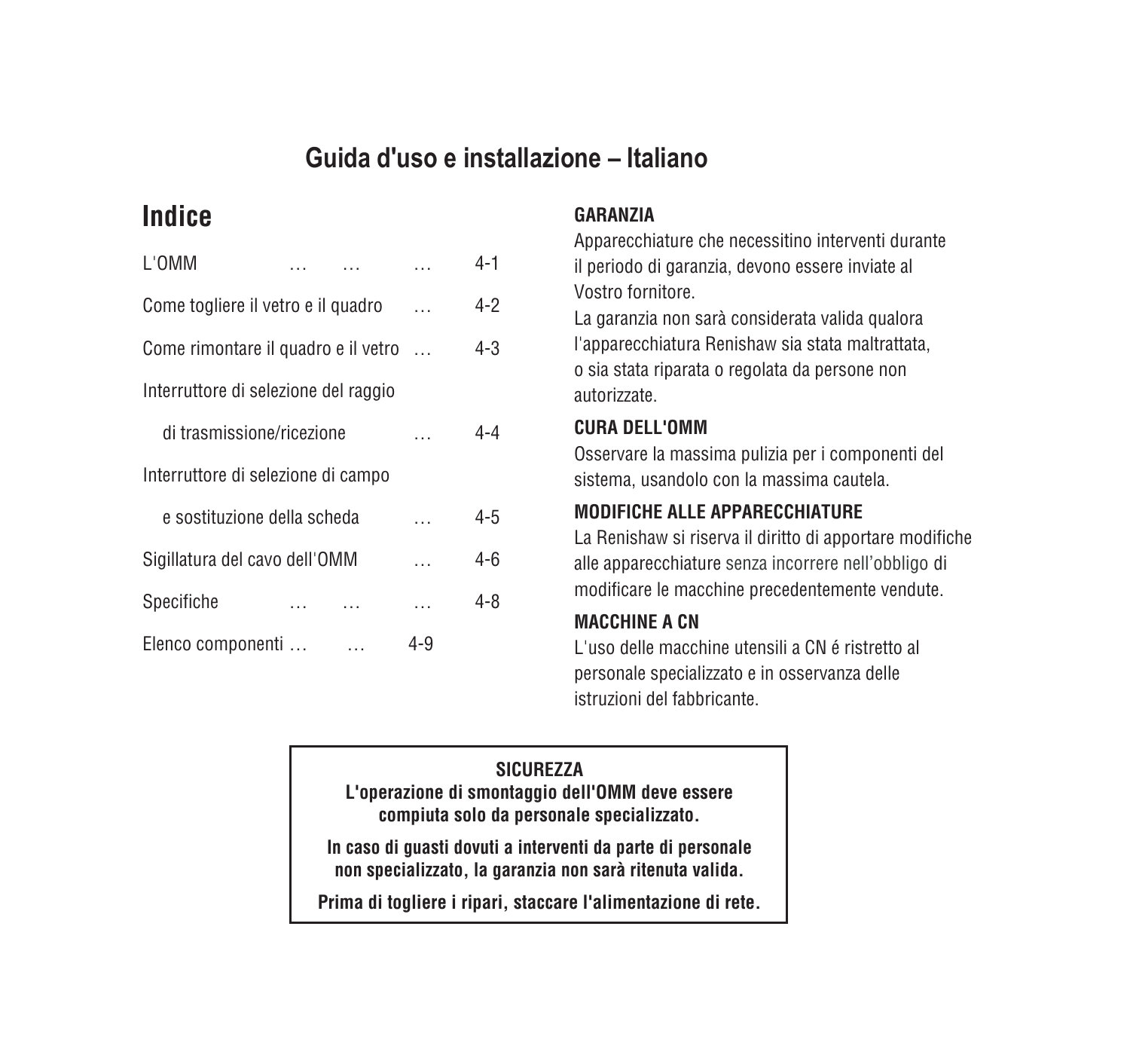L'OMM trasmette impulsi di comando alla sonda/OMP, e riceve gli impulsi di dati dalla sonda per poi trasmetterli all'interfaccia MI 12 e al comando della macchina a CNC. L'alimentazione elettrica proviene dall'interfaccia MI 12. La segnalazione visiva della condizione del sistema è ottenuta mediante LED (Diodi a Emissione Luminosa).

- 1. **LED rosso** Si accende quando l'alimentazione è inserita.
- 2. **LED x 3** Trasmettono i segnali di comando ad infrarossi alla sonda.
- 3. **LED verde** Si accende quando il segnale viene ricevuto dalla sonda.
- 4. **LED giallo** Si accende quando l'MI 12 invia un segnale di avviamento alla sonda.
- 5. **Tenuta ermetica dell'OMM** Il dado deve essere serrato
- 6. **Cavo** 5,1 mm x 25 metri di lunghezza.
- 7. **Tubo protettivo** consultare la pagina 4-7 (tubo protettivo flessibile Ø11 oppure tubo in acciaio Ø12 mm). Essenziale nei casi in cui il cavo può venire a contatto con tracce di refrigerante oppure è esposto ad un danno potenziale.
- 8. **Staffa di montaggio** La staffa consente la regolazione direzionale dell'OMM.

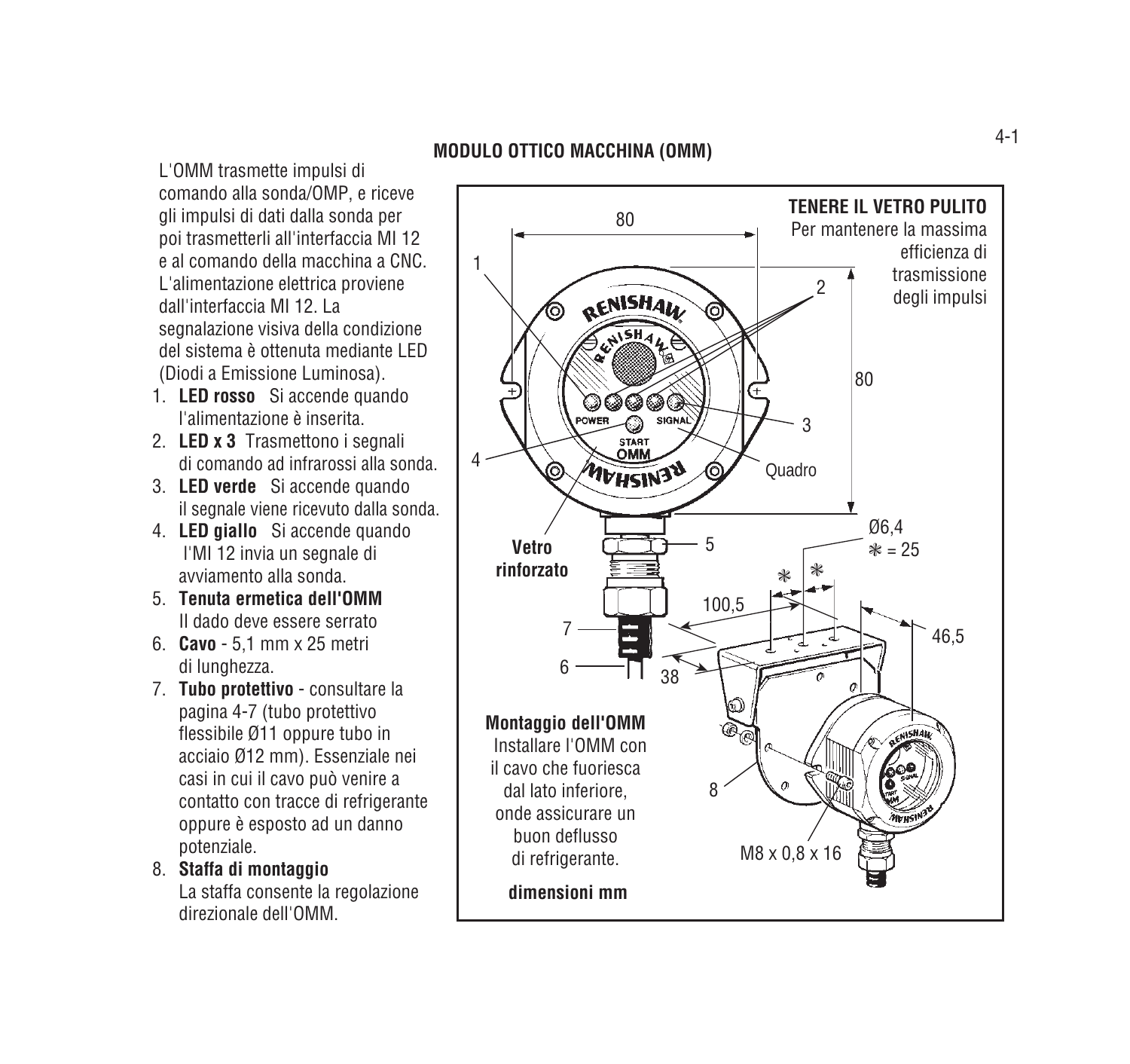### **COME TOGLIERE IL VETRO E IL QUADRO**

#### **MANTENERE L'OMM PULITO**

E' necessario evitare che nessuna traccia di liquido o di particelle solide penetri nel corpo dell'OMM.

Non è necessario togliere l'OMM dalla macchina nel corso dell'installazione di nuovi componenti o per effettuare le regolazioni di impostazione del raggio di trasmissione/ricezione.

Il vetro viene tolto per i seguenti motivi.

- 1. Per accedere alla morsettiera per il collegamento dei cavi.
- 2. Per modificare il campo di ricezione/trasmissione.
- 3. Per cambiare il vetro in caso di rottura.
- 4. Per cambiare una Scheda guasta.



#### **SMONTAGGIO VETRO**

1. Togliere le quattro viti del coperchio, usando una chiave esagonale A/F di 2,5 mm. Due viti sono corte e due sono lunghe. Due dei fori del coperchio sono filettati - **A**, e due sono lisci - **B**.

2. Il vetro é fissato saldamente sul corpo dell'OMM e viene asportato mediante le due viti lunghe inserite nei fori filettati **A**. Agire su ogni vite di alcuni giri alla volta onde sollevare il vetro in modo uniforme.

Una volta che si è staccata dal corpo, togliere il vetro assieme alle viti.

**EVITARE ASSOLUTAMENTE** di cercare di togliere il quadro facendolo ruotare o tentando di smuoverlo a mano - usare solo le apposite viti di sollevamento.

#### **PER TOGLIERE IL QUADRO**

Per togliere il quadro, ruotare le viti ad allentamento rapido un quarto di giro in senso antiorario, e quindi asportare il quadro con cautela. Si può accedere in tal modo all'interruttore di selezione di campo ed alla morsettiera.

### 4-2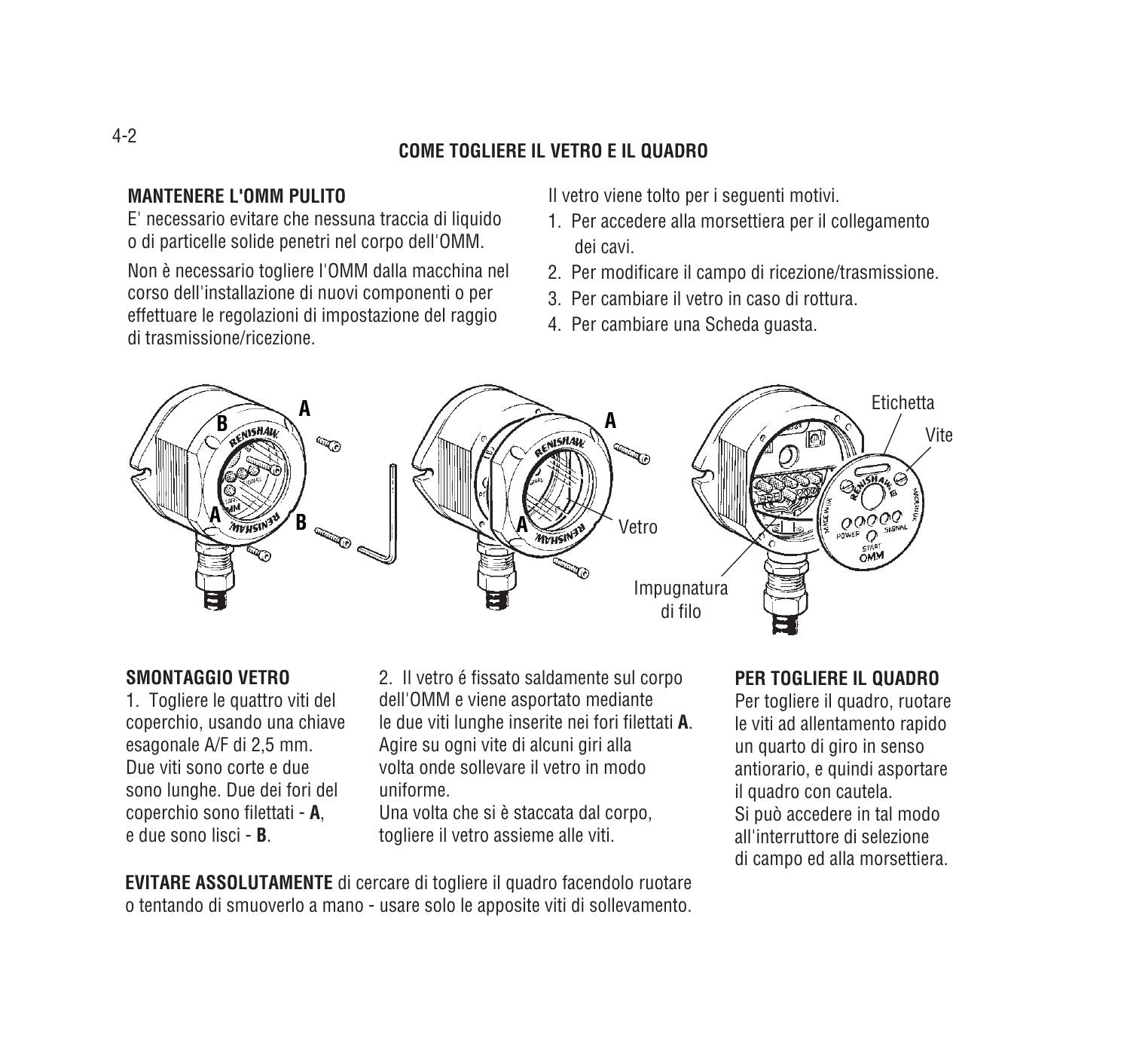# 4-3 **COME RIMONTARE IL QUADRO E IL VETRO**

### **MONTAGGIO DEL QUADRO**

1. Sistemare il quadro girando le viti un quarto di giro in senso orario, per posizionarlo.

### **MONTAGGIO DEL VETRO**

- 1. Prima di montare il vetro, verificare che le viti siano in buone condizioni e che non vi siano segni che potrebbero ostacolare la chiusura a tenuta.
- 2. Verificare che la sede della guarnizione ad anello sul corpo dell'OMM sia ben pulita, e che non vi siano segni che potrebbero impedire la chiusura a tenuta perfetta.



3. Controllare anche che il vetro e la guarnizione ad anello siano ben puliti.



4. Inserire e serrare le due viti corte nei fori **A** del vetro. La coppia è di 0.3 - 0.7 Nm.



- 5. Posizionare il vetro con la guarnizione ad anello sul corpo dell'OMM. **Nota:** Lubrificare la guarnizione ad anello con grasso di silicio per evitare che si segni.
- 6. Inserire le viti lunghe nei fori **B**. Serrare le viti alternativamente poco alla volta, in modo da accostare il vetro al corpo gradatamente e in modo uniforme.

E' probabile che si avverta una certa resistenza, dovuta alla pressione dell'aria rinchiusa entro il corpo. La coppia delle viti è di 1.0 - 1.8 Nm.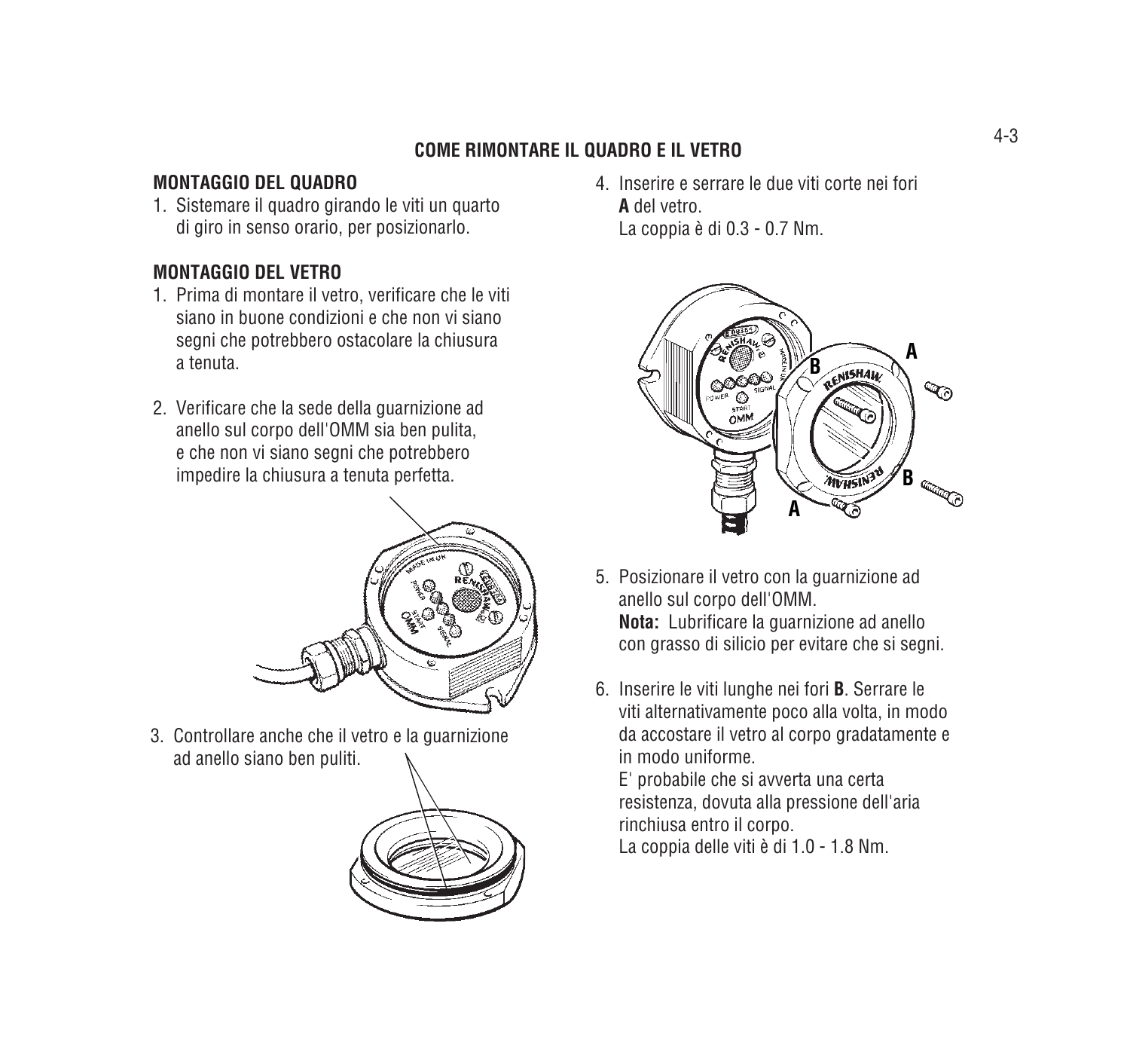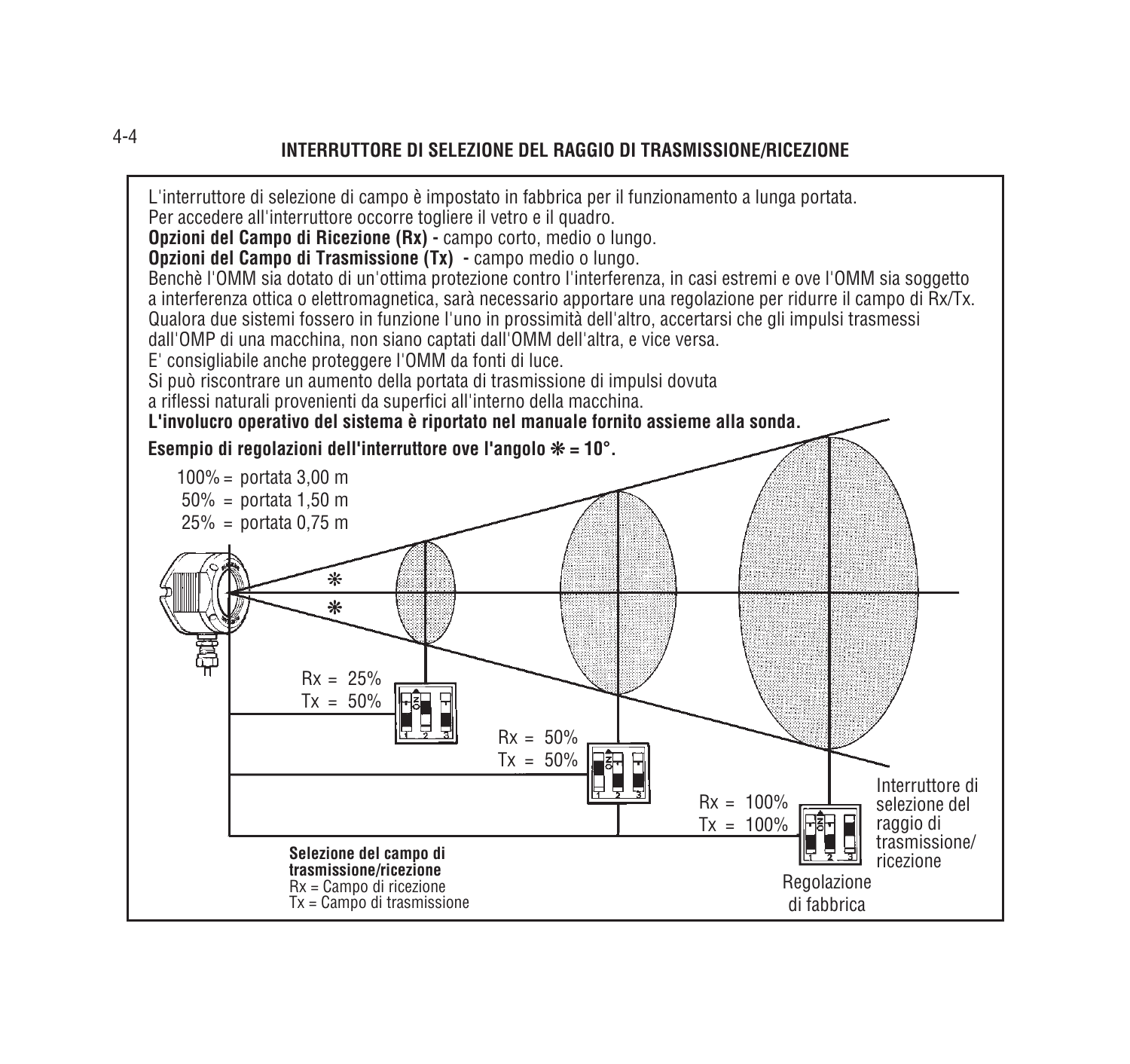

|     |         | Campo di<br>ricezione |                 | Campo di<br>trasmissione |                 |
|-----|---------|-----------------------|-----------------|--------------------------|-----------------|
|     | OΝ      | SW1                   | SW <sub>2</sub> |                          | SW <sub>3</sub> |
| On  |         | 100% Off              | 0ff             | 100%                     | Ωn              |
|     | li a II | 50% On                | 0ff             | 50%                      | 0ff             |
| 0ff |         | $25%$ Off             | On              | 50%                      | 0ff             |

**Interruttore di selezione del raggio di trasmissione/ricezione**

**INTERRUTTORE DI SELEZIONE DI CAMPO E SOSTITUZIONE DELLA SCHEDA**

#### **Morsettiera - Coppia di Serraggio**

Coppia minima vite 0,25 Nm Coppia massima vite 0,40 Nm Verificare il collegamento della schermatura

### **SOSTITUZIONE DELLA SCHEDA**

- 1. Togliere il vetro e il quadro.
- 2. Staccare i cavi dalla morsettiera. Se si dovesse togliere il premistoppa di tenuta, e prima di riporlo, sostituire l'oliva. L'oliva è disponibile come parte del Premistoppa Thomas & Betts, numero di particolare 9330.
- 3. Per estrarre la scheda dall'OMM, tirare delicatamente dall'impugnatura di filo della scheda stessa.
- 4. In fase di rimontaggio, attenersi alla sequenza: Scheda, cavi, quadro e vetro.



**In caso i sostegni della Scheda presentassero danni, spedire l'OMM alla Renishaw per farlo riparare.**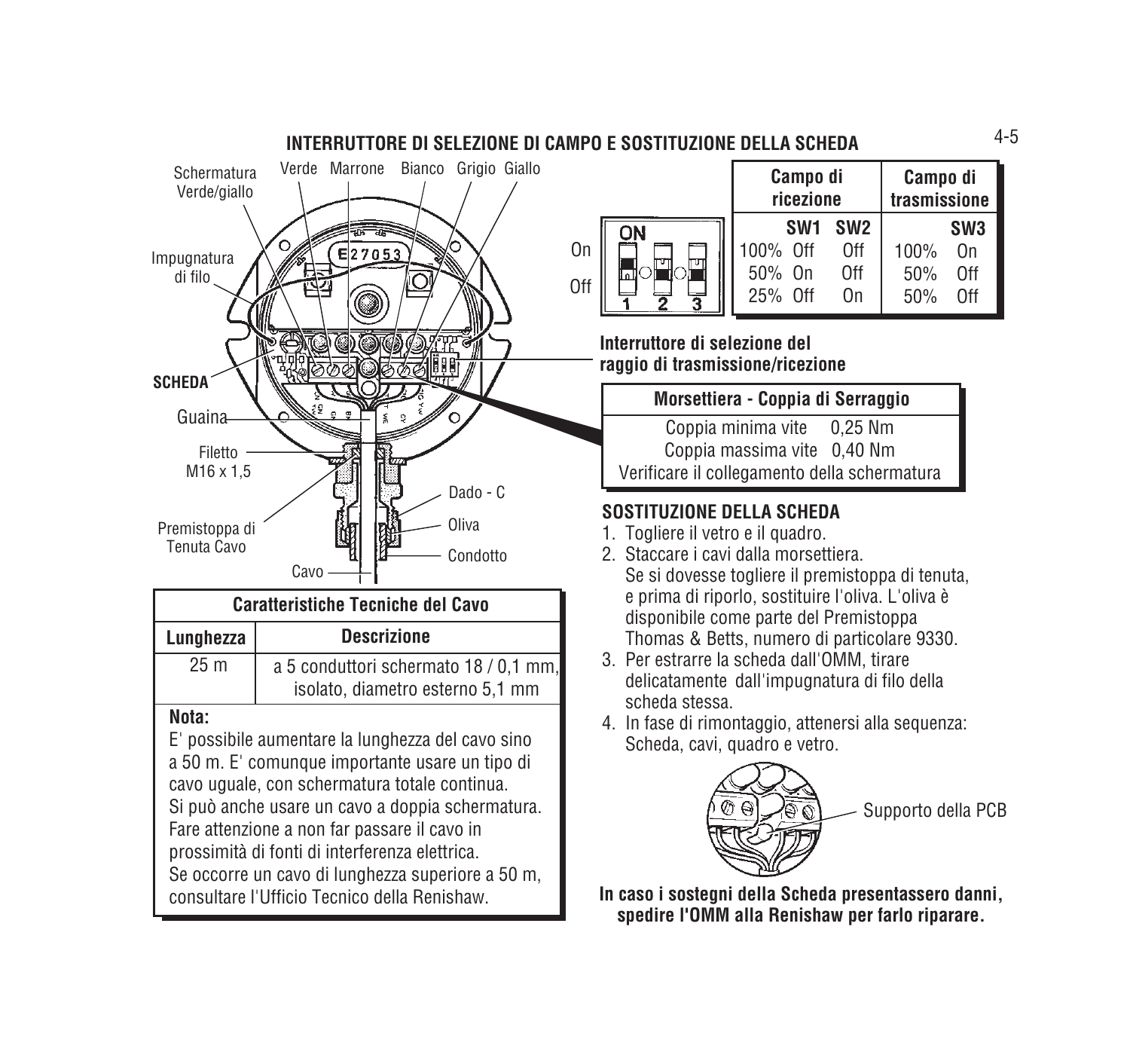#### **SIGILLATURA DEL CAVO DELL'OMM**

#### **IMPORTANTE**

Per impedire che l'acqua di raffreddamento e la polvere si intromettano nel corpo dell'OMM, vi è sistemato un premistoppa di tenuta.

Per evitare la possibilità di danni, il cavo dell'OMM è protetto da un condotto flessibile o rigido. Il raccordo di condotto dell'OMM fornito dalla Renishaw si adatta a entrambi i tipi di condotto, purchè in fase di montaggio siano stati selezionati i componenti idonei.

Prima di montare il dado **C** spalmare un po' di grasso universale, ad es. Shell Alvania, sulla filettatura del condotto.

Nell'allentare o serrare al condotto il dado **C**, applicare la coppia solo tra **B** e **C.** Se durante il montaggio del particolare **A** si dovessero allentare i dadi **B** o **C**, il premistoppa diventerà inefficace.

#### **AVVERTENZA**

Se il cavo non viene protetto adeguatamente, si può verificare il mancato funzionamento del sistema, a causa di danni al cavo oppure di ingresso d'acqua di raffreddamento nel corpo dell'OMM tramite i conduttori.

In caso di guasti dovuti a insufficiente protezione del cavo, non verrà riconosciuta alcuna garanzia.



#### **ADATTATORE DEL CONDOTTO**

Se la tenuta viene rimossa, montare una nuova oliva prima di installare la tenuta. L'oliva è disponibile come parte della tenuta Thomas & Betts, Nr. di parte 9330.

#### **TIPO DI CONDOTTO PG**

Se si dovesse usare il tipo di condotto PG, un raccordo speciale è disponibile dalla Renishaw. Questo raccordo trasforma il premistoppa in un filetto PG (Numero di particolare M-2008-0189).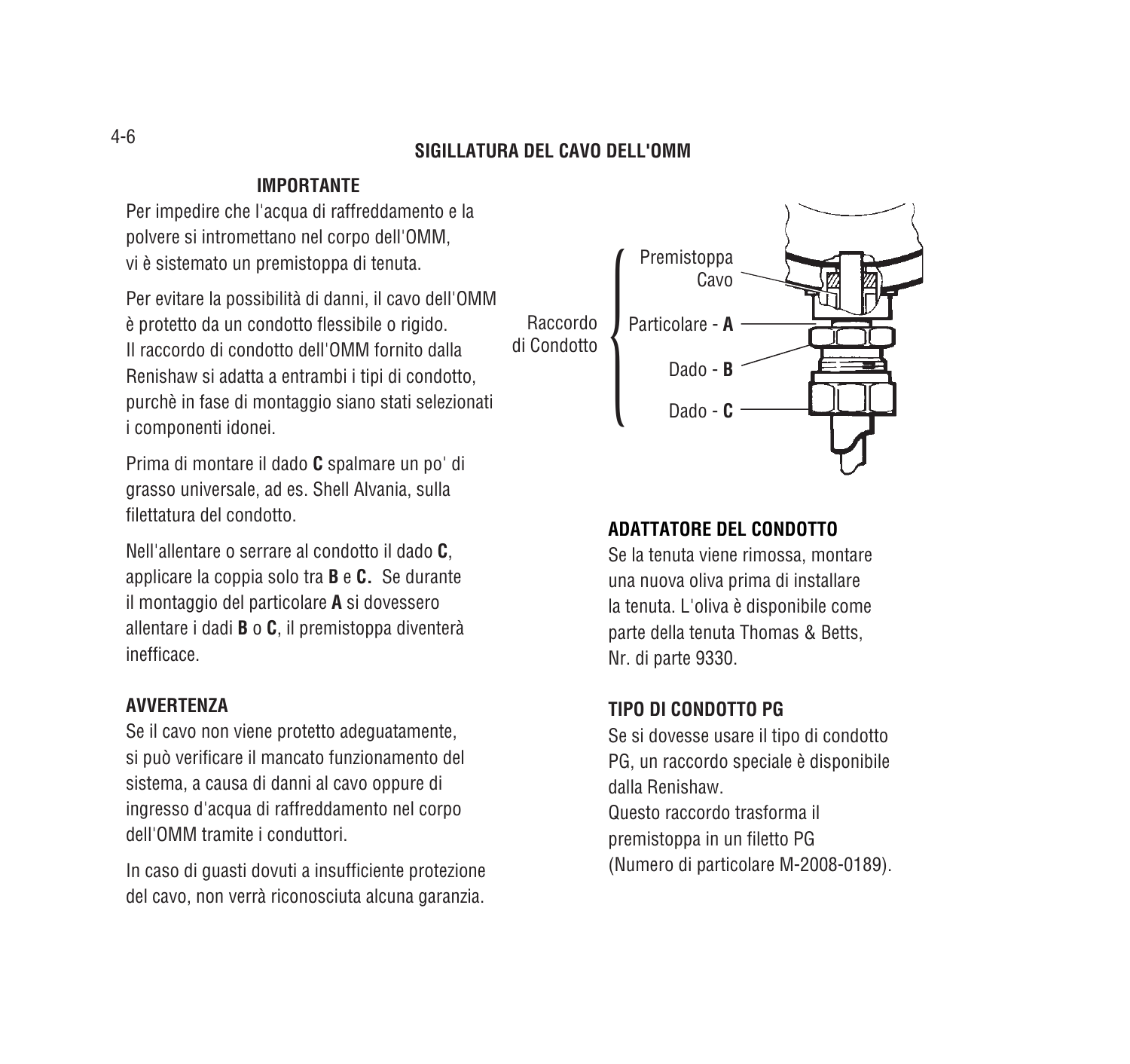#### **MONTAGGIO DI CONDOTTO FLESSIBILE**

Il tipo di condotto flessibile consigliato è il modello SHURESEAL 1/4in della Thomas & Betts, numero di particolare TBEF 0250-50, o simile. Nel montaggio di condotti flessibili, usare sempre l'oliva di plastica.

Nel serrare il dado **C** sul condotto, stringere prima leggermente solo a mano, e poi serrare un altro giro e mezzo o al massimo due giri e mezzo. Si otterrà in tal modo una tenuta tra il condotto flessibile e il raccordo, conforme al BS 5490 (IEC 529) secondo IP 67.

#### **MONTAGGIO DI CONDOTTO RIGIDO**

**(Tubo di Bundy - tubo idraulico - Ø 12 mm)** Per consentire il montaggio con condotto rigido, viene fornita anche un'oliva di ottone.

- 1. Togliere il dado **C**, il terminale del condotto flessibile e l'oliva di plastica, facendoli scorrere alla fine del cavo.
- 2. Gettare l'oliva di plastica e il terminale del condotto.
- 3. Infilare l'oliva di ottone sul cavo, seguita dal dado **C** .
- 4. Infilare il cavo dell'OMM nel condotto rigido e innestare il condotto nel raccordo.
- 5. Serrare il dado **C** a 25 27 Nm, applicando la coppia sui lati del dado **B**. Si otterrà in tal modo una tenuta tra il condotto rigido e il raccordo, conforme a BS 5490 (IEC 529), secondo IP 67.

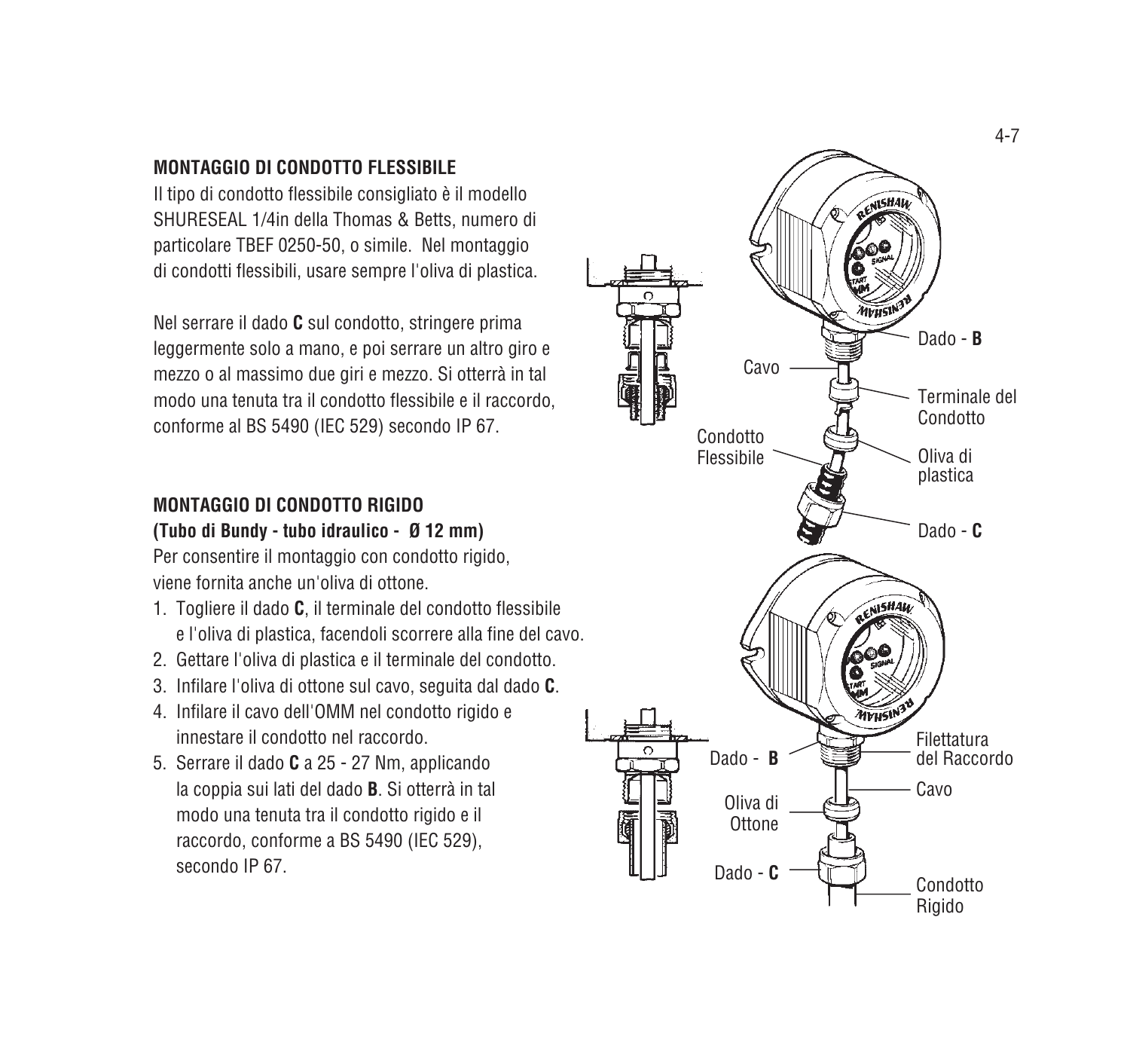#### **SPECIFICHE**



#### **AMPLIAMENTO DELL'INVOLUCRO OPERATIVO**

Negli apparecchi con corsa di mandrino particolarmente lunga e in quelli dotati di due mandrini, sarà forse necessario l'impiego di due OMM per ottenere la piena copertura dell'involucro operativo delle sonde. L'interfaccia MI 12 accetta due OMM che hanno la stessa funzione di un unico OMM ma con un involucro operativo ampliato.

#### **AMBIENTE**

#### **Temperatura**

Le specifiche dell'OMM richiedono l'immagazzinaggio a una temperatura ambiente compresa tra -10° e 70° C, e il funzionamento a una temperatura ambiente compresa tra 5° e 60° C.

#### **TENUTA**

L'OMM è sigillato a tenuta in conformità a IP68. Il giunto tra il condotto e il raccordo dell'OMM è sigillato in conformità a IP67.

### **VETRO**

Il vetro protegge dagli urti ed è anti abrasione (specificato in conformità a UTE C20 010 IPXX3).

### **PESO**

OMM = 370 g. circa. OMM + 25 m di cavo = 1243 g. circa.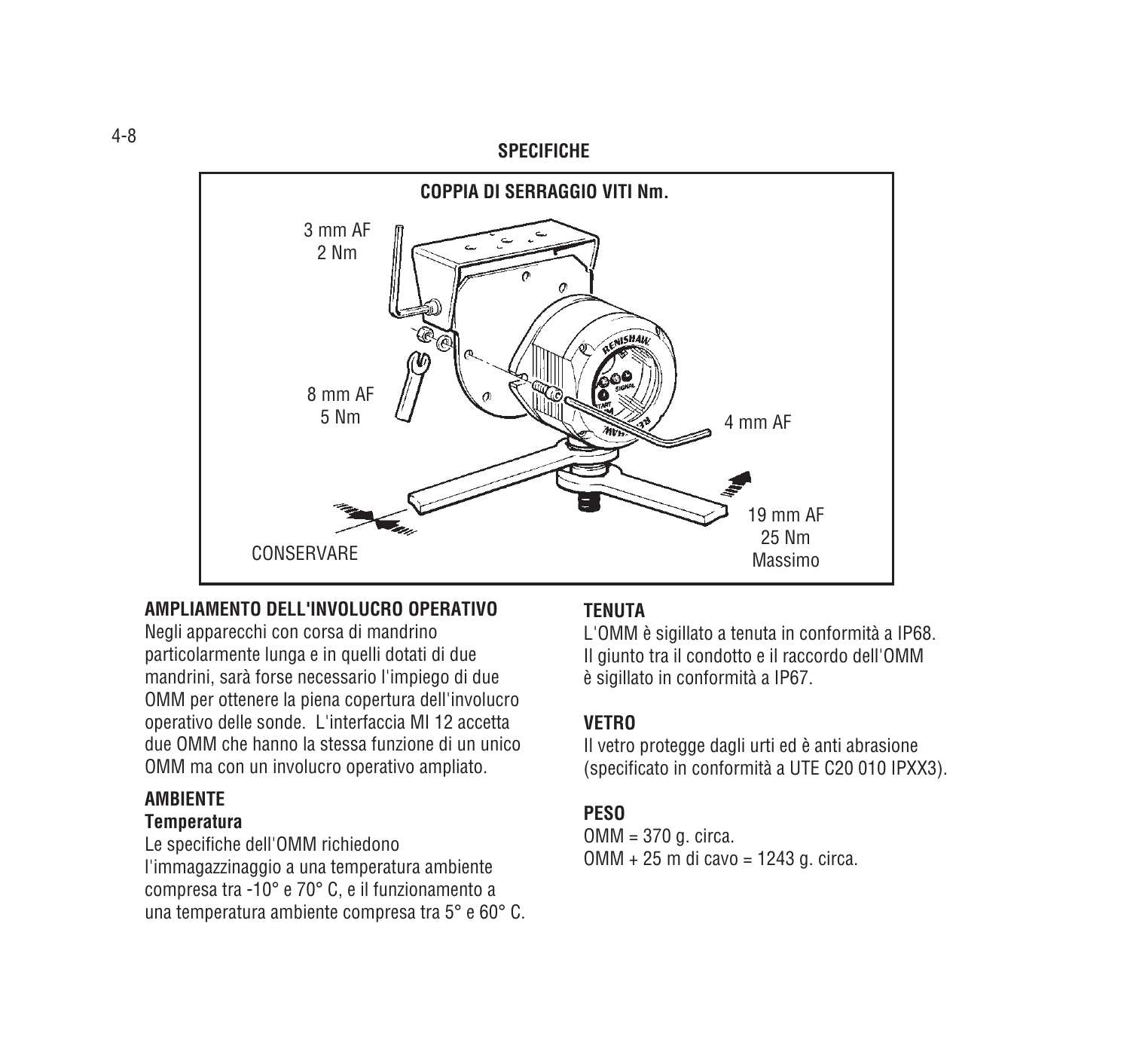# **ELENCO COMPONENTI - Si prega di far riferimento al codice all'atto dell'ordinazione**

| Modello             | Codice      | <b>Descrizione</b>                             |
|---------------------|-------------|------------------------------------------------|
| <b>OMM</b>          | A-2033-0576 | OMM con Cavo Ø5,1 mm x 25 m                    |
| Vetro               | A-2115-0002 | Vetro di Ricambio per OMM/O-M-I                |
| Scheda              | A-2031-0043 | Scheda di Ricambio per OMM                     |
| Staffa di Montaggio | A-2033-0830 | Staffa di Montaggio con Viti, Rondelle e Dadi. |
| PG <sub>9</sub>     | M-2008-0189 | Raccordo Premistoppa Cavo PG9                  |